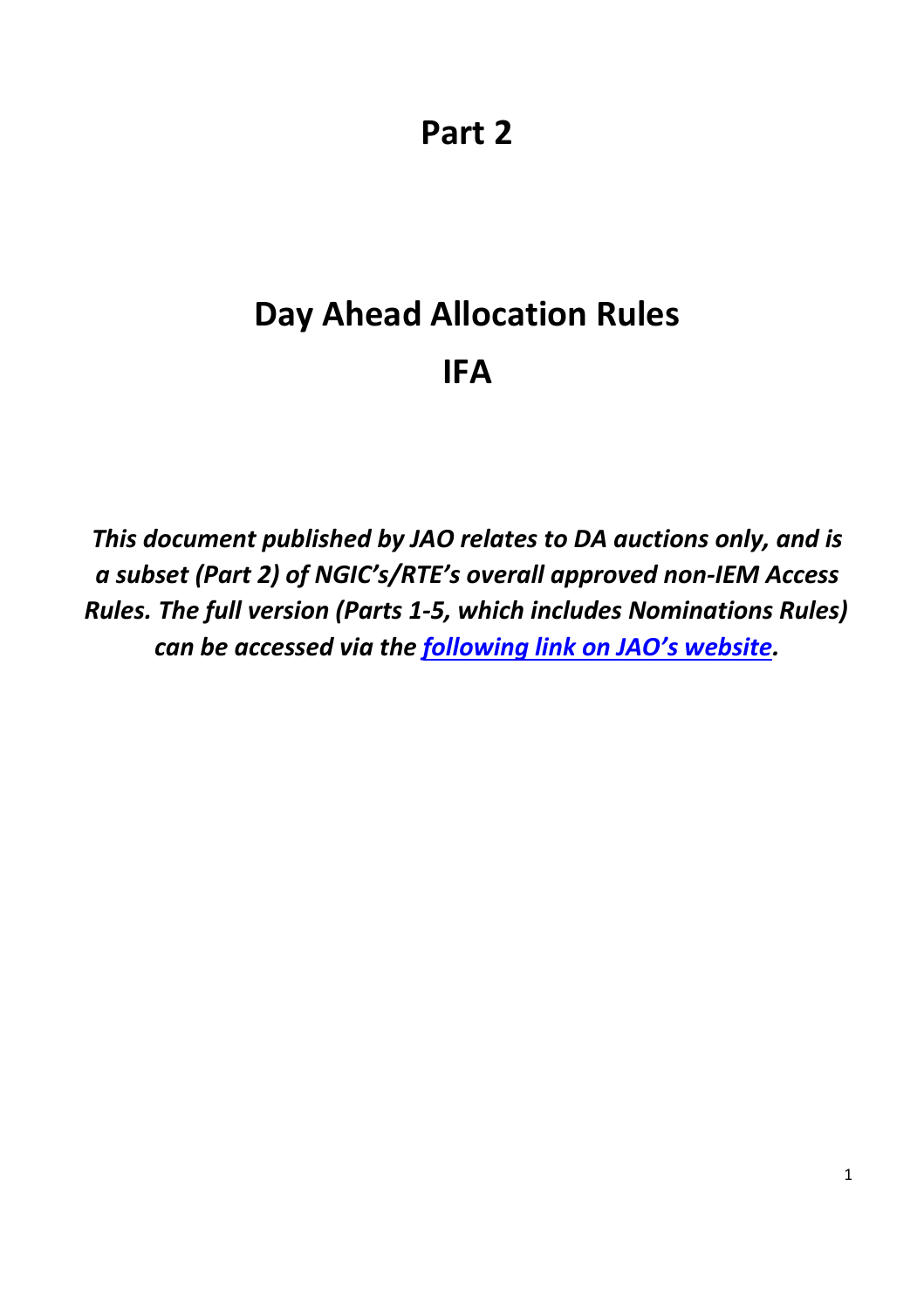# Contents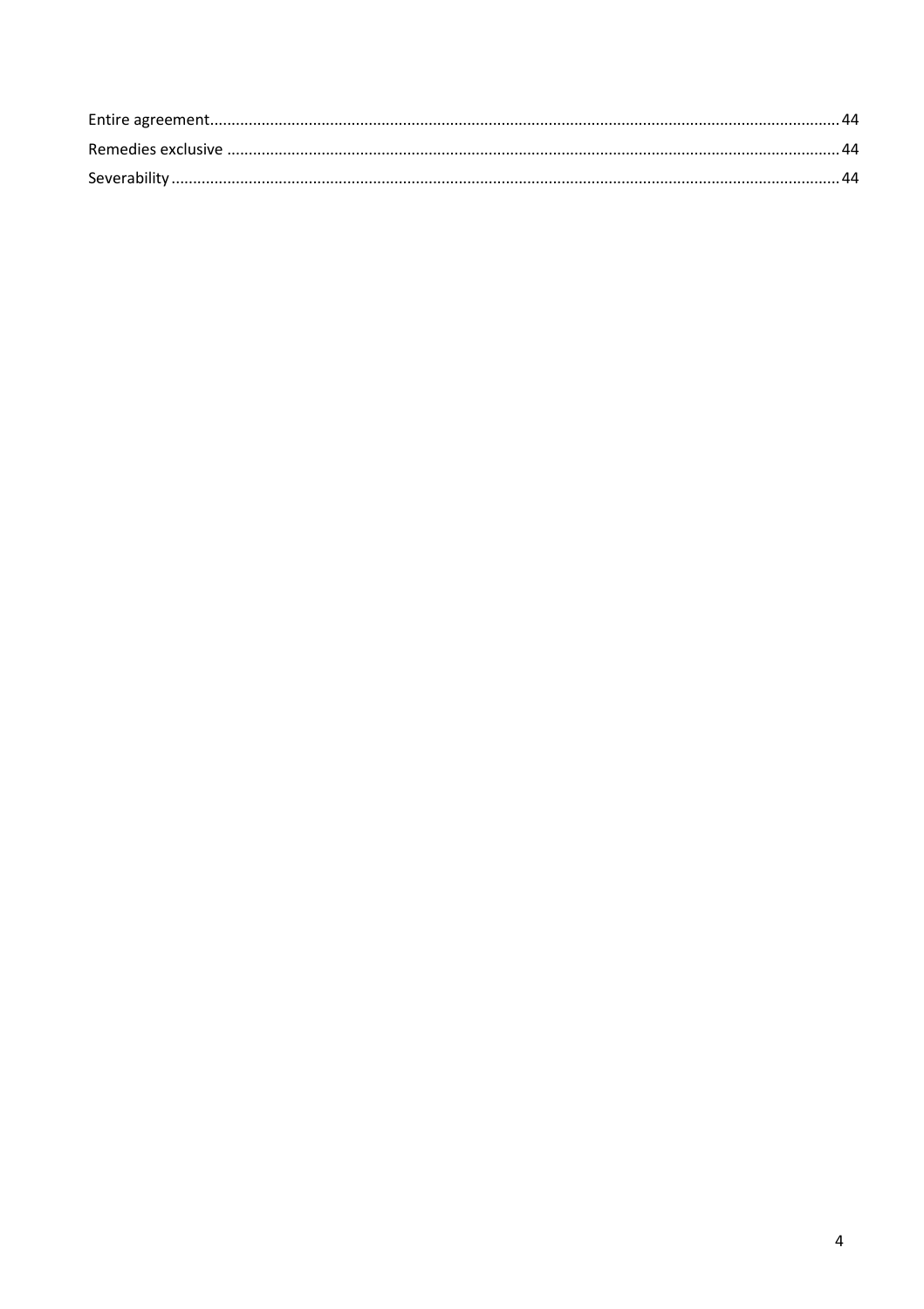# **CHAPTER 1 GENERAL PROVISIONS**

#### *Article 1* **Subject-matter and scope**

- <span id="page-4-1"></span><span id="page-4-0"></span>1. These Day Ahead Allocation Rules contain the terms and conditions for the allocation of Physical Transmission Rights, in the day-ahead market timeframe, it being understood that the Registered Participant will endorse these rules by the signature of the Day Ahead Participation Agreement. In particular, the Day Ahead Allocation Rules for Day Ahead Capacity Allocation set out the rights and obligations of Registered Participants as well as the requirements for participation in Day Ahead Auctions, they describe the process of the Day Ahead Auction, including the determination of Marginal Price as a result of Day Ahead Auction and the process for curtailment of Day Ahead Transmission Rights and invoicing/payment.
- 2. The Day Ahead Auctions refer to Cross Zonal Capacity only and Registered Participants may invoke no other right in connection with the Day Ahead Transmission Rights allocated to them than the rights in accordance with the provisions of these Day Ahead Allocation Rules for Day Ahead Capacity Allocation.

# *Article 2* **Definitions and interpretation**

- <span id="page-4-2"></span>1. Unless otherwise defined herein, capitalised terms used in these Day Ahead Allocation Rules shall have the meaning given to them in the Long Term Allocation Rules.
- 2. For the purposes of interpretation, references in the Day Ahead Participation Agreement to the "Access Rules" shall be read and construed as meaning these Day Ahead Allocation Rules.
- 3. In addition, the following definitions shall apply

**Allocation Platform** means the Joint Allocation Office (JAO) appointed and commissioned by the responsible TSOs to act on their behalf and on its own name for the attribution of Cross Zonal Capacity through the Day Ahead Auctions as defined in the Day Ahead Participation Agreement;

**Applicable Law** means any statute, statutory instrument, licence (including any applicable Office of Gas and Electricity Markets Interconnector Licence and the Licence Standards), law (whether English or French) or decree (*décret*) or order in council or directive, or any code including the GB Grid Code, the French Energy Code and Decree n° 2006-1731 of 23 December 2006 ("*approuvant le cahier des charges type de concession du réseau public de transport d'électricité*") and the Balancing and Settlement Code, or any request, requirement, instruction, direction or rule of any authority but only, where not having the force of law, if compliance with the Applicable Law is in accordance with the general practice of persons to whom the Applicable Law is addressed;

**Auction Specification** means a list of specific characteristics of a particular Day Ahead Auction, including the nature of offered products and relevant dates;

**Auction Tool** means the information technology system used by the Allocation Platform to perform Auctions and to facilitate other procedures described in these Day Ahead Allocation Rules;

**Bid** means a pair of Bid Quantity and Bid Price offered by a Registered Participant participating in an Auction;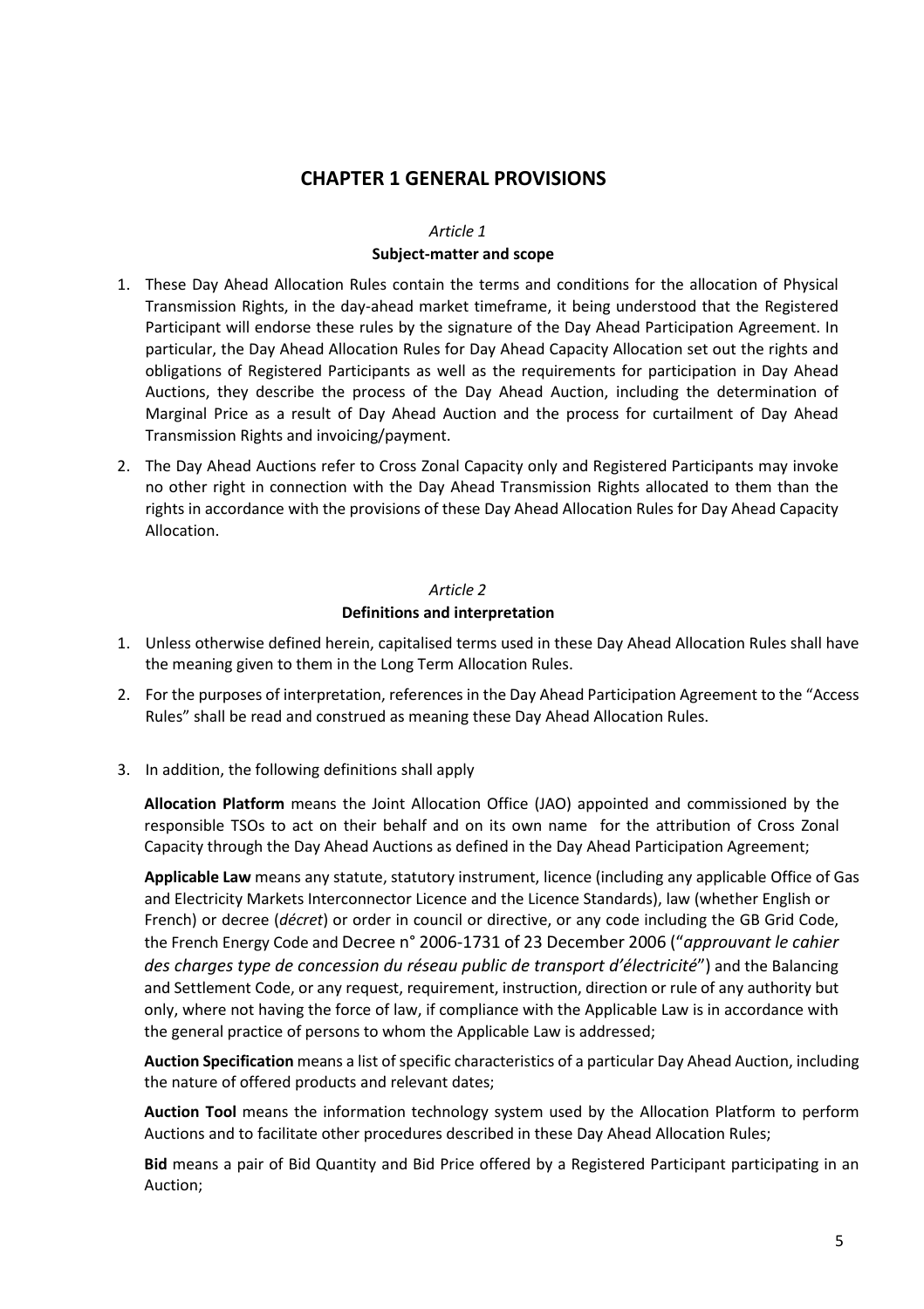**Bid Price** means the price which a Registered Participant is willing to pay for one (1) MW and hour

of Transmission Rights;

**Bid Value** means the Bid Price multiplied with the Bid Quantity.

**Bid Quantity** means the amount of Transmission Rights in MW requested by a Registered Participant;

**Bidding Period** means the time period within which the Registered Participants wishing to participate in an Auction may submit their Bids;

**Business Account** means, a dedicated deposit account opened at the financial institution selected by the Allocation Platform in the name of the Allocation Platform or at the discretion of the Allocation Platform opened by the Registered Participant, but with the Allocation Platform as the beneficiary of the dedicated cash deposit, which may be used for payments by the Registered Participant;

**Cross Zonal Capacity** means the capability of the interconnected system to accommodate energy transfer between bidding zones;

**Day Ahead Allocation Rules** means those rules detailed in Part 2 of the Access Rules

**Day Ahead Auction** means the explicit auction run by Allocation Platform(s) by which daily Cross Zonal Capacity is offered and allocated to market participants who submit Bid(s);

**Day Ahead Participation Agreement** means, the agreement, published on the website of the Allocation Platform, by which the Parties undertake to comply with the terms and conditions for Day Ahead Capacity Allocation as contained in these Day Ahead Allocation Rules;

**EIC Code** means the ENTSO-E Energy Identification Coding Scheme identifying the parties in a crossborder trade;

**Force Majeure** means any unforeseeable or unusual event or situation beyond the reasonable control of a Party and/or the relevant TSOs, and not due to a fault of the Party and/or the relevant TSOs, which cannot be avoided or overcome with reasonable foresight and diligence, which cannot be solved by measures which are from a technical, financial or economic point of view reasonably possible for the Party and/or the relevant TSOs, which has actually happened and is objectively verifiable, and which makes it impossible for the Party and/or the relevant TSOs to fulfil, temporarily or permanently, its obligations;

**GB Grid Code** means the document referred to as the Grid Code in the NGET Transmission Licence;

**Information System Rules** means the terms and conditions for access to and use of the Auction Tool by Registered Participants as published on the Allocation Platform's website;

**Interconnector** means the interconnection of the NGET Transmission System with the RTE Transmission System by the National Grid Interconnector Circuits and the RTE Interconnector Circuits;

**Intraday Allocation Rules** means those rules detailed in Part 1 of the Access Rules;

**Long Term Allocation Rules** means those rules detailed in Part 3 of the Access Rules;

**Marginal Price** means the price determined at particular Auction to be paid by all the Registered Participants for each MW and hour of acquired Day Ahead Physical Transmission Right;

**National Grid** or **NGIC** means National Grid Interconnectors Limited, a company incorporated in England and Wales;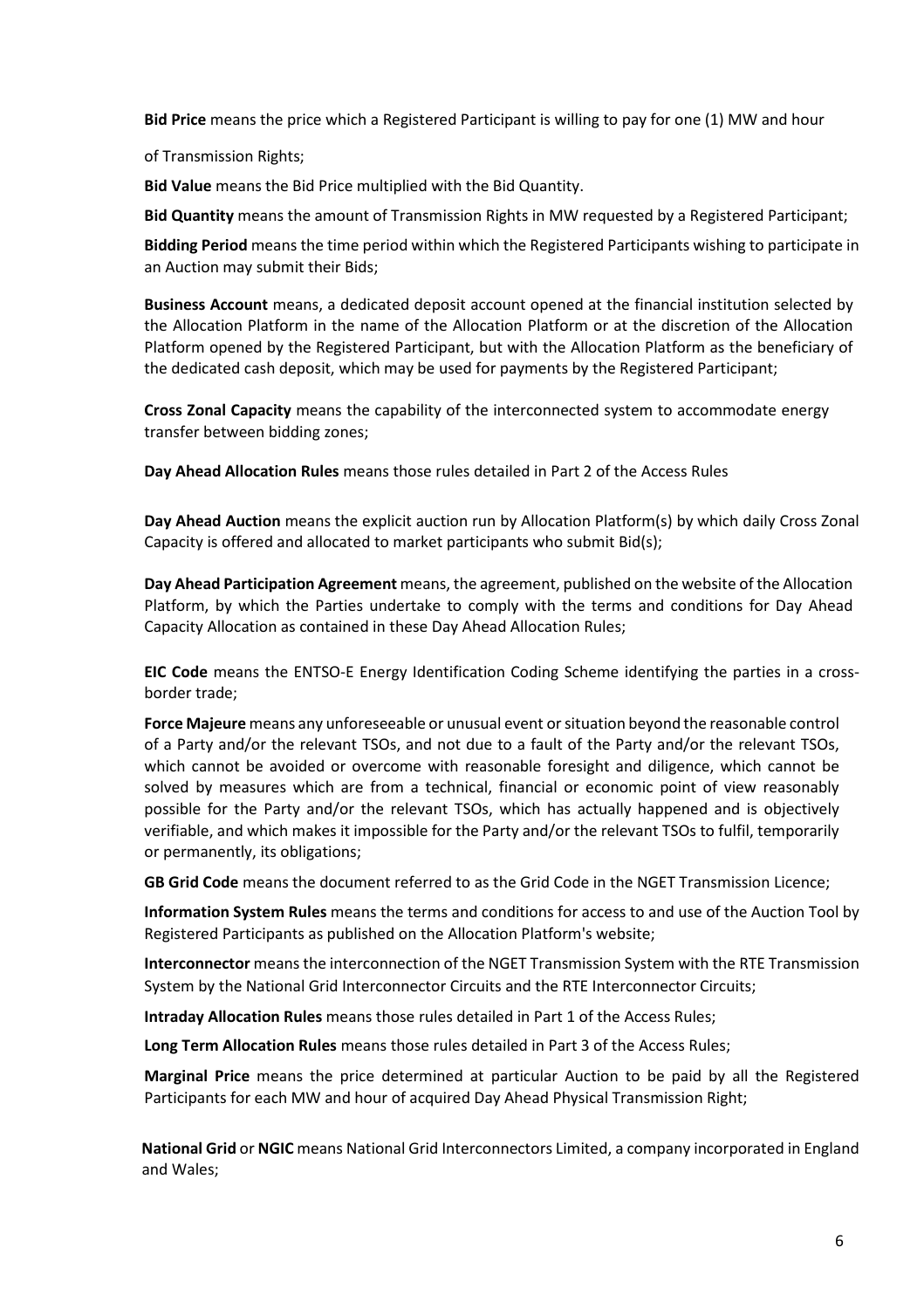**National Grid** or **NGIF2** means National Grid IFA2 Limited, a company incorporated in England and Wales;

#### <span id="page-6-0"></span>**National Grid Interconnector Circuits** means

- (a) for NGIC, the switching bays and sub-marine cables and other plant and apparatus owned by National Grid connecting the NGET Transmission System to the RTE Interconnector Circuits commencing at and including the switching bays at the substation known as Sellindge 400; and
- (b) for NGIFA2, the switching bays and sub-marine cables and other plant and apparatus owned by National Grid connecting the NGET Transmission System to the RTE Interconnector Circuits commencing at and including the switching bays at the substation known as Chilling,

as such switching bays and sub-marine cables and other plant, apparatus and meters are replaced, modified, developed or added to from time to time;

**National Regulatory Authorities** means the Commission de Régulation de l'Energie (CRE) and the Office of Gas and Electricity Markets (OFGEM);

**NGET Transmission System** means the system comprising electric lines owned or operated by NGET for the transmission of electricity as defined in the GB Grid Code;

**NGET Transmission Licence** means the licence granted by the Secretary of State to NGET under Section 6(1)(b) of the Governing Act permitting, inter alia, the transmission of electricity in England and Wales, as amended from time to time;

**Nomination** means the notification of the use of Cross Zonal Capacity by a Physical Transmission Rights holder and, its counterparty, or an authorized third party, to the respective Transmission System Operator(s);

**Nomination Rules** means the rules with regard to the notification of use of Transmission Rights to the relevant Transmission System Operator(s) as set out at Part 4 of these Access Rules;

**Party/ Parties** means the Allocation Platform and/or a Registered Participant referred to individually as Party or collectively as Parties;

**Physical Transmission Right** means a right entitling its holder to physically transfer a certain volume of electricity in a certain period of time between two bidding zones in a specific direction;

**Product Period** means the time and date on which the right to use the Day Ahead Physical Transmission Right commences and the time and date on which the right to use the Transmission Right ends. The Product Period covers a calendar day of a period of 24 hours beginning at 0:00 and ending at23:59:59. The days on which the legal time changes (daylight saving time) will be composed of either23 hours or 25 hours;

**Registered Participant** means a market participant which has entered into a Day Ahead Participation Agreement with the Allocation Platform

**Rights Document** means a document containing the information of the maximum Day Ahead Transmission Rights that can be nominated by a market participant per bidding zone border per day per hour and per direction on the interconnector, taking into account the volume of rights initially acquired, and any possible curtailments which occurred before the issuance of the Rights Document; **RTE** means RTE Réseau de transport d'électricité;

**RTE Grid Code** means the rules, including technical rules, establishing the minimum technical design and operation requirements for connection to the RTE Transmission System; **RTE Interconnector Circuits** means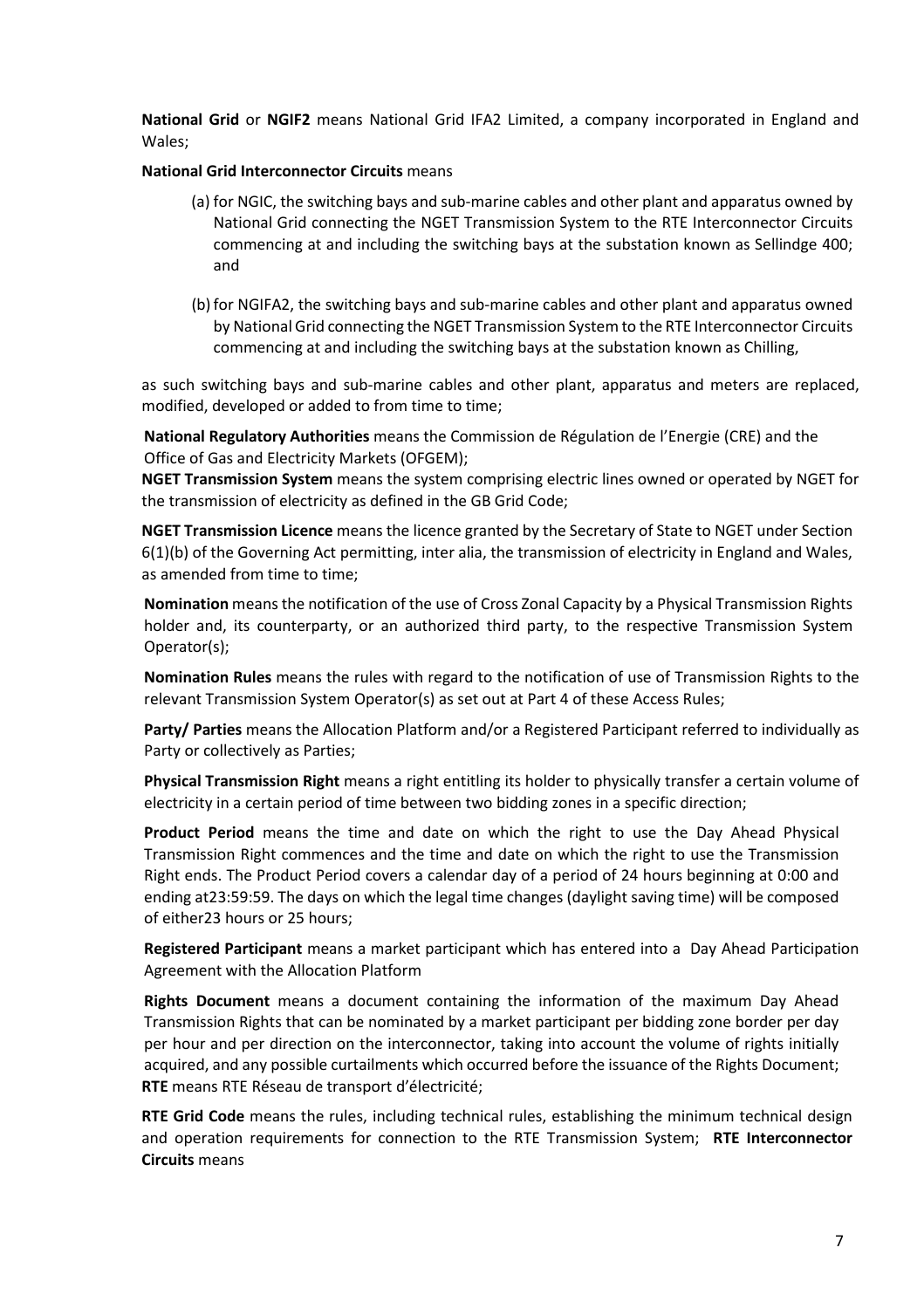- (a) the switching bays and sub-marine cables and the other plant and apparatus owned by RTE connecting the RTE Transmission System to the National Grid Interconnector Circuits commencing at and including the switching bays at the sub-station known as Les Mandarins 400; and
- (b) the switching bays and sub-marine cables and the other plant and apparatus owned by RTE connecting the RTE Transmission System to the National Grid Interconnector Circuits commencing at and including the switching bays at the sub-station known as Tourbe,

as such switching bays and sub-marine cables and other plant, apparatus and meters are replaced, modified, developed or added to from time to time;

**RTE Transmission System** the system of electric lines operated by RTE under concession for the transmission of electricity, as defined in the French Act, the Cahier des Charges de Concession as defined in the amendment dated 10 April 1995 of the concession rules dated 27 November 1958 or as subsequently amended by law, but excluding, for the purposes of this agreement, the RTE Interconnector Circuits;

**Working Day** means the calendar days from Monday to Friday, with the exception of public holidays as specified on the website of the Allocation Platform;

**Working Hours** means the hours on Working Days specified within the Day Ahead Participation Agreement.

4.In these Day Ahead Allocation Rules, unless the context requires otherwise:

- (a) the singular indicates the plural and vice versa;
- (b) references to one gender include all other genders;
- (c) the table of contents, headings and examples are inserted for convenience only and do not affect the interpretation of the Day Ahead Allocation Rules;
- (d) the word "including" and its variations are to be construed without limitation;
- (e) any reference to legislation, regulations, directive, order, instrument, code or any other enactment shall include any modification, extension or re-enactment of it then in force;
- (f) any reference to another agreement or document, or any deed or other instrument is to be construed as a reference to that other agreement, or document, deed or other instrument as amended, varied, supplemented, substituted or novated from time to time;
- (g) a reference to time is a reference to CET/CEST time unless otherwise specified;
- (h) where the Allocation Platform is required to publish any information under these Day Ahead Allocation Rules, it shall do so by making the information or data available on its website and/or via the Auction Tool and /or sending an email to the Registered Participants and
- (i) when using the term Transmission Rights it refers to Physical Transmission Rights.

#### *Article 3*

#### **Allocation Platform**

<span id="page-7-0"></span>1. The Allocation Platform shall undertake the allocation functions in accordance with these Day Ahead Allocation Rules and in accordance with applicable relevant legislation.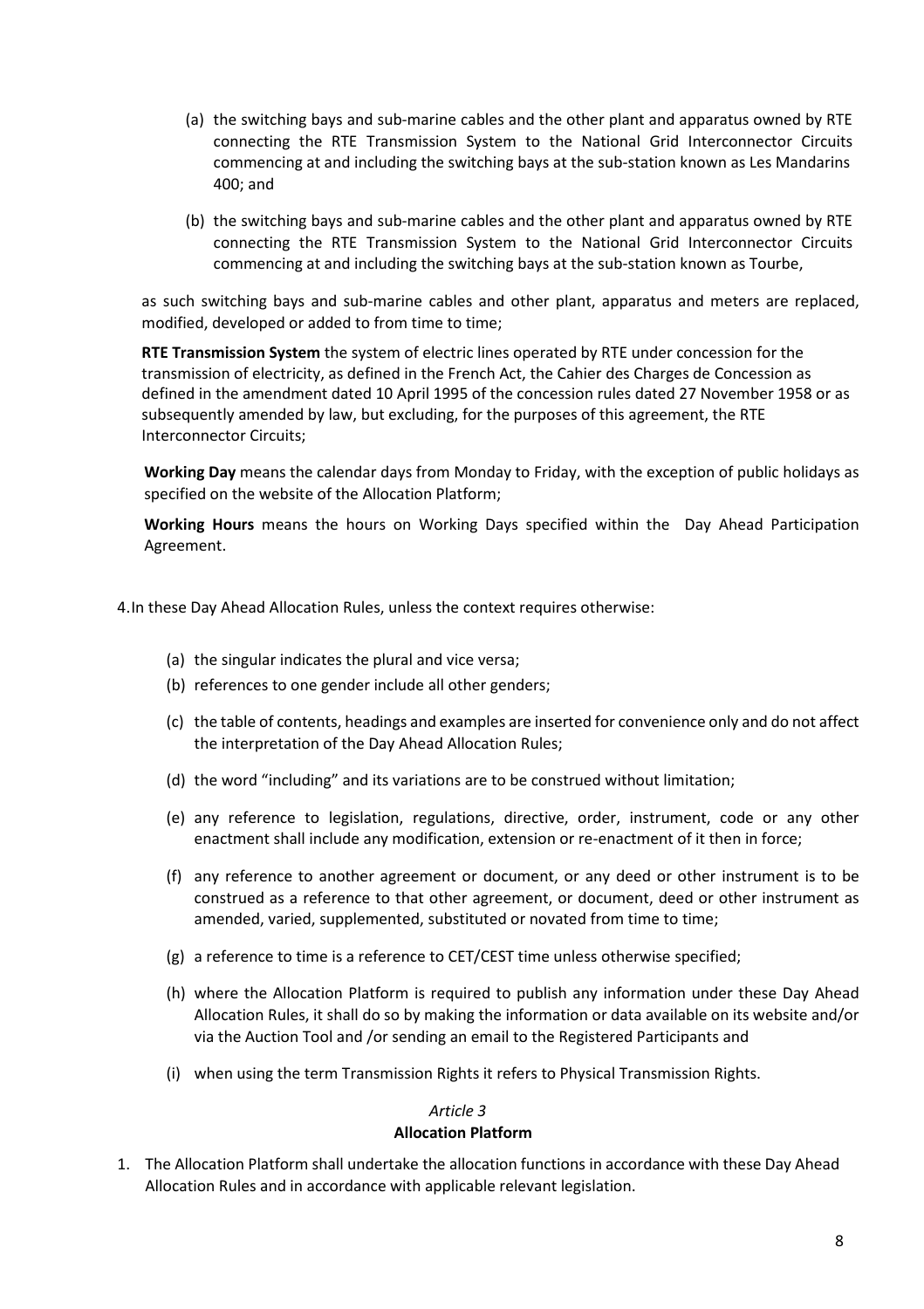- 2. The Allocation Platform shall run the Day Ahead Auction for the concerned bidding zone borders. It shall perform the registration process, handle necessary financial risk management, prepare and conduct the Day Ahead Allocations, provide all necessary information to the Registered Participants and the TSOs and collect payments and/or pay according to these Day Ahead Allocation Rules.
- 3. For the sake of clarity, the Allocation Platform hereby enters into a contractual relationship with the Registered Participants. The appointment of a new Allocation Platform shall not affect the rights and obligations resulting from a Day Ahead Allocation Rules.
- 4. For the purposes of these Day Ahead Allocation Rules the Allocation Platform shall be the party signing the Day Ahead Participation Agreement with the Registered Participant.
- 5. For the purpose of the Day Ahead Participation Agreement with the Registered Participant, the Allocation Platform shall publish subsequent versions of these Day Ahead Allocation Rules thereto as they enter into force in accordance with the applicable national regulatory regimes. In case of a conflict between the subsequent versions by the Allocation Platform and the Day Ahead Allocation Rules including the annexes as entered into force in accordance with the applicable national regulatory regimes, the latter shall prevail.

#### **Effective date and application**

- <span id="page-8-0"></span>1. These Day Ahead Allocation Rules shall enter into force in accordance with the applicable national regulatory regimes upon the approval by the relevant National Regulatory Authorities and, where applicable, notification to Registered Participants (and on the date announced by the Allocation Platform).
- 2. These Day Ahead Allocation Rules apply to Capacity Allocation with the delivery period to be specified by the Allocation Platform on its website upon the entry into force of these Day Ahead Rules.
- 3. These Day Ahead Allocation Rules are subject to the legislation prevailing at the time at which they take effect. In the event that there is a change in legislation or any action by competent authorities at national level which have an effect on these Day Ahead Allocation Rules then, notwithstanding any other provision of these Day Ahead Allocation Rules, the Day Ahead Allocation Rules shall be amended accordingly and pursuant to Article 46.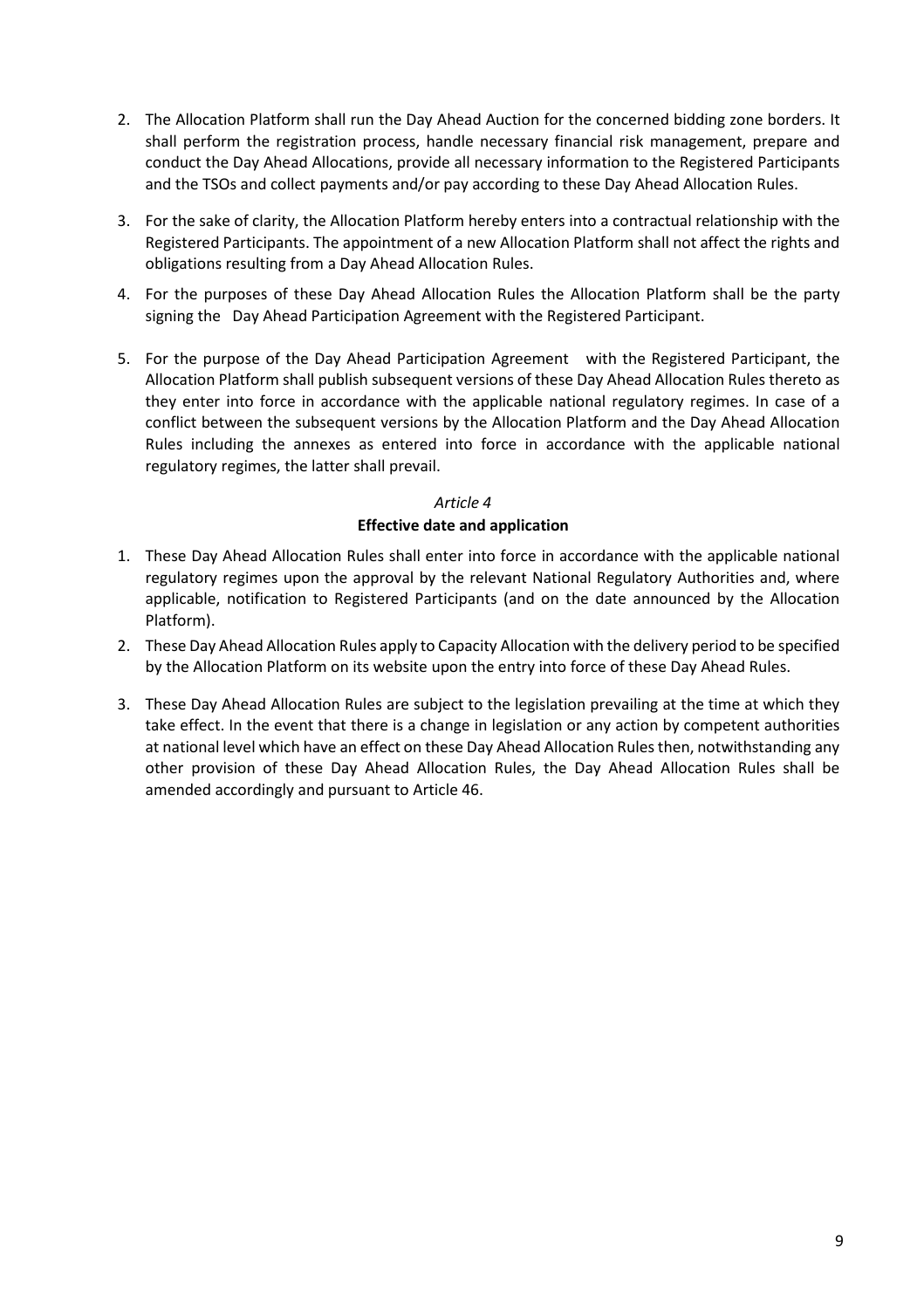# <span id="page-9-0"></span>**CHAPTER 2 Requirements and process for participation in Day Ahead Allocation**

# *Article 5* **General Provision**

- <span id="page-9-1"></span>1. Market participants may acquire a Transmission Right in the day-ahead market framework via Day Ahead Auctions.
- 2. The participation in Day Ahead Auctions requires that the market participant:
	- (a) concludes a valid and effective Day Ahead Participation Agreement indicating on which bidding zone border and also on which interconnector a registration for Day Ahead Auctions is desired in accordance with Articles 6 to 13; and
	- (b) has access to the Auction Tool in accordance with 14;
	- (c) complies with the requirements for provision of collaterals as specified in CHAPTER 3.
- 3. The participation in Day Ahead Auctions requires that market participants, in addition to the conditions set forth in the previous paragraph, accept additional financial terms where needed in accordance with Article 15.
- 4. In any case, market participants have to fulfil the obligations as specified in the relevant Chapters of these Day Ahead Allocation Rules.

#### *Article 6*

#### <span id="page-9-2"></span>**Day Ahead Participation Agreement conclusion**

- 1. At least nine (9) Working Days before the first participation in a Day Ahead Auction, any market participant may apply to be a party to a Day Ahead Participation Agreement by submitting, to the Allocation Platform, two (2) signed copies of the Day Ahead Participation Agreement in case of handwritten signature(s), as published on the website of the Allocation Platform, together with all duly completed information and documents required by Articles 6 to 15. The Participation Agreement shall either be signed by handwritten signature(s) or qualified electronic signature(s) (QES). The Allocation Platform shall assess the completeness of the information submitted in accordance with Articles 8 and 11 within seven (7) Working Days of receipt of the completed and signed Day Ahead Participation Agreement.
- 2. The Allocation Platform shall before the expiration of the seven (7) Working Days deadline ask the market participant to provide any outstanding information which the market participant failed to submit with its Day Ahead Participation Agreement. On receipt of the outstanding information, the Allocation Platform shall within an additional seven (7) Working Days review the information and inform the market participant if any further information is required.
- 3. Once the Allocation Platform has received all necessary information, it shall return one copy of the Day Ahead Participation Agreement signed by it to the market participant without undue delay. Signature of the Day Ahead Participation Agreement by the Allocation Platform shall not itself indicate compliance with any other condition set in these Allocation Rules for the participation in the Day Ahead Auctions. The Day Ahead Participation Agreement comes into force on the date of signature by the Allocation Platform.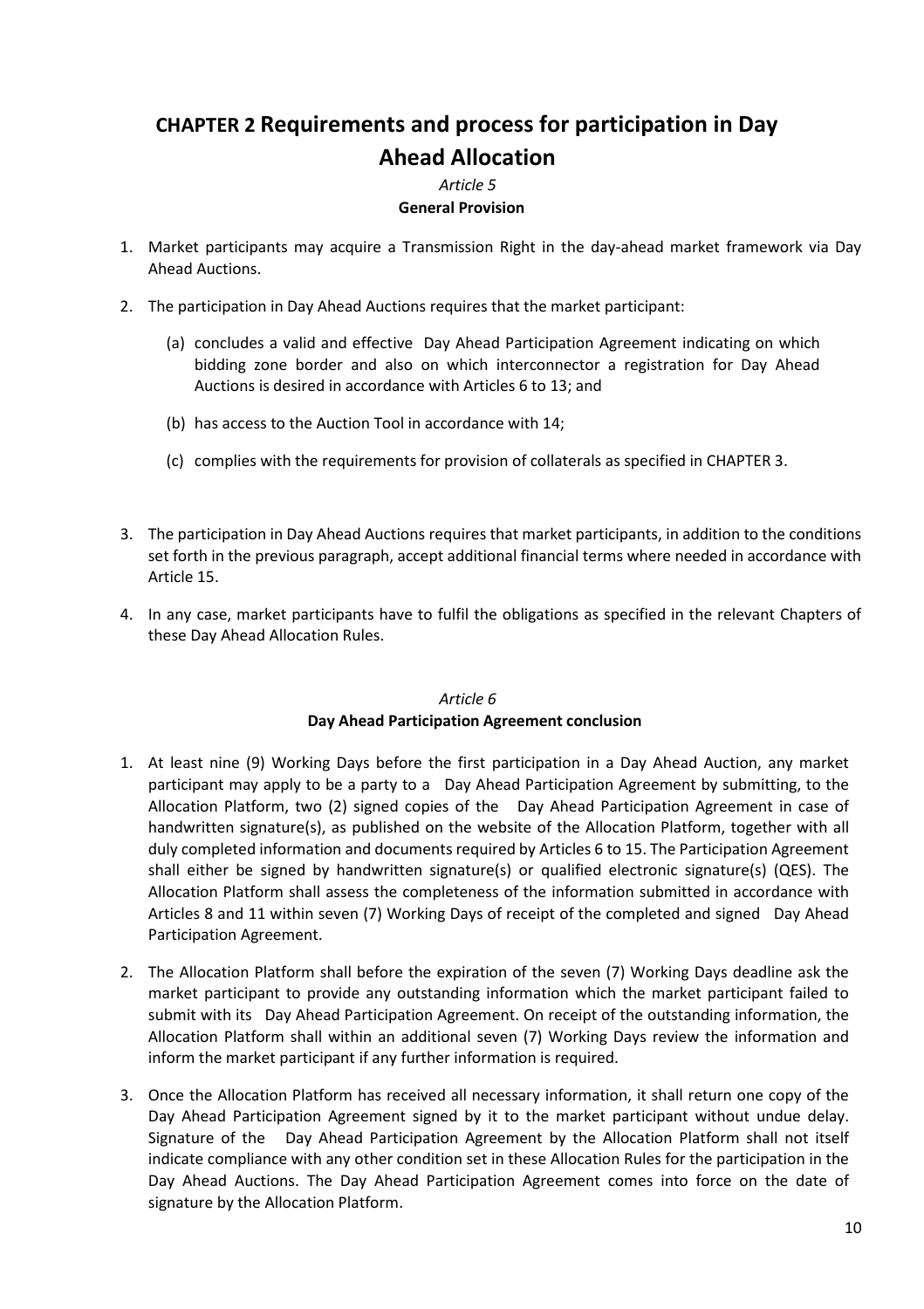4. In case market participant is already a Registered Participant at the Allocation Platform it only has to complete the missing/extra requirements described under these Day Ahead Allocation Rules respecting the specificities of the previous paragraph of this article.

#### *Article 7*

#### **Form and content of the Day Ahead Participation Agreement**

- <span id="page-10-0"></span>1. The form of the Day Ahead Participation Agreement and the requirements for its completion shall be published by the Allocation Platform and may be amended from time to time by the Allocation Platform without changing any terms and conditions specified in these Day Ahead Allocation Rules unless otherwise stated in these Day Ahead Allocation Rules.
- 2. As a minimum, the Day Ahead Participation Agreement will require the market participant to: (a)

provide all necessary information in accordance with Article 8 and 11; and

- (b) agree to be bound by and comply with these Day Ahead Allocation Rules.
- 3. Nothing in these Day Ahead Allocation Rules shall prevent the Allocation Platform and the Registered Participant from agreeing in the Day Ahead Participation Agreement additional rules, out of the scope of these Day Ahead Allocation Rules.
- 4. In the event of difficulty of interpretation, contradiction or ambiguity between these Day Ahead Allocation Rules and the Day Ahead Participation Agreement, the text of the Day Ahead Allocation Rules shall prevail.

#### *Article 8*

#### **Submission of information**

- <span id="page-10-1"></span>1. The market participant shall submit the following information with its completed and signed Day Ahead Participation Agreement:
	- (a) name and registered address of the market participant including general email and telephone number of the market participant for notifications in accordance with Article52;
	- (b) an extract of the registration of the market participant in the commercial register of the competent authority;
	- (c) details regarding the beneficial ownership of the market participant or the persons authorised to represent the market participant and their function in relation to the prevention of money laundering or terrorist financing under Applicable Law;
	- (d) EU VAT registration number or similar tax identification information where EU VAT is not applicable;
	- (e) Taxes and levies to be considered for invoices and collateral calculations;
	- (f) Energy Identification Code (EIC) which has been registered in the Centralised European Register of Energy Market Participants (CEREMP);
	- (g) bank account information evidenced by a bank account identification document for all payments to the applicant to be used by the Allocation Platform;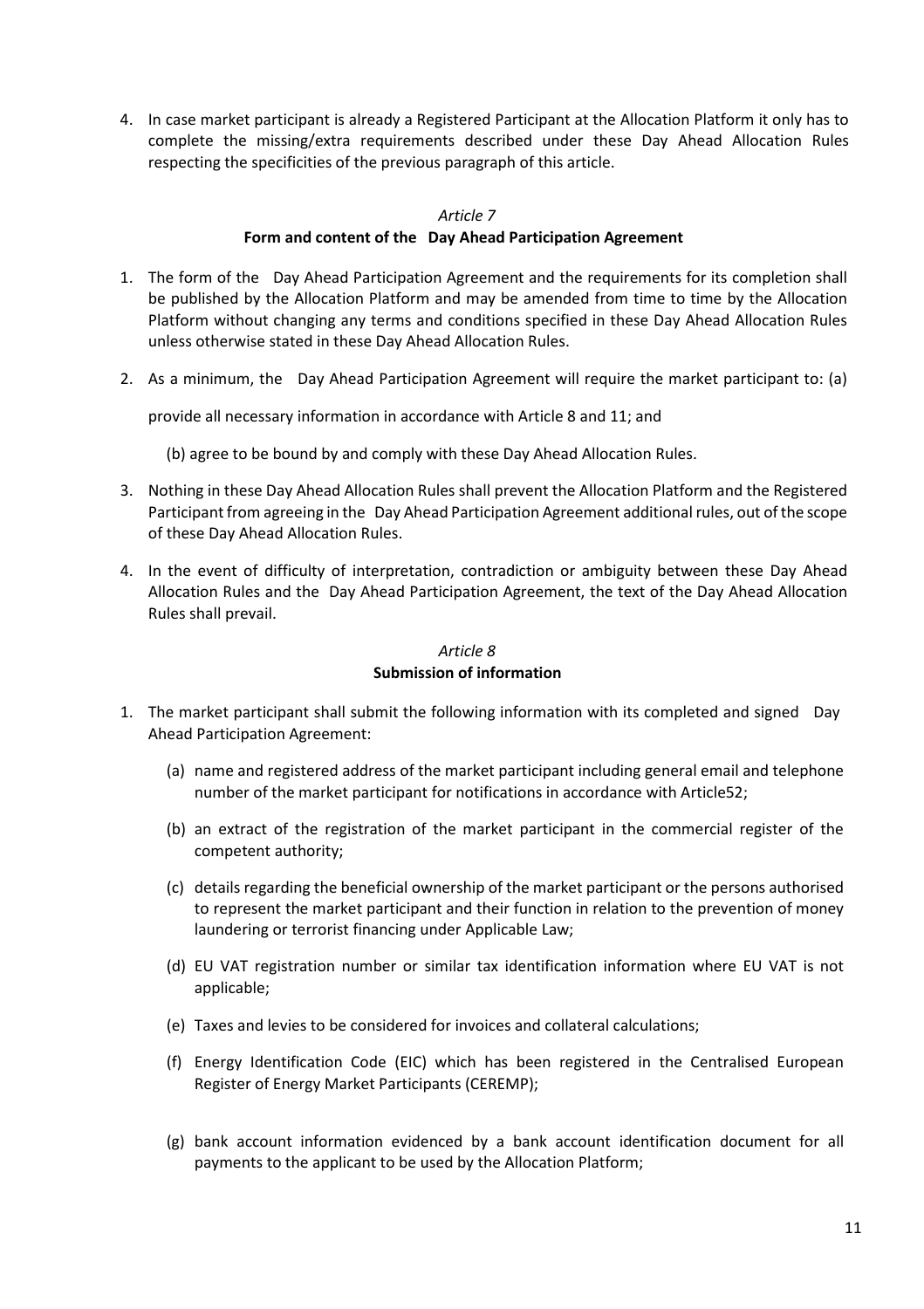- (h) financial contact person for collaterals , invoicing and payment issues, and their contact details (email and telephone number) for notifications where required in these Day Ahead Allocation Rules;
- (i) commercial contact person and their contact details (email and telephone number) for notifications where required in these Day Ahead Allocation Rules;
- (j) operational contact person and their contact details (email and telephone number) for notifications where required in these Day Ahead Allocation Rules;
- (k) the interconnector(s) where the Registered Participant wants to participate in Day Ahead Auctions;
- (l) ACER Registration Code (ACER Code) assigned by the European Agency for the Cooperation of Energy Regulators (ACER) during the market participant registration process with the National Regulatory Authorities.
- 2. A Registered Participant shall ensure that all data and other information that it provides to the Allocation Platform pursuant to these Day Ahead Allocation Rules (including information in its Day Ahead Participation Agreement) is and remains accurate and complete in all material respects and must promptly notify the Allocation Platform of any change.
- 3. A Registered Participant shall notify the Allocation Platform if there is any change to the information, submitted in accordance with paragraph 1 of this Article, at least nine (9) Working Days before the change comes into effect and, where that is not possible, without delay after the Registered Participant becomes aware of the change.
- 4. The Allocation Platform will confirm the registration of the change or send a refusal note of registration of the change to the Registered Participant, at the latest, seven (7) Working Days after the receipt of the relevant notification of change. The confirmation or refusal note will be sent via electronic means as specified by the Allocation Platform on its website. If the Allocation Platform refuses to register the change, the reason shall be provided in the refusal note.
- 5. The change becomes valid on the day of the delivery of the confirmation to the Registered Participant.
- 6. If additional information is required from a Registered Participant as a consequence of an amendment to these Day Ahead Allocation Rules, then the Registered Participant shall submit the additional information to the Allocation Platform within twelve (12) Working Days after the request for such submission by the Allocation Platform.

#### **Warranties**

- <span id="page-11-0"></span>1. By the signature of the Day Ahead Participation Agreement the market participant warrants that:
	- (a) it has not commenced any proceedings seeking a judgement of insolvency or bankruptcy or any other relief under any bankruptcy or insolvency law or other similar law affecting creditors' rights;
	- (b) no insolvency, bankruptcy or other similar legal proceeding affecting creditors' rights have been commenced in relation to the applicant;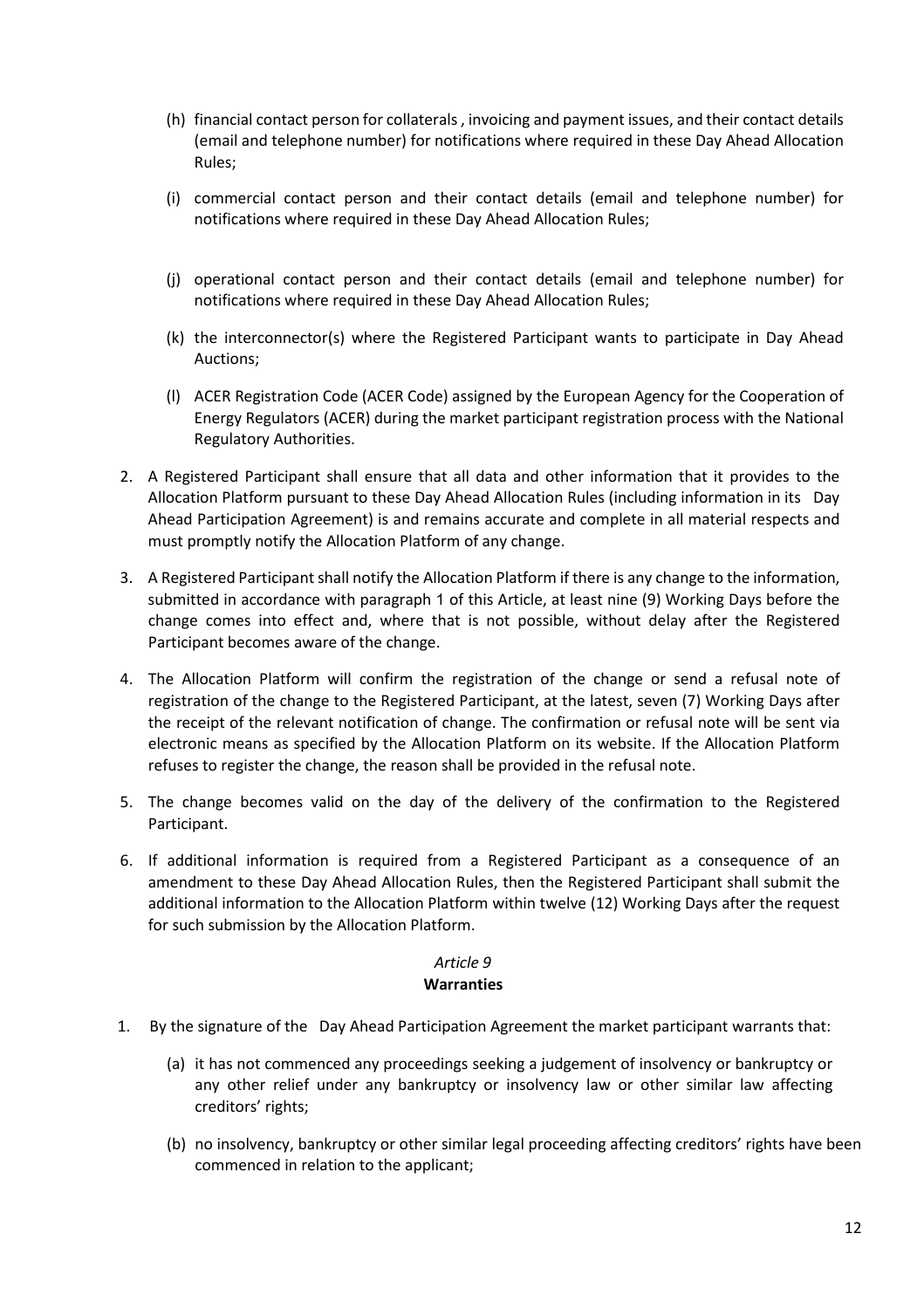- (c) no winding-up or liquidation proceedings have been commenced with regard to the applicant; and
- (d) it has no overdue payment obligations towards any current, previous or future Allocation Platform.

#### *Article 10* **Dedicated Business Account**

<span id="page-12-0"></span>As part of the submission of the information in accordance with Article 6 and 8, a dedicated Business Account is put at the disposal of the market participant for the purposes of depositing cash collaterals and/or for the purposes of making payments on the basis described in Article 49.

#### *Article 11*

#### **Acceptance of the Information System Rules**

<span id="page-12-1"></span>By signing the Day Ahead Participation Agreement the market participant accepts the applicable Information System Rules, as amended from time to time and published on the website of the Allocation Platform.

#### *Article 12*

#### **Costs related to the Day Ahead Participation Agreement**

<span id="page-12-2"></span>All applications to become a Registered Participant and any subsequent participation in Day Ahead Auctions shall be at the Registered Participants' own cost, expense and risk. The Allocation Platform shall not be liable to any person for any cost, damages, or expense in connection with the Registered Participant participating in Day Ahead Auctions unless otherwise explicitly stated in these Day Ahead Allocation Rules.

#### *Article 13*

#### **Refusal of application**

<span id="page-12-3"></span>The Allocation Platform may refuse to enter into a Day Ahead Participation Agreement with a market participant in the following circumstances:

- (a) when the applicant has not submitted a duly completed and signed Day Ahead Participation Agreement in accordance with Articles 6, 7 and 8; or
- (b) the Allocation Platform has previously terminated a Day Ahead Participation Agreement with the applicant as a result of a breach of the Day Ahead Participation Agreement by the Registered Participant in accordance with Article 56 (3) and (4) and unless the circumstances leading to termination have ceased to exist or the Allocation Platform is reasonably satisfied that the breach will not occur again; or

(c) if entering into a Day Ahead Participation Agreement with the applicant would cause the Allocation Platform to breach any condition of any mandatory legal or regulatory requirement; or

- (d) if any of the warranties of the Registered Participant under Article 9 are found to be not valid or false; or
- (e) if the market participant is subject to economic and/or trade sanctions which may have a significant impact to the Allocation Platform.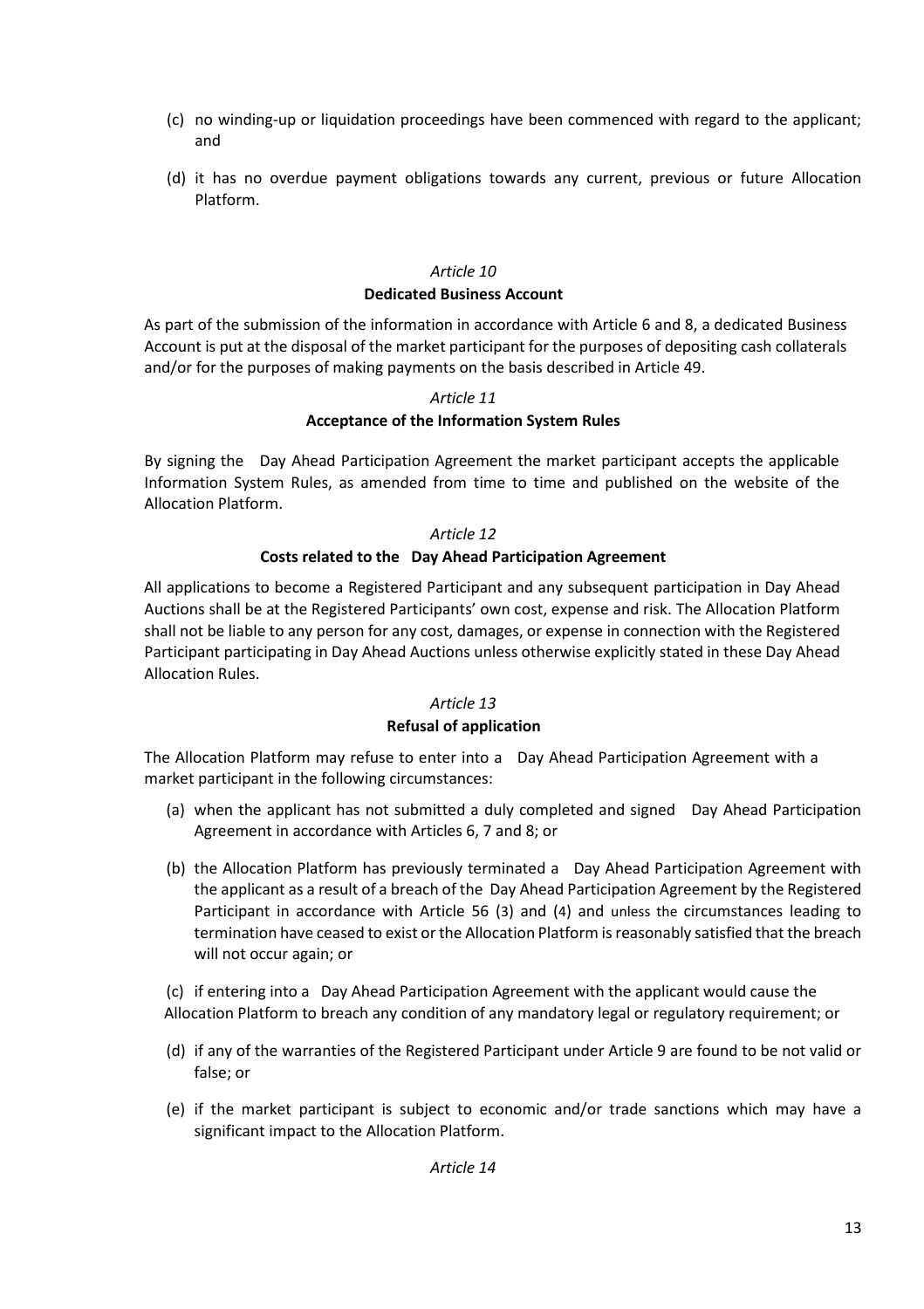#### **Access to the Auction Tool**

- <span id="page-13-0"></span>1. The Allocation Platform shall grant access to the Auction Tool free of charge if the following requirements are satisfied:
	- (a) the Registered Participant has signed and delivered a completed form included in the Information System Rules identifying the person(s) for which the user account(s) in the Auction Tool shall be established; and
	- (b) the Registered Participant has fulfilled the requirements on authentication as set forth by the Information System Rules published by the Allocation Platform; such requirements may include

technology for authentication purposes.

- 2. The Allocation Platform shall confirm the creation of the user account(s) or may send a refusal note to the Registered Participant, at the latest, five (5) Working Days after the receipt of the relevant signed and completed form by the Registered Participant. The confirmation or refusal note shall be sent via electronic means as specified by the Allocation Platform on its website.
- 3. The Allocation Platform shall send the duly justified refusal note if the requirements listed in paragraph 1 of this Article are not fulfilled and access to the Auction Tool will not be granted.

#### *Article 15*

#### **Conclusion of additional financial terms**

<span id="page-13-1"></span>The Allocation Platform may develop and publish additional standard financial terms to be accepted by the Registered Participants, as long as these additional financial terms comply with the Day Ahead Allocation Rules .

#### *Article 16*

#### **Regulatory and legal requirements**

<span id="page-13-2"></span>It is the responsibility of each market participant to ensure that it complies with national legislation, including requirements of any relevant competent authority, and obtained all necessary authorizations in connection with its participation in Day Ahead Auctions and the use of Transmission Rights allocated in the day-ahead market timeframe.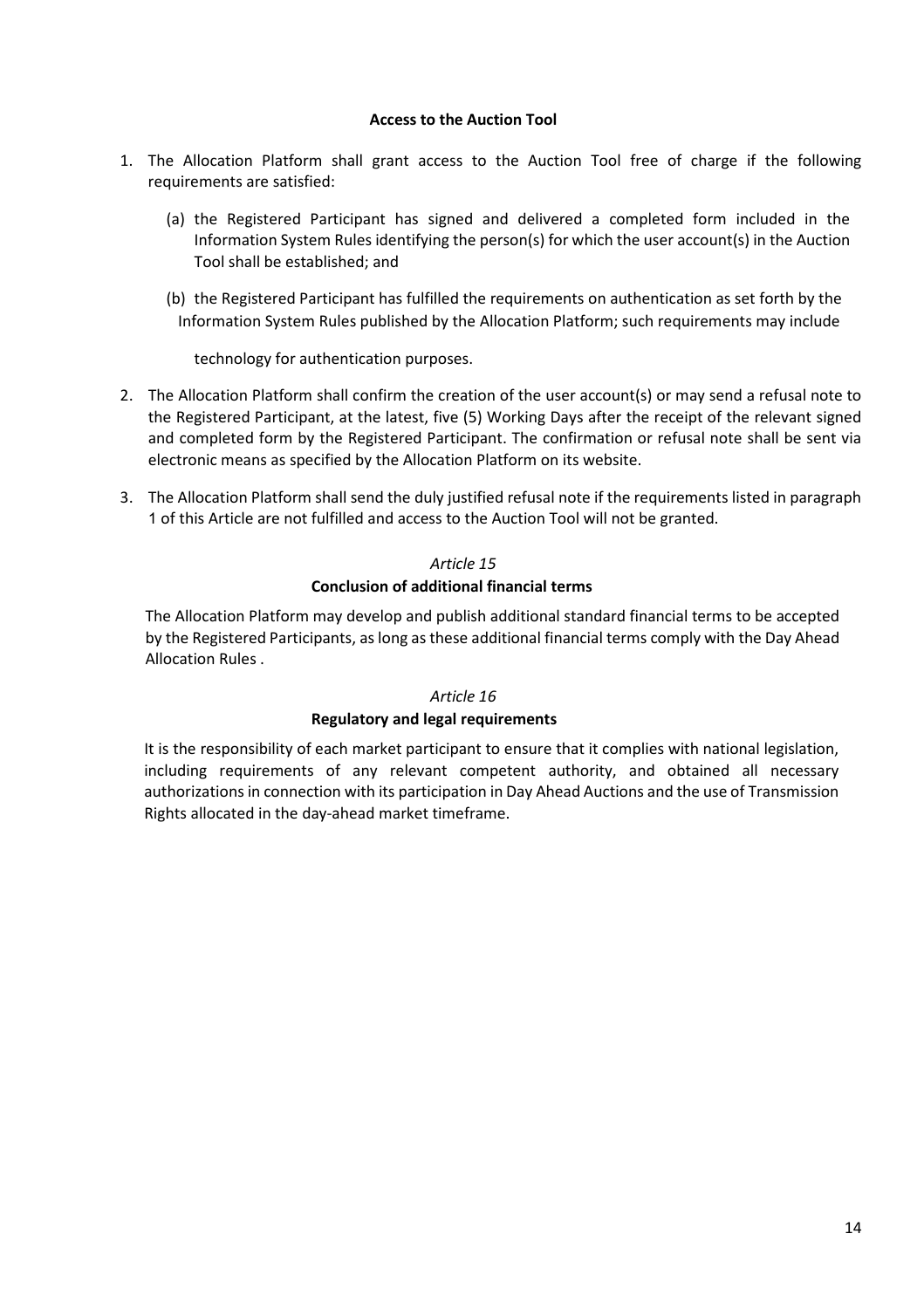# **CHAPTER 3 Collaterals**

#### *Article 17*

#### **General provisions**

- <span id="page-14-1"></span><span id="page-14-0"></span>1. Registered Participants shall provide collaterals in order to secure payments to the Allocation Platform resulting from Auctions of Day Ahead Transmission Rights and, where applicable, potential other payments falling due under the additional financial terms in accordance with 15.
- 2. Only the following forms of collaterals shall be accepted:
	- (a) a Bank Guarantee;
	- (b) a cash deposit in a dedicated Business Account.
- 3. Collaterals may be provided in one of the forms mentioned in paragraph 2 of this Article or a combination of these forms, provided that the Allocation Platform is entitled as beneficiary to the full collateral.
- 4. Credit Limit shall always be greater or equal to zero.
- 5. The collaterals shall be provided in Euros  $(\epsilon)$ .

# *Article 18*

#### **Form of cash deposit**

- <span id="page-14-2"></span>1. For collaterals that are provided in the form of a cash deposit in a dedicated Business Account the following conditions shall apply:
	- (a) the money shall be deposited in a dedicated Business Account at a financial institution selected by the Allocation Platform;
	- (b) the dedicated Business Account shall be opened and used in accordance with additional financial terms to be concluded between the Allocation Platform, or where relevant the financial institution and the Registered Participant and shall only be used for Auction purposes;
	- (c) until withdrawal as permitted by the following provisions of Article 24, the cash deposit in the dedicated Business Account belongs to the Registered Participant if not stated otherwise in the additional financial terms in accordance with Article 15;
	- (d) withdrawals from the dedicated Business Account pursuant to Article 22 and Article 24 may be made solely on the instruction of the Allocation Platform;
	- (e) the dedicated Business Account may be used in addition for settlement as set forth in Article 49 upon request of the Allocation Platform; and
	- (f) interest on the amount deposited in the dedicated Business Account shall accrue for the benefit of the Registered Participant, after deduction of taxes and bank charges if any.

#### *Article 19*

#### **Form of Bank Guarantee**

<span id="page-14-3"></span>1. Collaterals that are provided in the form of a Bank Guarantee shall comply with the following specifications: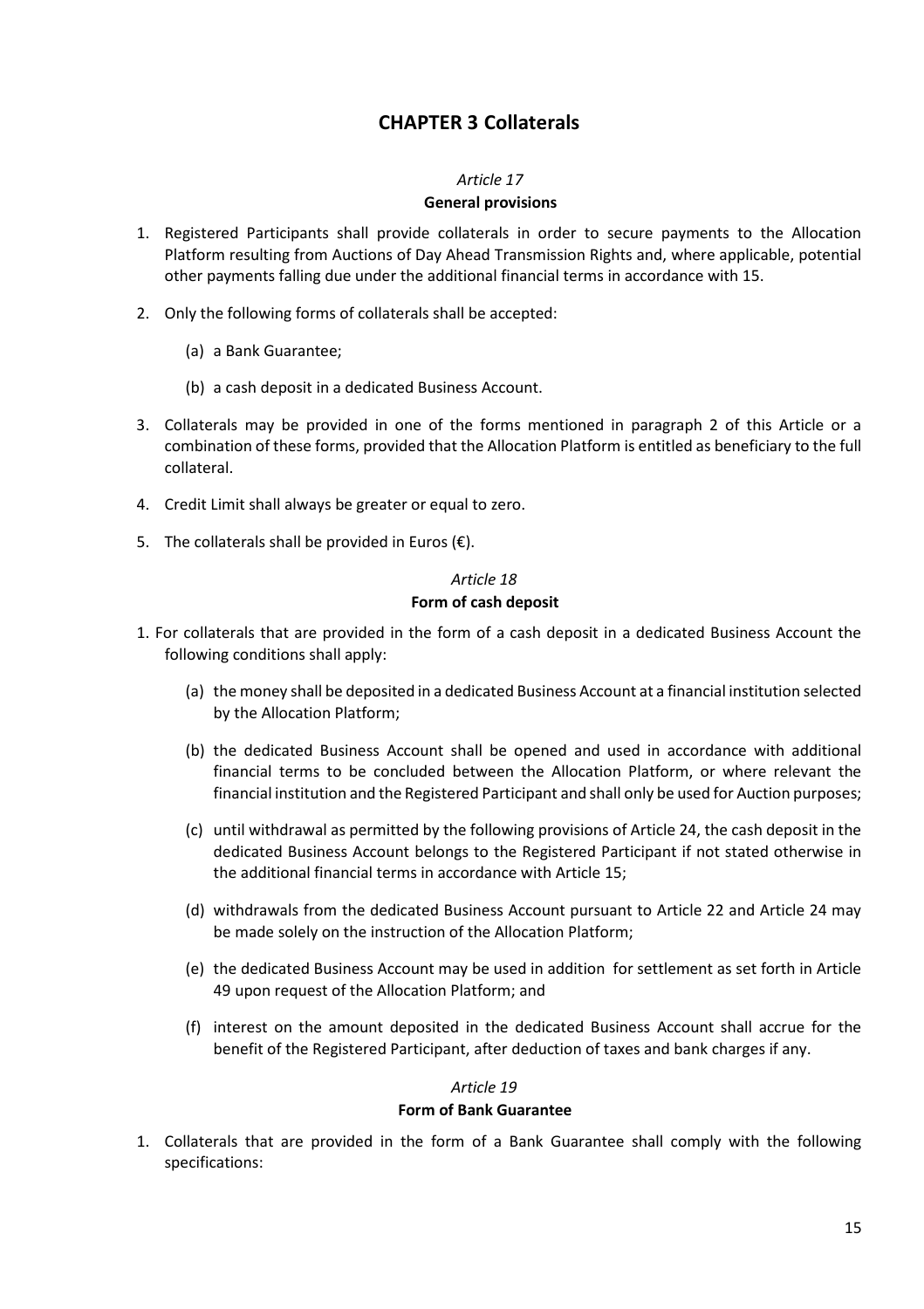- (a) the Bank Guarantee shall be provided in the form of the template that is available on the website of the Allocation Platform and updated from time to time or in a form that substantially follows the template;
- (b) the Bank Guarantee shall be written in English;
- (c) the Bank Guarantee covers all Auctions organized by the Allocation Platform subject to these Day Ahead Allocation Rules;
- (d) the Bank Guarantee shall allow partial and multiple drawing by the Allocation Platform, in total up to the maximum amount guaranteed;
- (e) the Bank Guarantee shall provide for payment upon first request of the Allocation Platform. It shall further provide that, if the Allocation Platform calls upon the Bank Guarantee, the bank shall pay automatically without any other condition than the receipt of a written demand by registered letter from the Allocation Platform.
- (f) the Bank Guarantee shall be irrevocable, unconditional and non-transferable;
- (g) the Bank Guarantee shall either include handwritten signature(s) or qualified electronic signature (s) (QES) from the issuing Bank. In the event the Bank Guarantee is signed by qualified electronic signature(s) (QES), all the following amendments shall be signed by qualified electronic signature(s) (QES);
- (h) the bank issuing the Bank Guarantee shall be permanently established, including via a branch in a EU member state, European Economic Area or Switzerland.
- (i) the bank issuing the Bank Guarantee or the financial group it belongs to shall have a long term credit rating of not less than BBB+ by Standard and Poor's Corporation, BBB+ by Fitch or Baa1 by Moody's Investors Service Inc. . If the rating requirement is not fulfilled by the issuing bank itself but by the financial group to which it belongs, the issuing bank shall provide the Allocation Platform with a parental guarantee or an equivalent document issued by the financial group. If the issuing bank or the financial group, the issuing bank belongs to ceases to have the required long term credit rating, the Registered Participant shall within five (5) Working Days submit to the Allocation Platform a substitute Bank Guarantee by a bank complying with the required long term credit rating or replace the Bank Guarantee by deposit. If there are industry-wide downgrades of financial institutions, the Allocation Platform may investigate what the new standards are and, if deemed necessary, decrease the required rating for a limited period of time, informing TSOs, who shall then inform the NRAs.
- (j) the bank issuing the Bank Guarantee shall not be an Affiliate of the Registered Participant for which the Bank Guarantee is issued.
- 2. A Bank Guarantee shall contain the following:
	- (a) a maximum amount guaranteed;
	- (b) the Allocation Platform's identification as beneficiary, as specified on the website of the Allocation Platform;
	- (c) the Allocation Platform's bank account, as specified on the website of the Allocation Platform;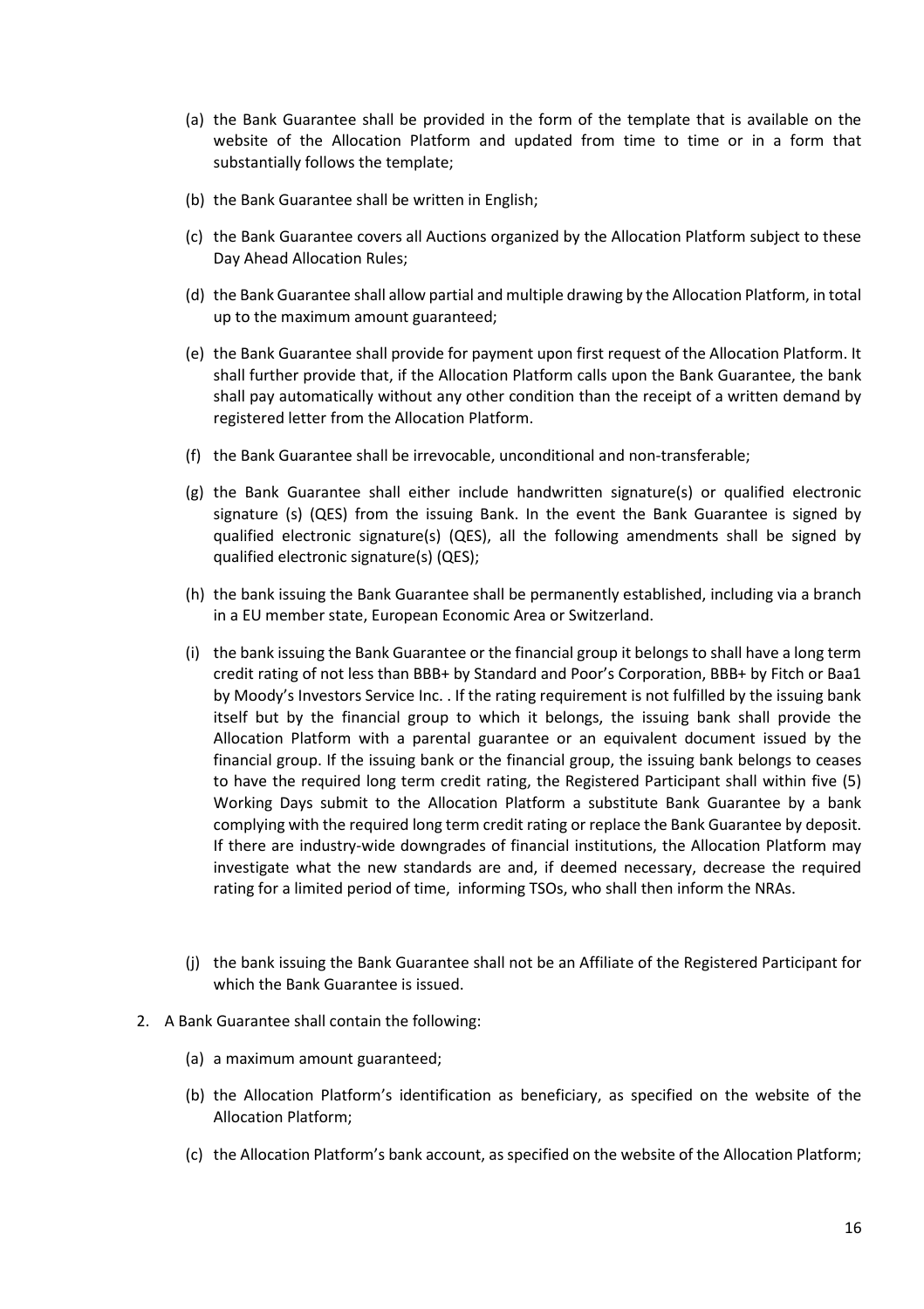- (d) the Allocation Platform's bank's address, as specified on the website of the Allocation Platform;
- (e) the Registered Participant's full identification, including name, address, commercial/company register;
- (f) full identification of the providing bank; and
- (g) the validity time.
- 3. The Registered Participant shall submit the Bank Guarantee at least four (4) Working Days before the Bidding Period closure of the Auction for which it shall be used as collateral or otherwise, it shall be considered for the subsequent Auctions.
- 4. The Allocation Platform shall accept the Bank Guarantee provided by a Registered Participant if the Bank Guarantee is provided in line with the specifications set out in paragraph 1 to 2 of this Article and, in the event the Bank Guarantee includes handwritten signature(s), the original of the Bank Guarantee has been received by the Allocation Platform.
- 5. The Allocation Platform shall confirm the acceptance of the Bank Guarantee or send a refusal note to the Registered Participant, at the latest, four (4) Working Days after the receipt of the original of the Bank Guarantee. The confirmation or refusal note shall be sent via electronic means as specified by the Allocation Platform on its website. The refusal note shall include reasoning for refusal.

#### **Validity and renewal of the Bank Guarantee**

- <span id="page-16-0"></span>1. Collaterals in the form of a Bank Guarantee shall be valid for the minimum periods until at least thirty (30) calendar days after the end of the calendar month of the Product Period(s);
- 2. The Registered Participant shall replace or renew the collaterals in form of a Bank Guarantee to fulfil the requirements of paragraph 1 of this Article at least four (4) Working Days before the expiry of the validity of the collaterals.

#### *Article 21* **Credit Limit**

- <span id="page-16-1"></span>1. The Allocation Platform shall calculate and continuously update the Credit Limit of each Registered Participant in respect of each subsequent Auction. For the purpose of calculating the Credit Limit under this Article 21, Chapter 3 (Collateral) of the Intraday Allocation Rules and Chapter 3 (Collateral) of the Long Term Allocation Rules, any outstanding payment obligations of the Registered Participant under any set of rules applicable to Capacity Allocation shall be taken into account. In case of a Bank Guarantee such Bank Guarantee shall be only considered if the requirements in Article 20 related to its validity for the respective Auction are fulfilled. The Allocation Platform shall make this information available to each Registered Participant individually through the Auction Tool.
- 2. Outstanding payment obligations are calculated according to Article 49 subject to additional rules in paragraph 3 to 5 of this Article and in Article 31.
- 3. For the purpose of the Credit Limit calculation, outstanding payment obligations shall be increased to include the taxes and levies in force subject to Article 48
- 4. Maximum payment obligations for a Registered Participant resulting from its Bid(s) registered at the closure of the Bidding Period, calculated according to Article 31, shall be considered as the outstanding payment obligations. From the publication of the Auction results the due amount notified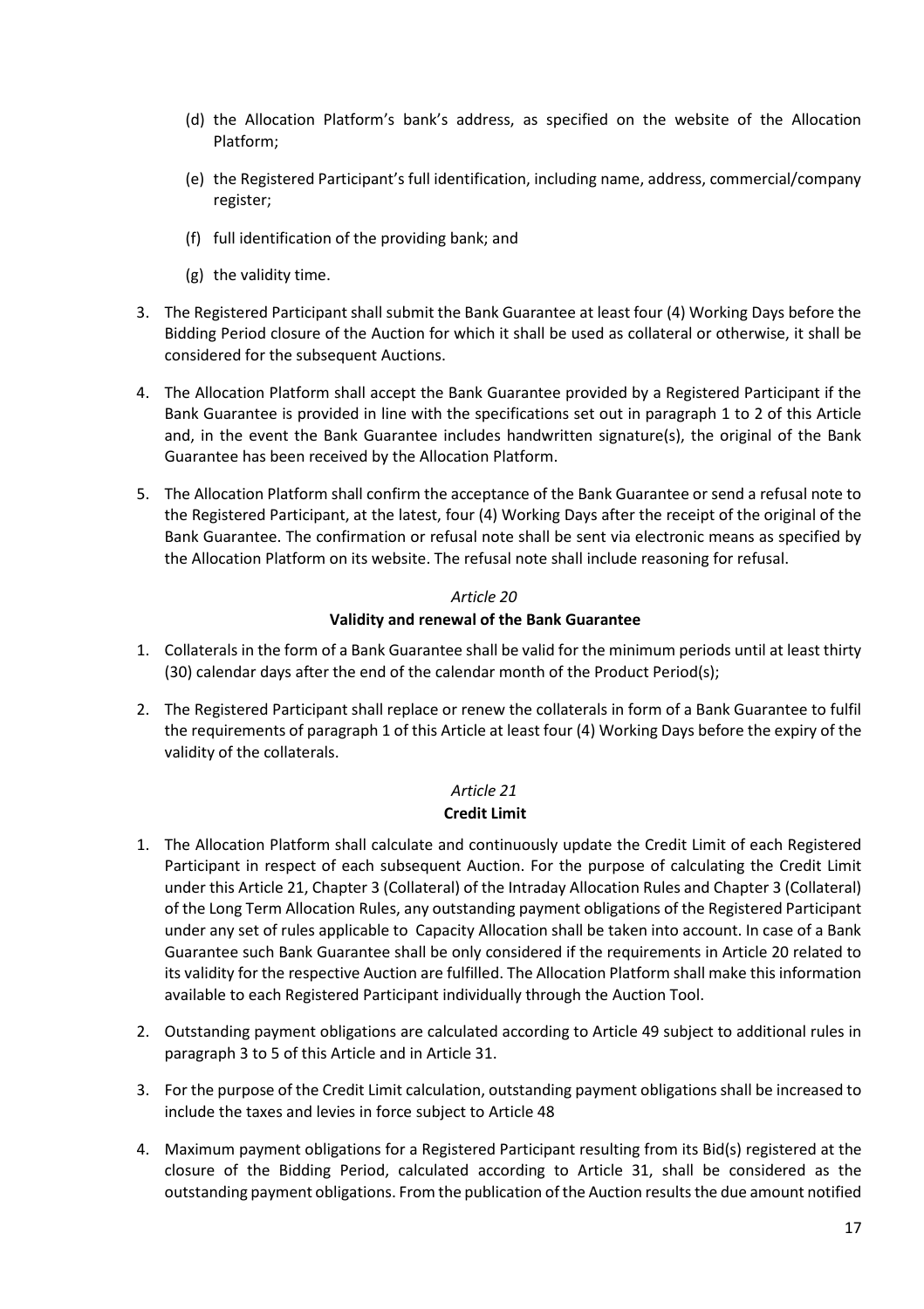according to Article 33 paragraph 3(b) and (c) shall be considered as outstanding payment obligations for Credit Limit calculation for any concurrent Auction. The Credit Limit shall be revised based on the actual allocated Day Ahead Transmission Rights when the Auction results are published as described in CHAPTER 4.

# *Article 22* **Modifications of the collaterals**

- <span id="page-17-0"></span>1. A Registered Participant may request in written form an increase of the collaterals in form of a Bank Guarantee, a decrease of the collaterals in form of a Bank Guarantee and/or cash deposit or change of the form of the collaterals at any time in accordance to paragraphs 2 and 3 of this Article.
- 2. A decrease of the collaterals of a Registered Participant shall only be allowed if the Credit Limit after applying the requested decrease of the collaterals would be greater than or equal to zero.
- 3. The Allocation Platform shall accept the modification of the collaterals if the request for a modification of collaterals is compliant with the condition set out in paragraph 2 of this Article in case of a decrease or with the conditions set out in Article 18 and Article 19 in case of an increase of collaterals in the form of a Bank Guarantee and in case of a change in the form of the collaterals from cash on deposit to Bank Guarantee.
- 4. The modification of the collaterals shall become valid and effective only when the Allocation Platform has made the requested modification of the collaterals of the Registered Participant within the Auction tool.
- 5. The Allocation Platform shall assess the request for modification of collaterals and confirm the acceptance or send a refusal note to the Registered Participant, at the latest, four (4) Working Days after the receipt of the request. The confirmation or refusal note shall be sent via electronic means as specified by the Allocation Platform on its website. The refusal note shall include reasoning for refusal.

#### *Article 23*

#### **Collateral incident**

- <span id="page-17-1"></span>1. A collateral incident occurs in the following cases:
	- (a) the collaterals are insufficient to secure the amount due for the Day Ahead Transmission Rights held by a Registered Participant on the next payment date as set forth in Article 65 considering the amount and the validity of the collaterals; or
	- (b) the collaterals are not renewed in accordance with Article 20 paragraph 2; or
	- (c) the collaterals are not restored after a payment incident in accordance with Article 24 or new collateral was provided that is not compliant with the conditions specified in Article 17(3), Article 18 and Article 19.
- 2. The Allocation Platform shall notify the collaterals incident to the Registered Participant by electronic means as specified by the Allocation Platform on its website. The Registered Participant shall increase its collaterals within two (2) Working Days from sending of the notification if this is done during Working Hours or two (2) Working Days starting from the next Working Day if sent after Working Hours. If the collaterals provided by the Registered Participant remains insufficient after this period, the Allocation Platform may suspend or terminate the Day Ahead Participation Agreement in accordance with Article 57 and Article 58.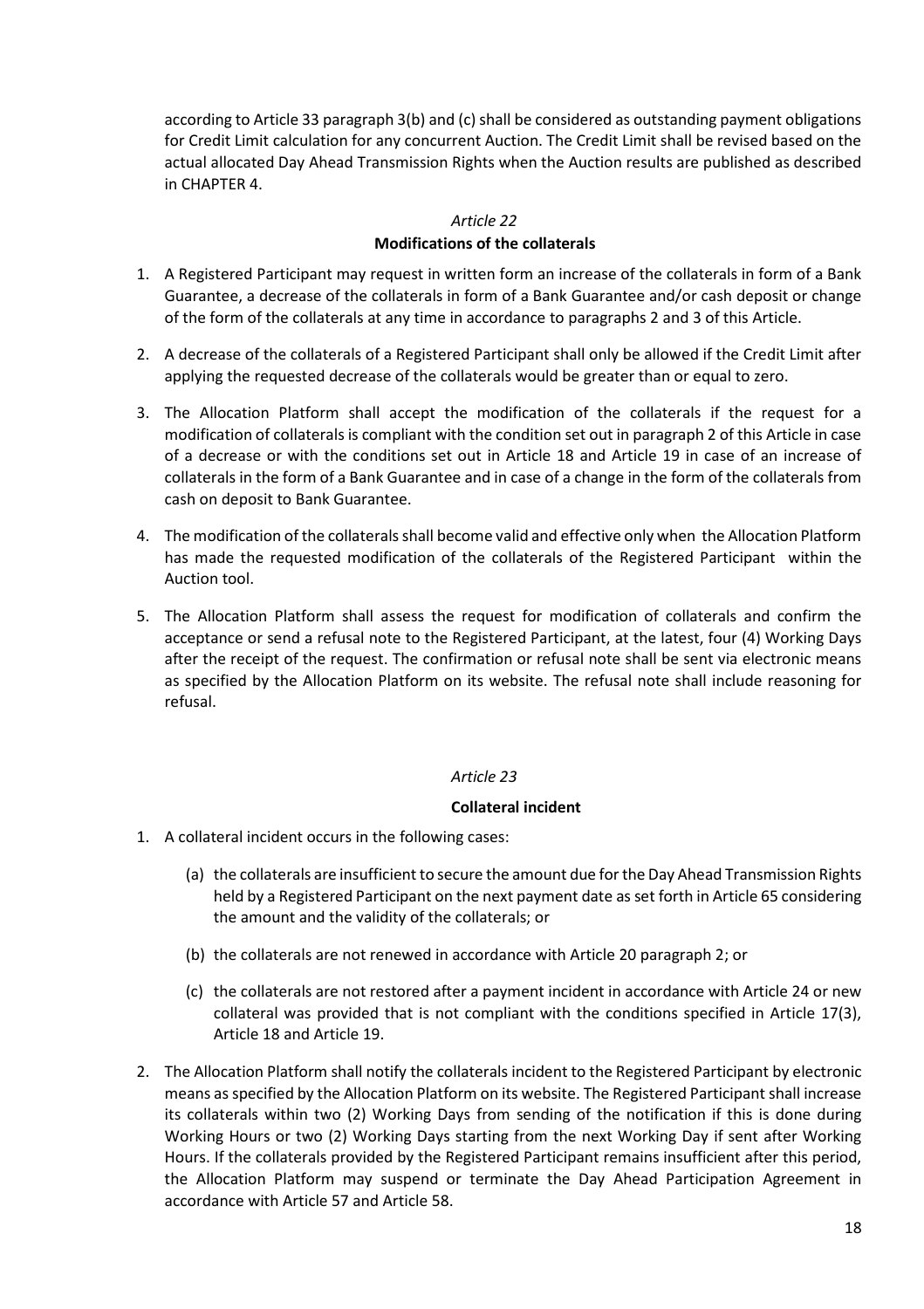#### **Calls on collaterals**

- <span id="page-18-0"></span>1. The Allocation Platform is entitled to call upon collaterals of a Registered Participant in the event of a registered payment incident in accordance with Article 53 and in relation to any sum invoiced under any set of rules applicable to Capacity Allocation (this may include, but not limited to, the Long Term Allocation Rules) that a Registered Participant has failed to pay by the due date for payment. This shall include but not be limited to day-ahead explicit auctions and explicit intraday auctions.
- 2. The Registered Participant shall restore its collaterals after a payment incident or collaterals incident by following the conditions as set forth in Article 17(3), Article 18 and Article 19 unless the Day Ahead Participation Agreement is suspended or terminated in accordance with Article 57 and Article 58.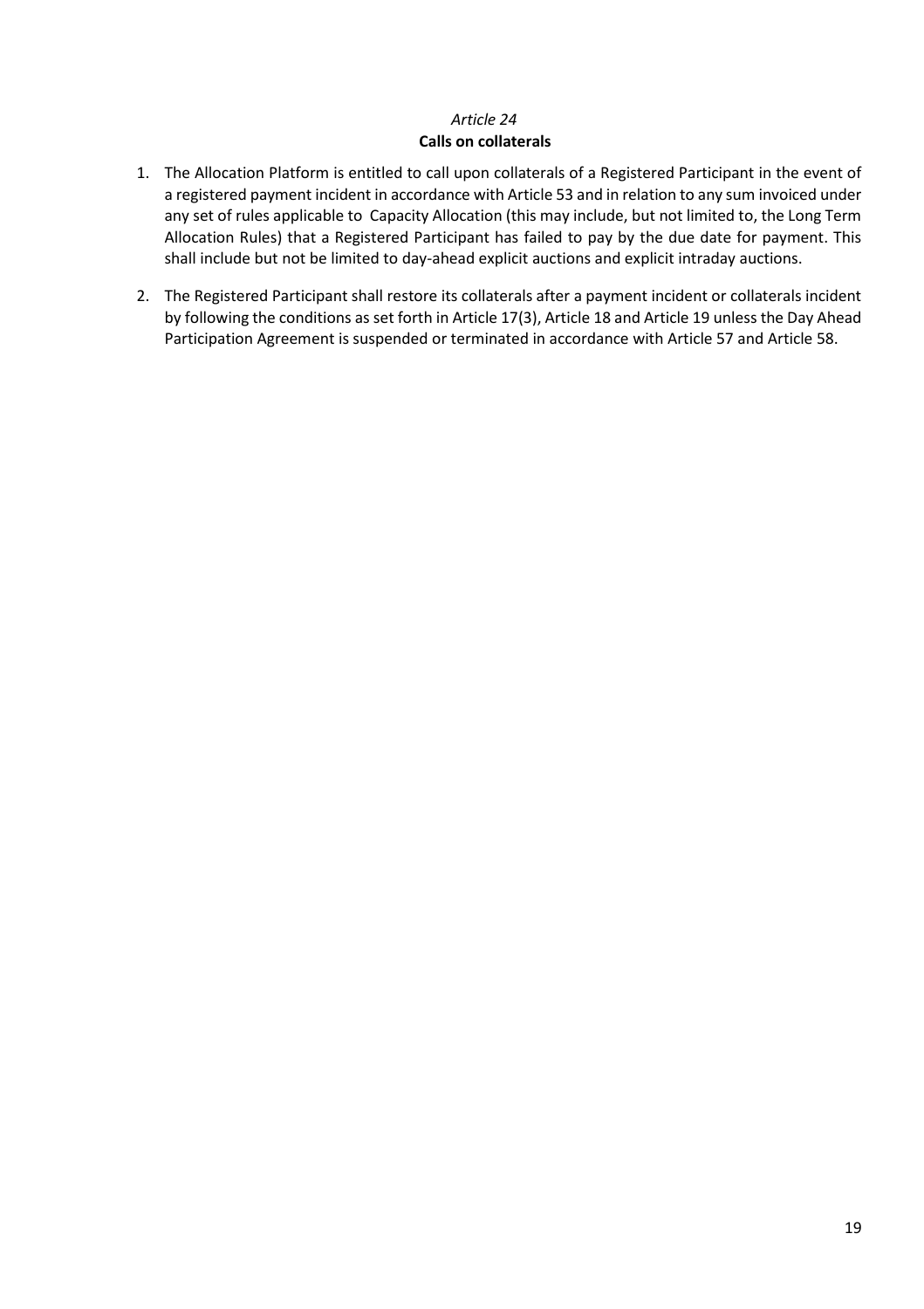# **CHAPTER 4 Day Ahead Auctions**

#### *Article 25* **General provisions for Day Ahead Auctions**

- <span id="page-19-1"></span><span id="page-19-0"></span>1. The Allocation Platform shall allocate D a y A h e a d Transmission Rights to Registered Participants by way of explicit Allocation. Prior to any Auction the Allocation Platform shall publish Auction Specifications via the Auction Tool.
- 2. The Day Ahead Auctions shall be organized via the Auction Tool. Each Registered Participant fulfilling the requirements for participating in the Day Ahead Auction may place Bids in the Auction Tool until the relevant deadline for placing Bids in the specific Auction expires according to the respective Auction Specification published on the website.
- 3. After the relevant deadline for placing Bids in the specific Auction has expired, the Allocation Platform shall evaluate the Bids against the respective Credit Limits of the Registered Participants (in accordance with Article 31). The results of the Auction will be notified to the Registered Participant via the Auction Tool.

#### *Article 26* **[not used]**

### *Article 27* **Auction Specification**

- <span id="page-19-2"></span>1. The Allocation Platform shall publish the Auction Specification for the Day Ahead Auctions as set forth in paragraph 2 of this Rule. The Bidding Period of the Day Ahead Auction in normal operating conditions shall be 09:40-10:00 however, in the event of a difference between the Bidding Period stated in this Article 27.1 and the Auction Specification, the Auction Specification shall prevail.
- 2. When the Auction Specification is published, it shall state in particular:
	- (a) the code identifying the Auction in the Auction Tool;
	- (b) identification of the border(s) and direction covered;
	- (c) the Product Period;
	- (d) the Bidding Period;
	- (e) the deadline for the publication of the Day Ahead Auction results;
	- (f) the contestation period, which shall close no later than 30 minutes after the Day Ahead Auction results have been notified to the Registered Participant. ;
	- (g) the Offered Capacity;
	- (h) any other relevant information or terms applicable to the product or the Day Ahead Auction.

*Article 28*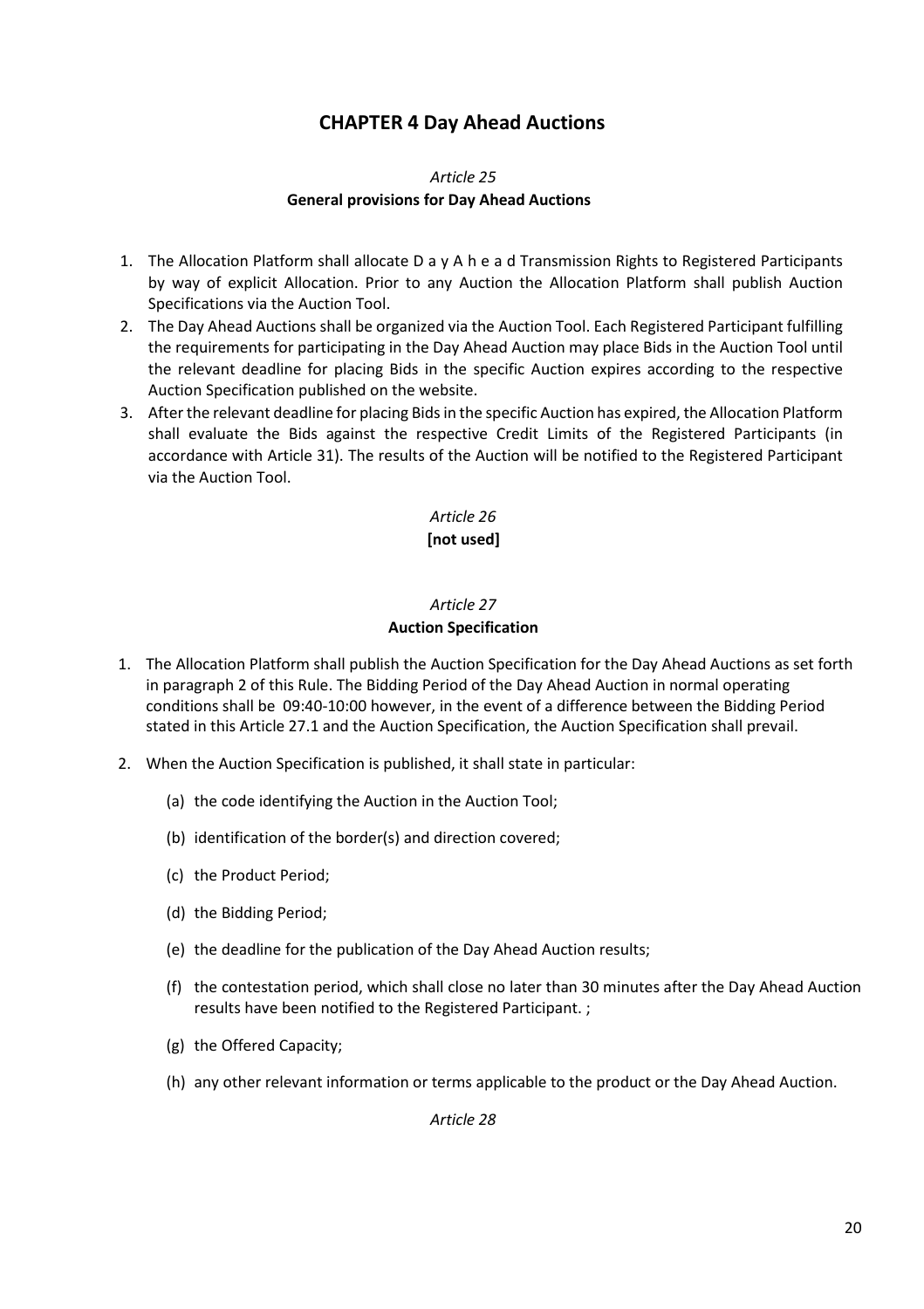#### **Default Bid**

- <span id="page-20-0"></span>1. Registered Participants willing to participate in Day Ahead Auctions may via the Auction Tool place default Bids for Day Ahead Auctions per border and per direction for which they are entitled as stated in the Day Ahead Participation Agreement.
- 2. A default Bid, once identified as such by the Registered Participant, shall apply automatically to each subsequent relevant Day Ahead Auction for a specific border, period and direction in the absence of any Bid submitted pursuant to Article 29. At the opening of a relevant Bidding Period, the registered default Bid shall be considered as a Bid submitted by the Registered Participant for the relevant Auction. This Bid shall be considered as delivered when the Allocation Platform sends an acknowledgment of receipt to the Registered Participant.
- 3. If a default Bid Quantity or a quantity calculated as a sum of the Bid Quantity for several default Bids submitted for the same Auction by a Registered Participant exceeds the final Offered Capacity, the Bids with the lowest Bid Price shall be rejected one by one until the total allowed Bid Quantity is reached. The remaining Bids shall then be evaluated in accordance with Articles 32 and 33.. In case where the Information System Rules allows submission of Bids with the same Bid Price by one Registered Participant the Allocation Platform may apply additional criteria or rules to decide which Bid shall be rejected. Such additional criteria or rules shall be included in the information System Rules and shall be one or more from the following:
	- (a) chronological submission (time stamp); and/or (b)

Bid identification assigned by the Auction Tool; and/or

- (c) rejection of all relevant Bids with the same Bid Price.
- 4. A Registered Participant who wants to modify a default Bid for a future Day Ahead Auction shall change the Bid Quantity and the Bid Price of its default Bids before the launch of the applicable Day Ahead Auction.
- 5. A Registered Participant not wishing to submit the default Bid on the Auction Tool for Day Ahead Auctions can cancel its default Bid before the subsequent Auction Bidding Period Opening

#### *Article 29*

#### **Bids submission**

<span id="page-20-1"></span>1. The Registered Participant may submit a Bid or set of Bids to the Allocation Platform in accordance with Article 28 the following requirements:

- (a) it shall be submitted electronically using the Auction Tool and during the Bidding Period as specified in the Auction Specification;
- (b) it shall identify the Auction via an identification code as specified in 7 paragraph 2 (a);
- (c) it shall identify the Registered Participant submitting the Bid through its EIC code;
- (d) it shall the direction for which the Bid is submitted;
- (e) it shall state the Bid Price, which shall be different for each Bid of the same Registered Participant, exclusive of taxes and levies, in Euros per MW for one (1) hour of the Product Period, i.e. Euros/MWh, expressed to a maximum of two (2) decimal places, and equal to or greater than zero;
- (f) it shall state the Bid Quantity in full MW which must be expressed without decimals.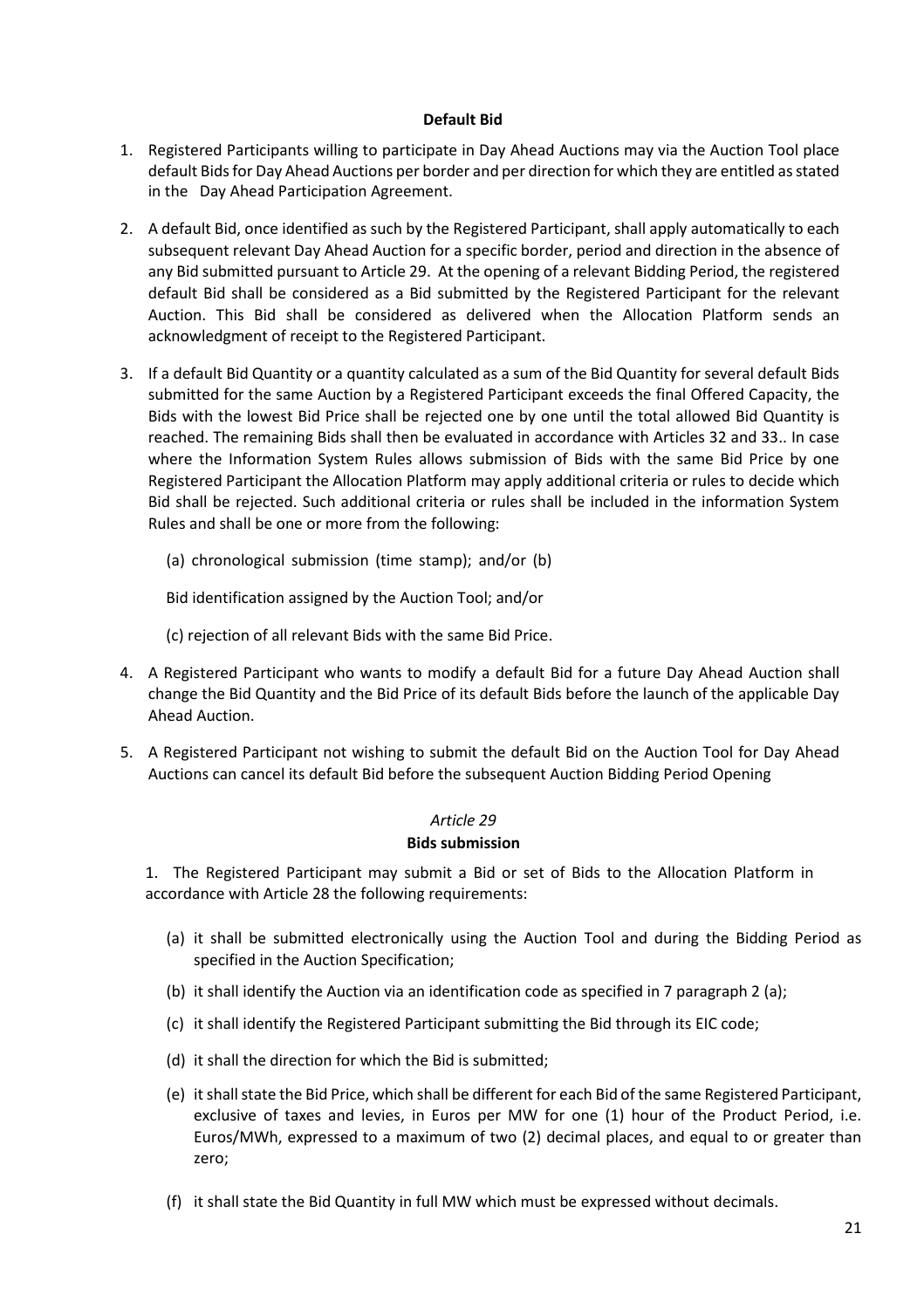2. The Registered Participant may modify its previously registered Bid or set of Bids at any

time during the Bidding Period including its cancellation. In case the Bid has been modified only the last modification of the Bid or set of Bids shall be taken into account for the Auction results determination.

3. If a Bid Quantity or a quantity calculated as a sum of the Bid Quantity for several Bids submitted for the same Auction by a Registered Participant exceeds the Offered Capacity announced in the Auction Specification, this Bid or these Bids shall be completely rejected. Where a modification of previously submitted Bids results in exceeding the Offered Capacity, the modification shall be rejected and the previously registered Bids will stand.

4. The above-mentioned process shall apply to all forms of an Auction product and all allocation timeframes.

5. All Bid prices are deemed to be exclusive of Taxes.

#### *Article 30*

# **Bid registration**

- <span id="page-21-0"></span>1. The Allocation Platform shall not register a Bid that:
	- (a) does not comply with the requirements of Article 29; or
	- (b) is submitted by a Registered Participant who is suspended in accordance with Article 50
- 2. Provided that a Bid or a set of Bids fulfils the requirements set forth in Article 29, the Allocation Platform shall confirm to the Registered Participant that such Bid(s) have been correctly registered into the system and will deliver an acknowledgment of receipt via the Auction Tool. If the Allocation Platform does not issue an acknowledgment of receipt for a Bid, such Bid shall be deemed not to have been registered.
- 3. The Allocation Platform shall notify a Registered Participant whose Bid is rejected as invalid and the reason for this rejection, without undue delay after the Bid is rejected.
- 4. The Allocation Platform shall maintain a record of all valid Bids received.
- 5. Each valid Bid registered shall constitute an unconditional and irrevocable offer by the Registered Participant to buy Transmission Rights up to the Bid Quantity and at prices up to the Bid Price and under the terms and conditions of these Day Ahead Allocation Rules and, where applicable, the relevant Auction Specification.

#### *Article 31* **Credit Limit verification**

<span id="page-21-1"></span>1. Upon submission by a Registered Participant of a Bid or set of Bids to the Auction Tool the Allocation Platform shall check whether the maximum payment obligations (MPO) connected with that Registered Participant's registered Bid(s) calculated according to paragraphs 4 and 5 of this Article at the time of Bid(s) submission exceed the Credit Limit. If the maximum payment obligation connected with such registered Bids exceed the Credit Limit, the Allocation Platform shall issue automatically via the Auction Tool a warning to the Registered Participant to modify the Credit Limit. Bids shall not be rejected automatically if the maximum payment obligation attributed to registered Bids exceeds the Credit Limit at Bid submission but only after the process described in paragraph 2 of this Article.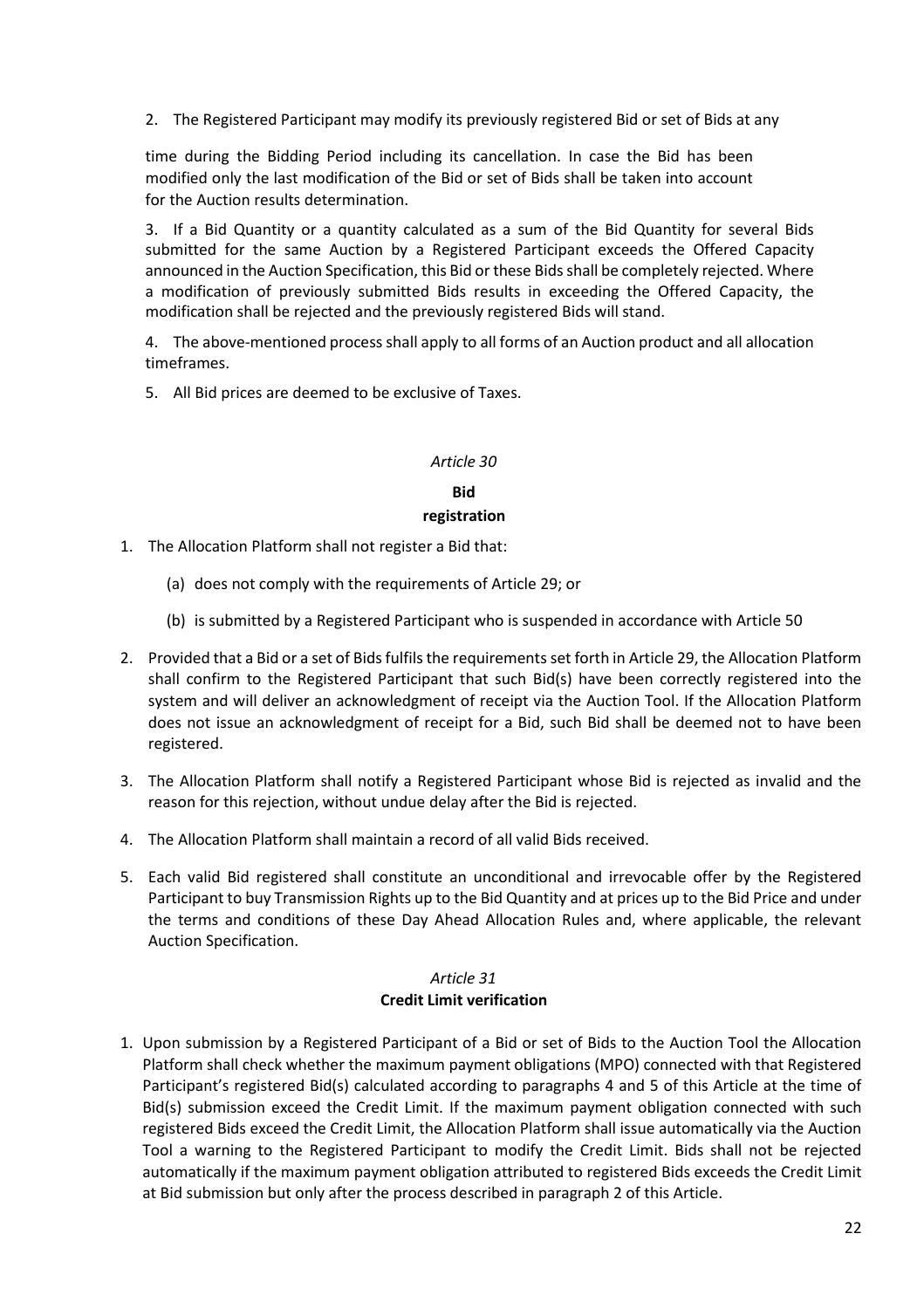- 2. At closure of the Bidding Period the Allocation Platform shall check again whether the maximum payment obligations connected with registered Bids calculated according to paragraph 5 of this Article exceed the Credit Limit. If the maximum payment obligations connected with these Bids exceed the Credit Limit, these Bids, starting with the Bid with the lowest Bid Value, shall be one (1) by one (1) excluded, until the maximum payment obligations are less than or equal to the Credit Limit. The Allocation Platform may apply additional criteria or rules to decide which Bid shall be rejected. Such additional criteria or rules shall be included in the information System Rules and shall be one or more from the following:
	- (a) chronological submission (time stamp); and/or
	- (b) Bid identification assigned by the Auction Tool; and/or
	- (c) rejection of all relevant Bids with the same Bid Price.
- 3. The Allocation Platform shall indicate insufficient collaterals as the reason for the Bid exclusion in the Auction results notification to the Registered Participant.
- 4. The Allocation Platform shall continuously assess all the Bids irrespectively to which Auction and with regard to which direction they are submitted. In case of Bids connected with various and overlapping Auctions the Allocation Platform shall consider all calculated maximum payment obligations as outstanding payment obligations according to Article 23.
- 5. For the calculation of the maximum payment obligations related to one direction the Allocation Platform shall sort the registered Bids of a Registered Participant by Bid Price in descending order (merit-order). Bid 1 shall be the Bid with the highest Bid Price and Bid n shall be the Bid with the lowest Bid Price. The Allocation Platform shall calculate the maximum payment obligations according to the following equation:

$$
MPO = \sum_{hours} Max [Bid Price (1) * Bid Quantity (1); Bid Price (2) * \sum_{i=1}^{2} Black Quantity (i) ; ...]
$$
  
...; Bid Price (n - 1) \*  $\sum_{i=1}^{n-1} Bid Quantity (i)$ ; Bid Price (n) \*  $\sum_{i=1}^{n} Bid Quantity (i)$ ]  
...

- 6. When calculating the maximum payment obligations according to paragraph 5 of this Article, the Allocation Platform shall also take the following into account:
	- (a) increase of the maximum payment obligations with applicable taxes and levies in force subject to Article 49.

#### **Day Ahead Auction Results Determination**

- <span id="page-22-0"></span>1. After the expiration of the Bidding Period for a Day Ahead Auction and the Credit Limit verification pursuant to Article 31, the Allocation Platform shall determine the Day Ahead Auction results in accordance with this Article.
- 2. The Day Ahead Auction results determination shall include the following: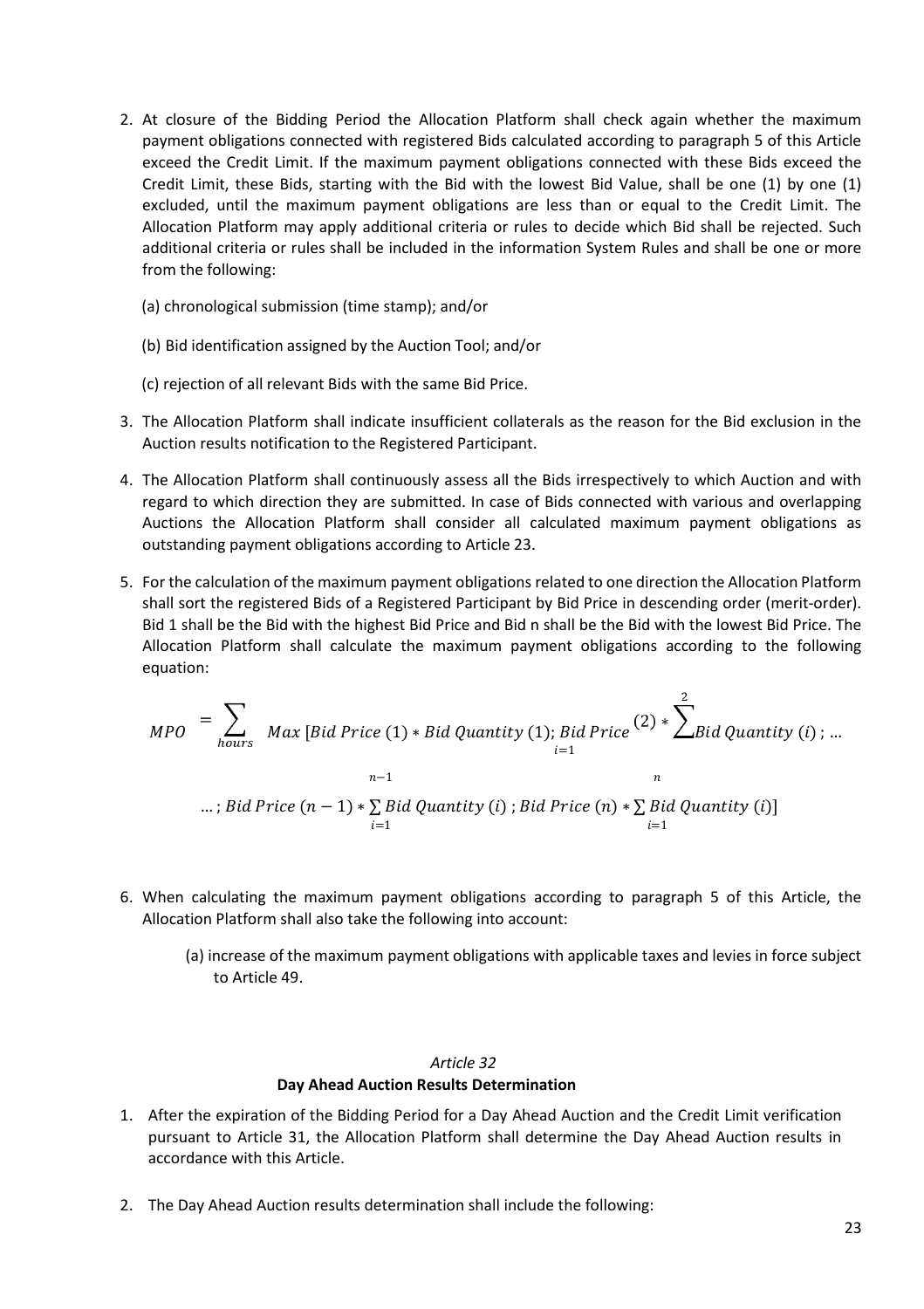- (a) determination of the total quantity of the allocated Transmission Rights per border and direction;
- (b) identification of winning Bids to be fully or partially satisfied; and
- (c) determination of the Marginal Price per border and direction.
- 3. The Allocation Platform shall determine the Day Ahead Auction results using an optimization function aiming at maximization of the sum of the Registered Participants' surplus and the Congestion Income generated by the winning Bids while respecting the constraints of the optimization function in form of relevant Offered Capacities. The Allocation Platform shall publish additional explanatory information on the optimization function of the algorithm on its website.
- 4. The Allocation Platform shall determine the Marginal Price at each border and direction based on the following criteria:
	- (a) if the total quantity of Cross Zonal Capacity for which valid Bids have been submitted is lower than or equal to the relevant Offered Capacity for the relevant Auction, then the Marginal Price shall be zero;
	- (b) if the total quantity of Cross Zonal Capacity for which valid Bids have been submitted exceeds the relevant Offered Capacity for the relevant Auction, the Marginal Price shall be set at the lowest Bid(s) Price(s) allocated in full or in part using the respective Offered Capacities.
- 5. If two (2) or more Registered Participants have submitted for one border and direction valid Bids with the same Bid Price, that cannot be accepted in full for the total requested quantity of Transmission Rights, the Allocation Platform shall determine the winning Bids and the quantity of the allocated Transmission Rights per Registered Participant as follows:
	- (a) the Cross Zonal Capacity available for the Bids which set the Marginal Price shall be divided equally between the number of the Registered Participants which submitted these Bids;
	- (b) in case the quantity of Transmission Rights requested by a Registered Participant at Marginal Price is lower than or equal to the share calculated according to item (a) above, the request of this Registered Participant shall be fully satisfied;
	- (c) in case the requested quantity of Transmission Rights by a Registered Participant at Marginal Price exceeds the share calculated according to item (a) above, the request of this Registered Participant shall be satisfied up to the amount of the share as calculated according to item (a) above;
	- (d) any remaining Cross Zonal Capacity after the allocation according to items (b) and (c) shall be divided by the number of the Registered Participants whose requests have not been fully satisfied and allocated to them applying the process described in items (a), (b) and (c) above.
- 6. Whenever the calculation set forth in paragraphs 3 of this Article does not result in a whole MW amount in accordance with Article 21 the Transmission Rights shall be rounded down to the nearest full MW. The case when Transmission Rights allocated to individual Registered Participants are equal to zero after rounding shall not impact the Marginal Price determination.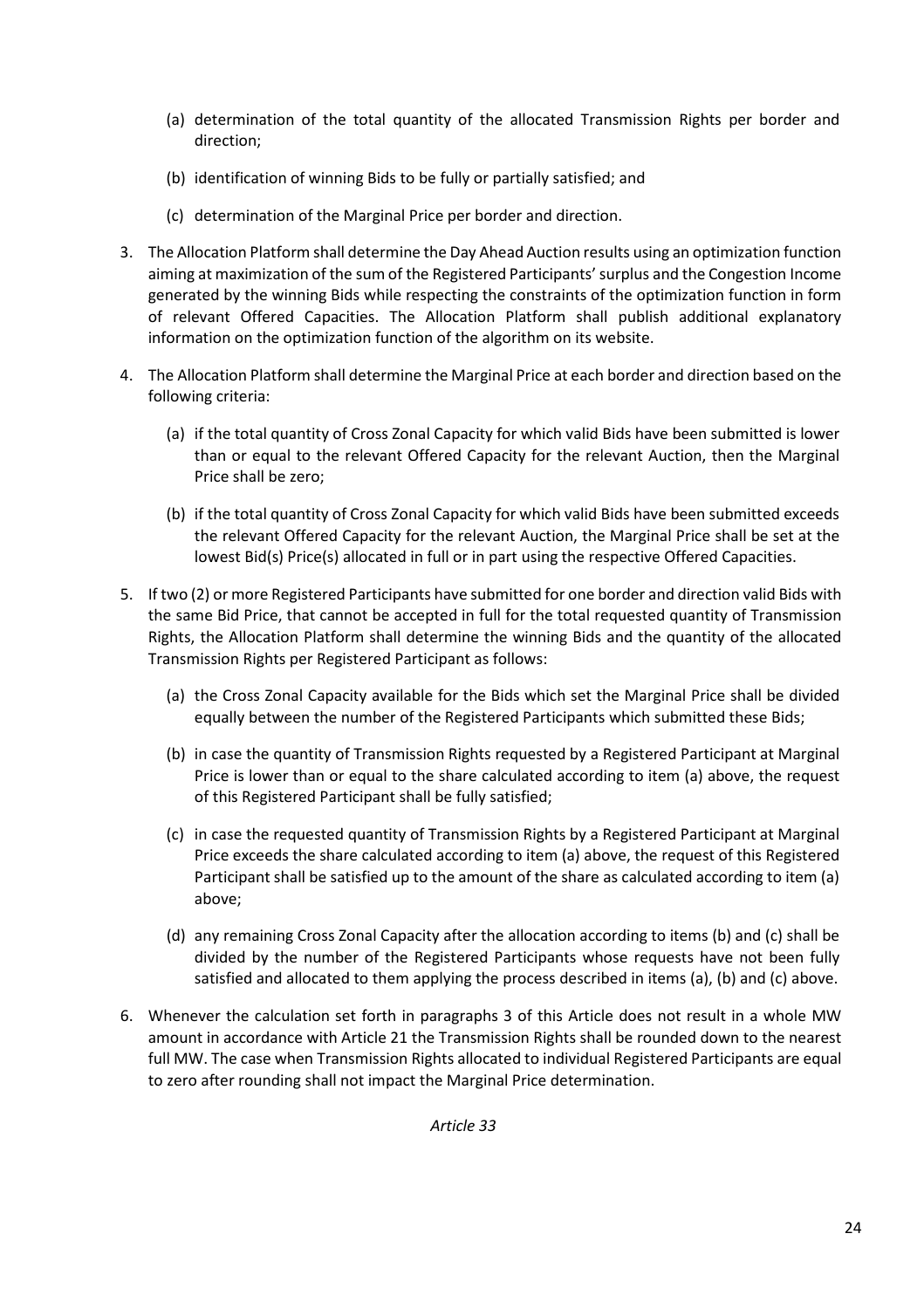#### **Notification of Day Ahead Auction results**

- <span id="page-24-0"></span>1. The Transmission Rights are deemed to have been allocated to a Registered Participant from the moment the Registered Participant has been informed of the Results and, where applicable, at the latest 1 hour and 30 minutes after the Auction results are notified in accordance with Article 32.
- 2. The Allocation Platform shall publish on its website the Day Ahead Auction results in accordance with Article 19.
- 3. The publication of the Day Ahead Auction results for each bidding zone border included in the Day Ahead Auction shall comprise at least the following data:
	- (a) total requested Transmission Rights in MW;
	- (b) total allocated Transmission Rights in MW;
	- (c) Marginal Price in EUR/MW per hour;
	- (d) number of Registered Participants participating in the Day Ahead Auction;
	- (e) number of Registered Participants who placed at least one winning Bid in the Day Ahead Auction;
	- (f) list of registered Bids without identification of the Registered Participants (bid curve); and
	- (g) Congestion Income Day Ahead Auctions per bidding zone border.
- 4. No later than 30 minutes after the publication of the Day Ahead Auction results the Allocation Platform shall make available via the Auction Tool and shall notify to each Registered Participant who submitted a Bid to a specific Day Ahead Auction for each border included in the Day Ahead Auction at least the following data:
	- (a) allocated Transmission Rights for each hour of the Product Period in MW;
	- (b) Marginal Price in EUR/MW per hour; and
	- (c) due amount for allocated Transmission Rights in Euros, rounded to two decimal places.
- 5. In the event that the Day Ahead Auction Tool is unavailable, the Allocation Platform shall inform the Registered Participants of the Auction Results in accordance with CHAPTER 6.

#### *Article 34*

#### **Contestation of Day Ahead Auction Results**

- <span id="page-24-1"></span>1. The Registered Participant may contest the Day Ahead Auction results within the deadline set out in the relevant Auction Specification. The Allocation Platform shall only consider a contestation where the Registered Participant is able to demonstrate an error by the Allocation Platform in the Day Ahead Auction results.
- 2. The contestation shall be notified to the Allocation Platform and headed as "contestation".
- 3. Any contestation shall contain the following:
	- (a) date;
	- (b) identification of contested Day Ahead Auction;
	- (c) identification of the Registered Participant;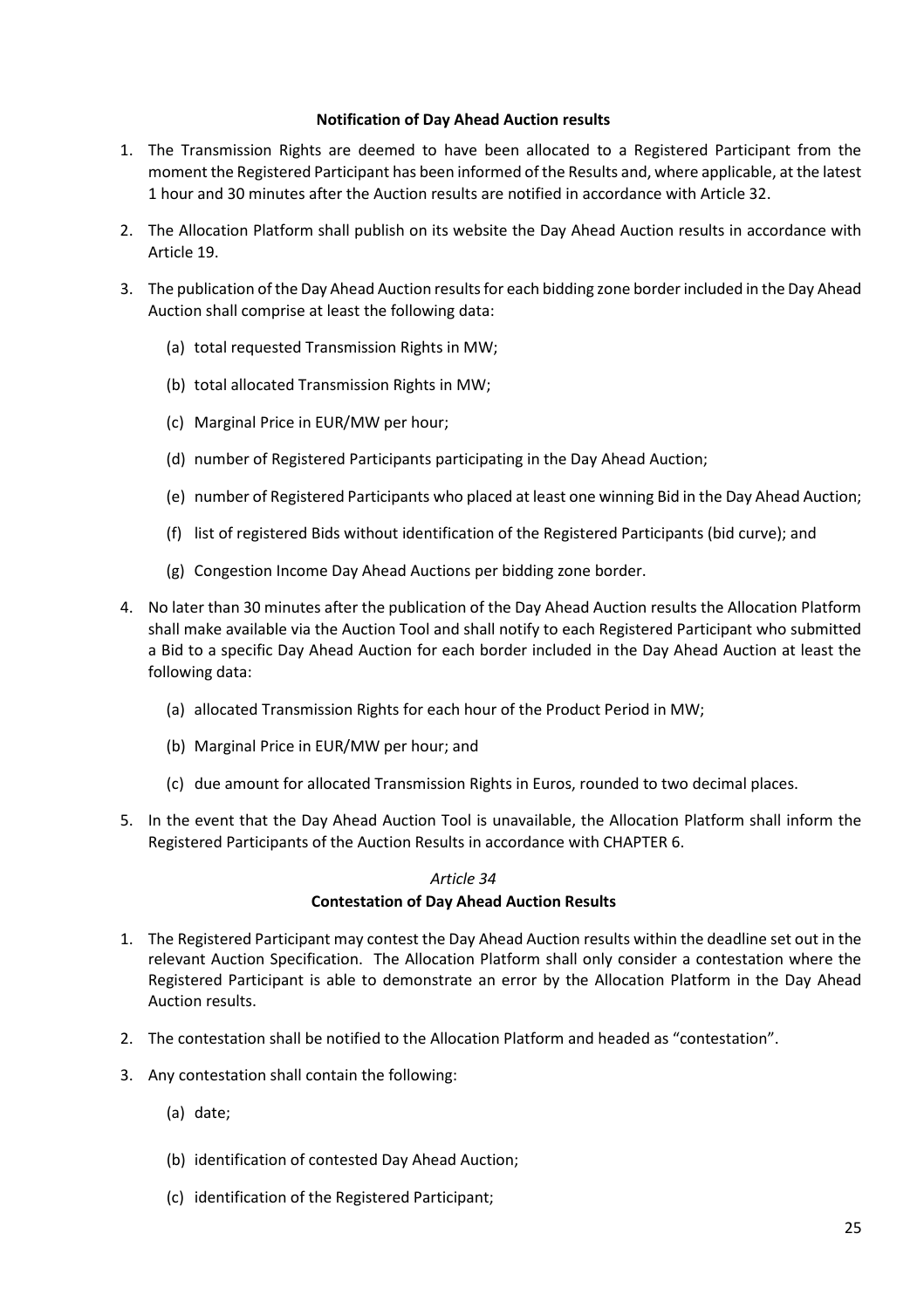- (d) name, e-mail address and telephone number of the Registered Participant;
- (e) detailed description of the facts and the reason for contestation; and
- (f) evidence of erroneous Day Ahead Auction results;
- 4. The Allocation Platform shall reply to the Registered Participant no later than 1 hour and 30 minutes after the Auction results have been notified to the Registered Participants.
- 5. 1 hour and 30 minutes after the Day Ahead Auction Results have been notified and unless a Day Ahead Auction is cancelled due to erroneous results, the Day Ahead Auction results shall be considered binding with no further notification.
- 6. If the Registered Participant does not contest the Auction results within the deadline and under the condition specified above or in the Auction Specification, the Registered Participant shall be irrevocably deemed to renounce to any contestation. After the contestation period, the Day Ahead Auction results shall be considered binding with no further notification.

#### **Day Ahead Auction cancellation**

- <span id="page-25-0"></span>1. In case the Allocation Platform cancels a Day Ahead Auction, all Bids already submitted and any results of the respective Auction shall be deemed null and void.
- 2. The Allocation Platform shall inform all Registered Participants without undue delay, of the Day Ahead Auction cancellation by notification published in the Auction Tool and on webpage of Allocation Platform and by e-mail.
- 3. A Day Ahead Auction cancellation may be announced in the following cases:
	- (a) before the Auction results publication in case the Allocation Platform faces technical obstacles during the Day Ahead Auction process like a failure of standard processes; and
	- (b) during the contestation period, in the event of erroneous results due to incorrect Marginal Price calculation or incorrect allocation of Transmission Rights to Registered Participants or similar reasons.
- 4. In case of Day Ahead Auction cancellation before the Cross Zonal Capacity is deemed to be allocated, no compensation shall be paid to the Registered Participants.
- 5. Capacity is deemed to have been allocated to a Registered Participant from the moment the Registered Participant has been informed of the Auction results and the Contestation Period is closed.
- 6. The Allocation Platform shall publish on its website, without undue delay, the reasons for the Day Ahead Auction cancellation.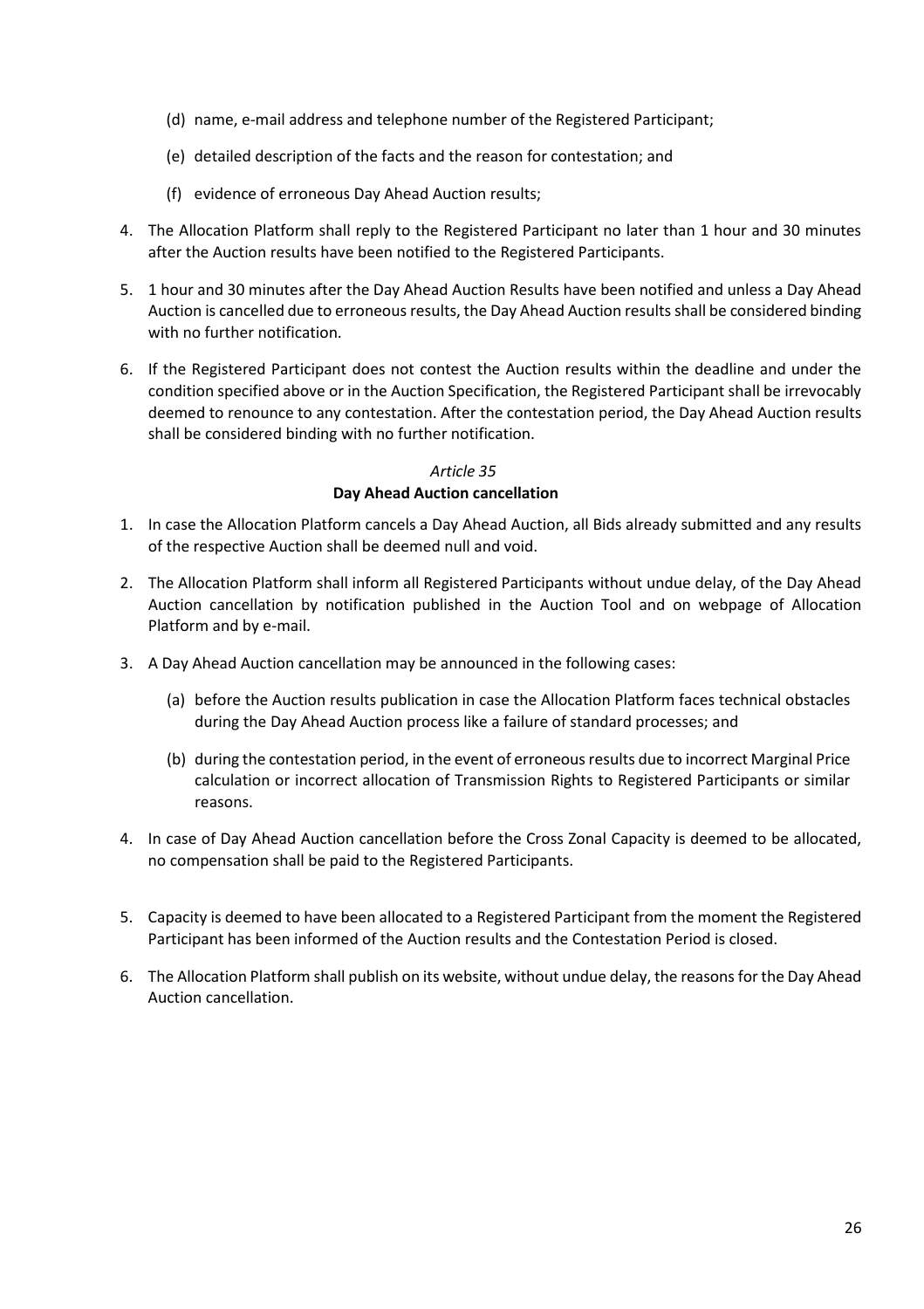# **CHAPTER 5 Use of Day Ahead Transmission Rights**

### *Article 36* **General principles**

- <span id="page-26-1"></span><span id="page-26-0"></span>1. Day Ahead Transmission Rights allocated in Auctions shall be subject to the Use It of Lose It principle (as of any applicable UIOLI Deadline) with no financial compensation.
- 2. A Registered Participant holding Day Ahead Transmission Rights may nominate the Day Ahead Transmission Rights for its physical use in accordance with Article 37. In such case, the energy accounts of a Registered Participant on each side of the interconnector will be updated taking into account the appropriate loss factor as defined in the Day Ahead and Intraday Nomination Rules.

#### *Article 37* **Nomination of Transmission Rights**

- <span id="page-26-2"></span>1. Registered Participants eligible to nominate Day Ahead Transmission Rights shall fulfil the requirement described in applicable Nomination Rules.
- 2. The Nomination shall be done in compliance with the Rights Document.
- 3. The relevant Nomination Rules are the Day Ahead and Intraday Nomination Rules. The a p p l i c a b l e nomination deadlines are set forth in the relevant Nomination Rules.

The Allocation Platform shall publish information on its website on the nomination deadlines. In case of any discrepancy between the deadlines published by the Allocation Platform and those of the valid and legally binding relevant Nomination Rules, the latter shall prevail and the Allocation Platform shall not be held liable for any damages due to such a discrepancy.

#### *Article 38*

#### **Rights Document**

- <span id="page-26-3"></span>1. The Rights Document shall contain the information about the volume in MW that eligible persons are entitled to nominate on which interconnector(s), on which border(s) and, in which directions and for which hourly periods.
- 2. The Allocation Platform shall send it daily and no later than fifteen (15) minutes after the r e s u l t s a r e s e n t . T h e R i g h t s D o c u m e n t s h a l l b e c o n s i d e r e d p r o v i s i o n a l u n t i l t h e e n d o f t h e C o n t e s t a t i o n P e r i o d .

#### *Article 39*

#### **[not used]**

# **CHAPTER 6 Fallback Procedures**

#### *Article 40*

#### **General provisions**

- <span id="page-26-5"></span><span id="page-26-4"></span>1. The Allocation Platform shall, to the extent reasonably practicable organize a fallback procedure in case of failure of a standard process:
	- (a) introduction of a fallback procedure for data exchange according to Article 41;
	- (b) introduction of a fallback procedure for eligible person notification to the Allocation Platform, according to Article 42.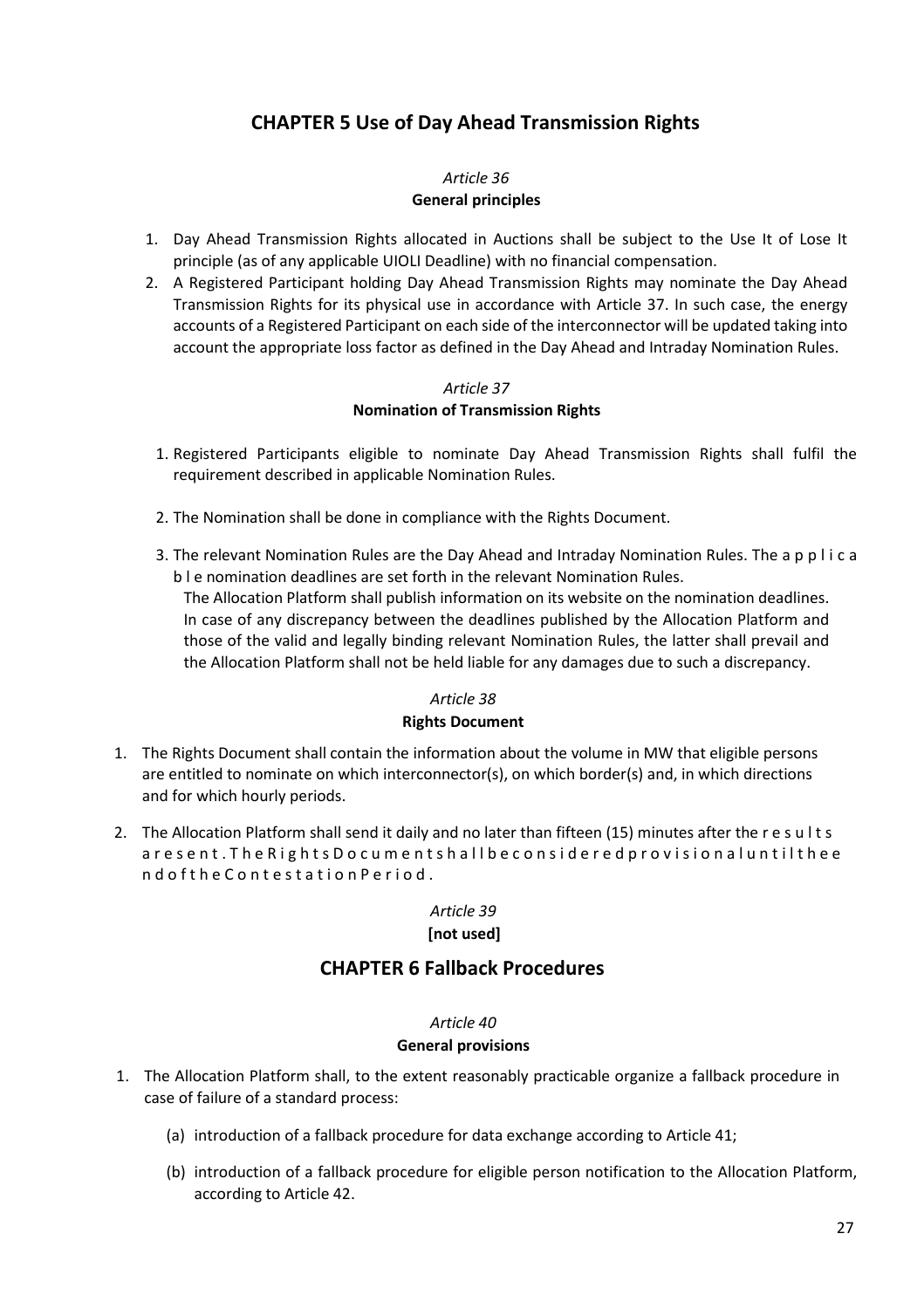- (c) another ad hoc fallback procedure if considered appropriate by the Allocation Platform to overcome any technical obstacles.
- 2. The Allocation Platform shall inform Registered Participants of possible deviations from the standard processes and the application of a fallback procedure via electronic means as specified by the Allocation Platform on its website and the Allocation Platform's website and using the Auction Tool.
- 3. Registered Participants shall immediately inform the Allocation Platform of any observed problems with the use of the Auction Tool and all potential consequences via electronic means as specified by the Allocation Platform on its website. In case of an urgent problem, which shall be solved immediately and which is identified during Working Hours, the Registered Participant shall immediately contact the Allocation Platform by phone at the telephone number indicated on the website of the Allocation Platform for this type of problems.

#### **Fallback procedure for data exchange**

- <span id="page-27-0"></span>1. In case of a failure at the site of the Allocation Platform of the standard processes for data exchange via the Auction Tool as described in these Day Ahead Allocation Rules, the Allocation Platform may inform Registered Participants that a fallback procedure for data exchange may be used as follows:
	- (a) by the applicable deadlines unless otherwise announced by the Allocation Platform the Registered Participant shall request the Allocation Platform by electronic means as specified by the Allocation Platform on its website to enter the relevant data into the Auction Tool by using this fallback procedure for data exchange;
	- (b) with the request the Registered Participant shall provide to the Allocation Platform in the format specified in the Information System Rules the relevant data to be entered in the Auction Tool;
	- (c) the Allocation Platform shall enter the submitted data into the Auction Tool;
	- (d) the Allocation Platform may set in Information System Rules an identification process for the Registered Participant at the moment when the Registered Participant submits the relevant operational or commercial data and requests the Allocation Platform to enter this data into the Auction Tool on its behalf by means of the fallback procedure. If the Registered Participant or the person authorized by the Registered Participant for this purpose does not clearly identify itself, the Allocation Platform shall be entitled not to perform the data entry;
	- (e) the Registered Participant shall provide the Allocation Platform with a telephone number, which can be used in case of a necessary communication;
	- (f) once the Allocation Platform has entered the provided data into the Auction Tool on behalf of the Registered Participant, the Allocation Platform shall inform, without undue delay, the Registered Participant by telephone and/or via electronic means as specified by the Allocation Platform on its website of the entry; and
	- (g) the Allocation Platform shall under no circumstances be held responsible if it fails to reach the Registered Participant through the means of communication above or if it fails to enter the data correctly via the fallback procedure.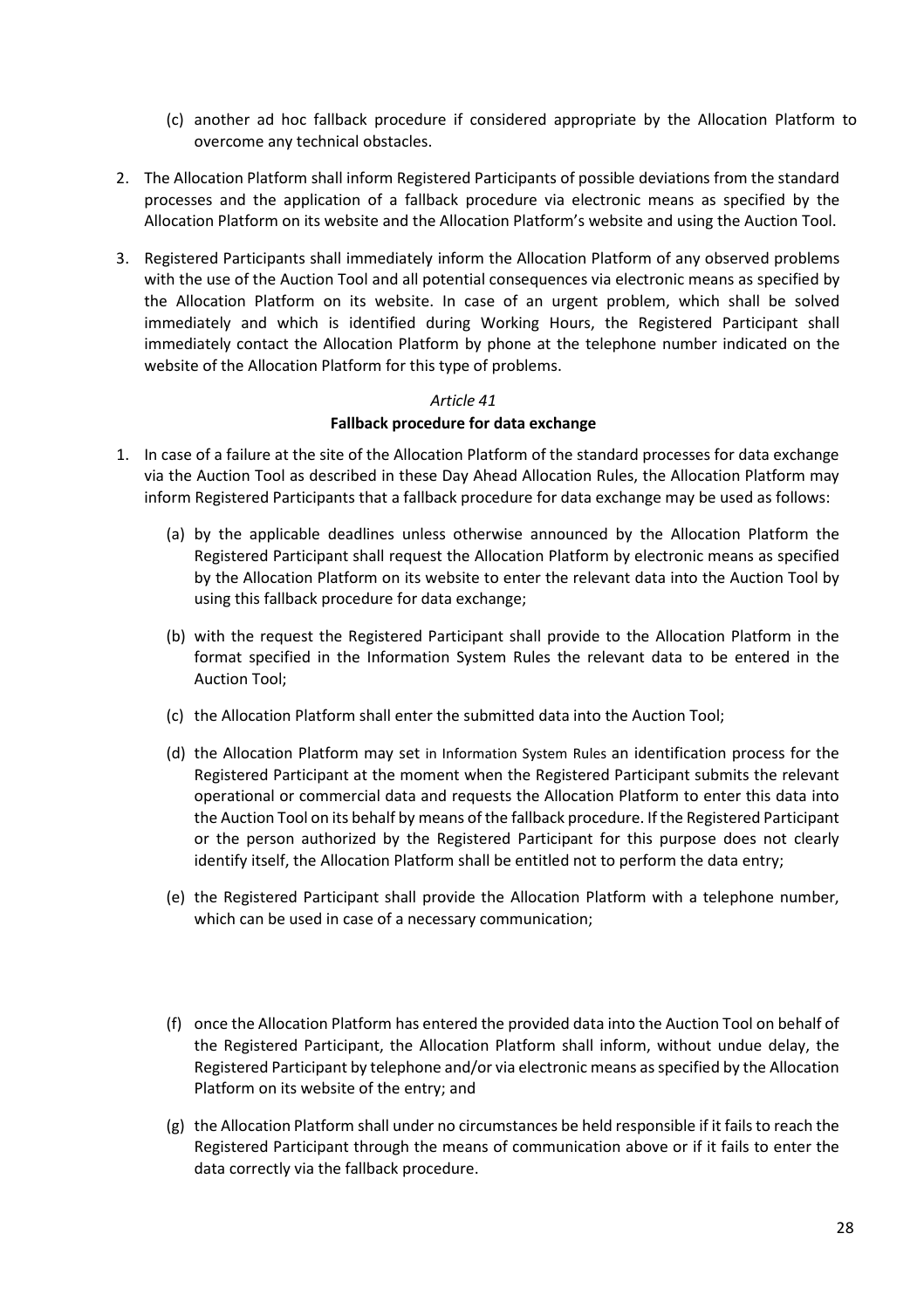2. In case of application of the fallback procedure for data exchange, all necessary information which is made available via the Auction Tool during the standard processes may be distributed to the Registered Participants by the Allocation Platform, by electronic means as specified by the Allocation Platform on its website or where appropriate published on the website of the Allocation Platform.

#### *Article 42*

#### **Fallback procedure for eligible person notification**

- <span id="page-28-0"></span>1. In case of failure in the standard process of eligible person notification to the Allocation Platform via the Auction Tool as set forth in Article 37, the Allocation Platform may apply the fallback procedure for data exchange in accordance with Article 41.
- 2. The Allocation Platform shall publish information about the possibility to use the fallback procedure for data exchange in due time before the expiration of the deadline for eligible person notification.
- 3. In case the fallback procedure for data exchange cannot be executed as necessary to enable the registration of the eligible person, the eligible person shall be deemed notified as set forth in Information System Rules and the Allocation Platform may not be held responsible for the failure of the fallback procedure.

#### *Article 42A*  **Postponement of Day Ahead Auction**

- <span id="page-28-1"></span>1. The postponement of the Auction shall be the default fallback procedure for Auctions.
- 2. The Allocation Platform shall:
	- (a) where reasonably practicable postpone an Auction by notifying Registered Participants of the revised time of the new Auction; or
	- (b) cancel the initial Auction according to Article 35 and organise a new Auction of the Auction for the same Product Period.
- 3. If the postponement of the Auction is announced after the Bidding Period has opened, the Allocation Platform may extend the closing time of the auction closure.
- 4. If the fallback procedure described in paragraph 1 and 2 of this Article cannot be implemented for the same Product Period, the Allocation Platform shall offer the respective Cross Zonal Capacities in subsequent Capacity Allocation process.
- <span id="page-28-2"></span>5. The Allocation Platform shall inform all Registered Participants, without undue delay, of the postponement by notification published in the Auction Tool and/or on the webpage of the Allocation Platform and/or by electronic means as specified by the Allocation Platform on its website.

# **CHAPTER 7 Curtailment**

#### *Article 43*

#### <span id="page-28-3"></span>**Triggering events and consequences of curtailment on Transmission Rights**

- 1. Transmission Rights allocated in Day Ahead Auctions shall not be curtailed except in the case of Force Majeure or emergency situation.
- 2. Each Registered Participant affected by curtailment shall lose its right to nominate for physical use the concerned Physical Transmission Rights.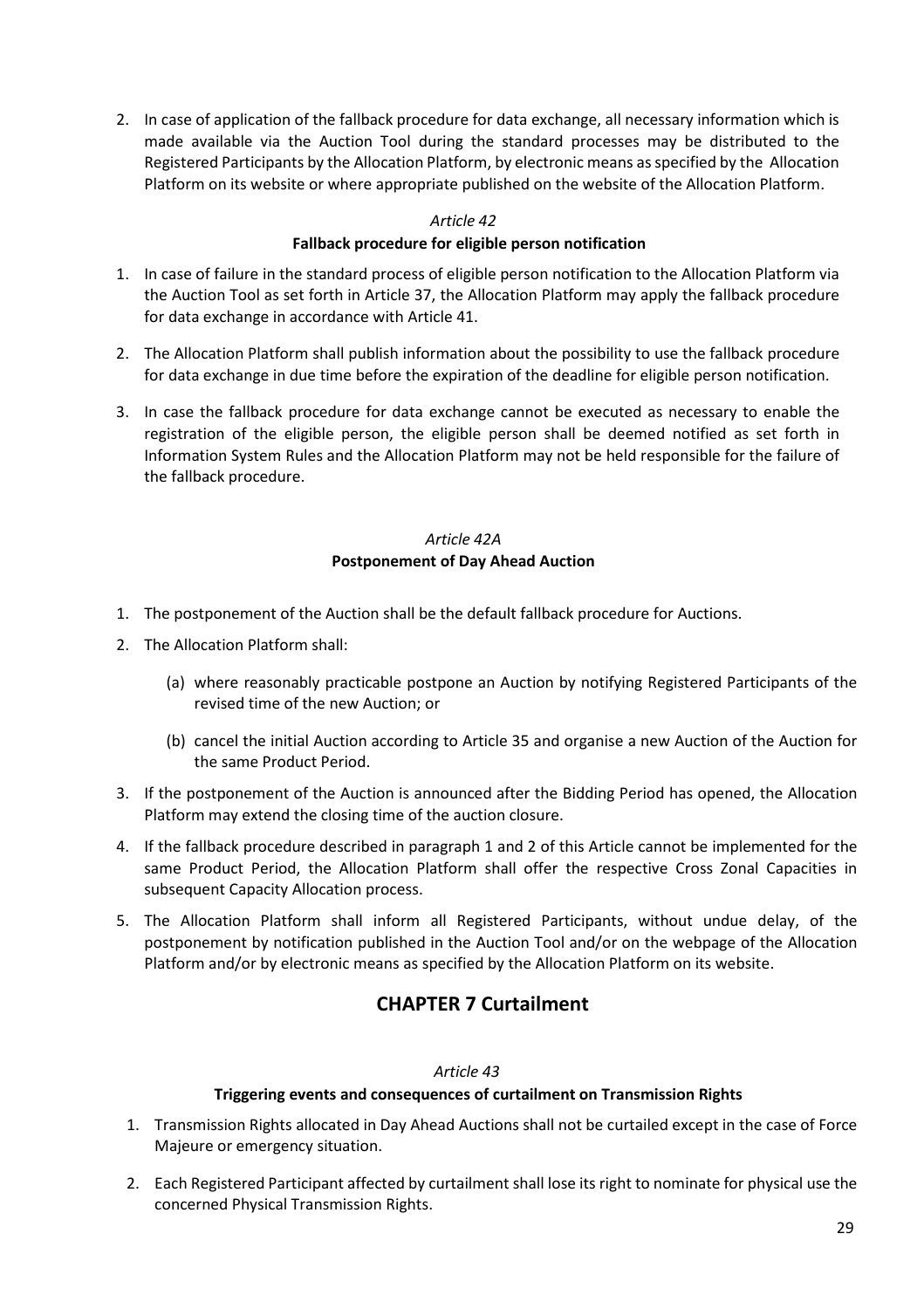3. In case of curtailment, the affected Registered Participant is entitled to receive reimbursement according to the Article 46.

#### *Article 44*

#### <span id="page-29-0"></span> **Process and notification of curtailment**

- 1. In all cases curtailment shall be carried out by the Allocation Platform based on a request by one or more TSO(s) at the bidding zone border where Transmission Rights have been allocated.
- 2. Allocation Platform shall notify the affected holders of Transmission Rights as soon as possible of a curtailment of Transmission Rights, including the triggering event via electronic means as specified by the Allocation Platform on its website, the Auction Tool and on the webpage of the Allocation Platform. The notification shall identify the affected Transmission Rights, the affected volume in MW per hour for each concerned period, the triggering event for curtailment as described in Article 43 and the amount of Transmission Rights that remain after the curtailment.
- 3. The Allocation Platform shall publish the triggering events for curtailment in accordance with Article 43 including their estimated duration on its website as soon as possible.
- 4. The curtailment of Transmission Rights during a specific time period shall be applied to all Transmission Rights of the concerned periods on a pro rata basis, depending on when the curtailment takes place, which means in proportion to the held Transmission Rights, regardless of the time of allocation.
- 5. For each affected Registered Participant, remaining aggregate Transmission Rights which have not been curtailed shall be rounded down to the nearest MW.

# *Article 45*

# **[not used]**

#### *Article 46*

#### **Reimbursement for curtailments due to Force Majeure or emergency situation**

<span id="page-29-1"></span>1. In the case of Force Majeure and/or emergency situation, holders of curtailed Transmission Rights shall be entitled to receive a reimbursement which for each affected hour and Registered Participant shall be calculated as:

- (a) the Marginal Price of the initial Auction; multiplied by
- (b) the volume in MW per hour corresponding to the difference between the Transmission Rights held by the Registered Participant before and after the curtailment.

#### *Article 47*

#### **[not used]**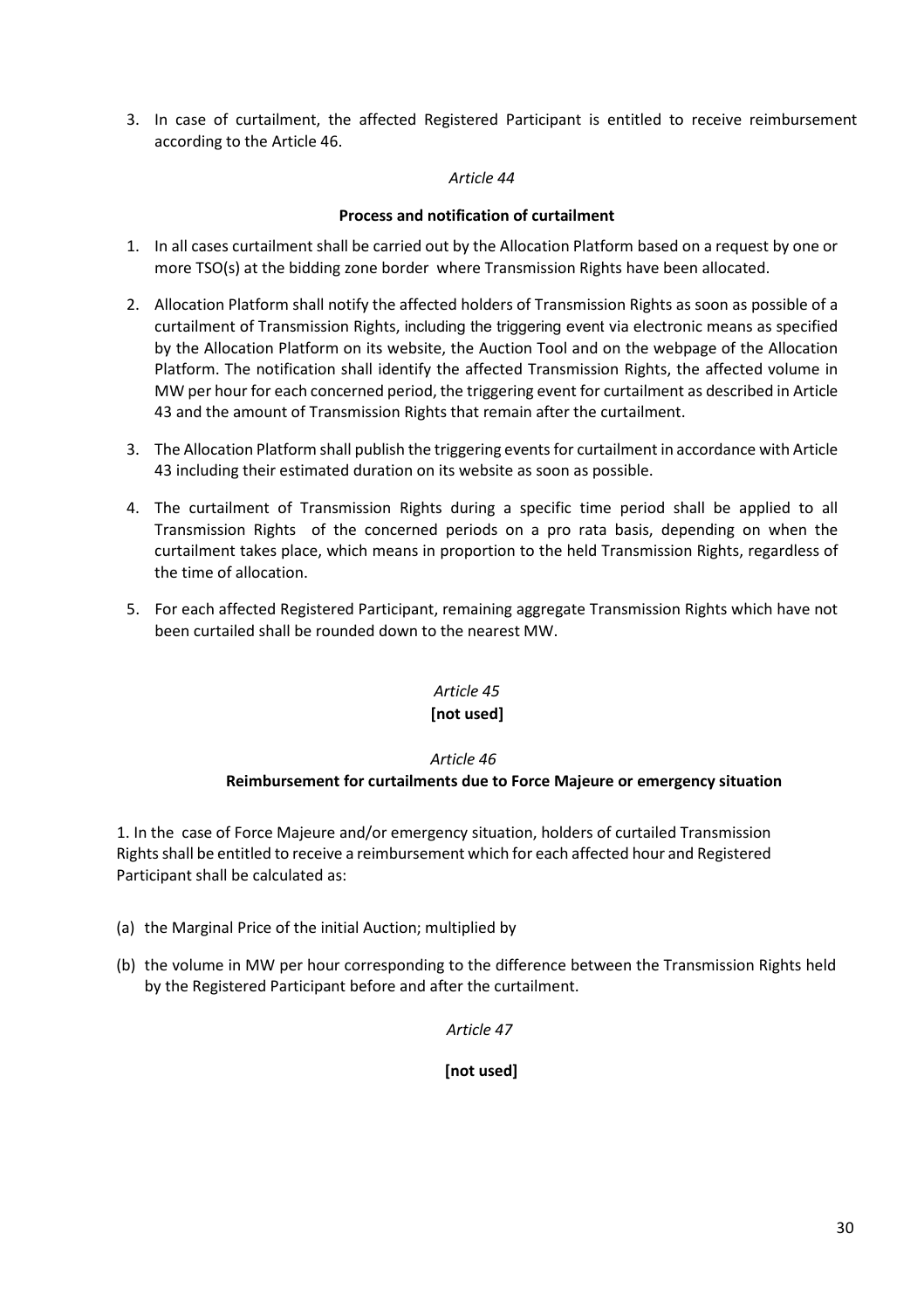# **CHAPTER 8 Invoicing and Payment**

#### *Article 48* **General principles**

- <span id="page-30-1"></span><span id="page-30-0"></span>1. A Registered Participant shall pay the amounts due as calculated in accordance with Article 49 for all P h y s i c a l Transmission Rights allocated to him.
- 2. The Registered Participant may upon payment use the Cross Zonal Capacity connected with the allocated P h y s i c a l Transmission Rights as described in these Day Ahead Allocation Rules only. Any right for physical use of the transmission system in case of a Physical Transmission Rights may be subject to separate agreements between the Registered Participant and the concerned TSOs.
- 3. All financial information, prices and amounts due shall be expressed and paid in Euros  $(\epsilon)$  except if deviations are required by Applicable Law or regulations.
- 4. The payment shall be settled on the date upon which the given amount is credited to the account of the beneficiary. Any interest for late payment shall be considered as settled on the date when the payment was credited from the account of the payer.
- 5. The Allocation Platform shall consider taxes and levies at the rate and to the extent applicable when assessing payment obligations and issuing invoices under these Day Ahead Allocation Rules subject to Article 50.
- 6. The Registered Participant shall provide the Allocation Platform with relevant information for justifying whether or not respective taxes and levies are applicable when signing the Day Ahead Participation Agreement as well as any changes in this respect without undue delay. Therefore, the Registered Participant agrees to inform the Allocation Platform of any local, intra-community or extra-community taxes and levies which are in line with the legislation of the Registered Participant's country of establishment.

# *Article 49* **Calculation of due amounts**

- <span id="page-30-2"></span>1. Registered Participants shall pay for each of the Transmission Rights allocated to them and for each individual hour an amount equal to:
	- (a) the Marginal Price (per MW per hour); multiplied by
	- (b) the sum of Transmission Rights in MW allocated in individual hours of the Product Period in accordance with Article 32.
- 2. The Transmission Rights will be invoiced on a monthly basis. The Allocation Platform shall calculate the due amount to be paid retroactively for the preceding month. The amount due plus any applicable taxes, duties or other charges, shall be rounded to two decimal places.

#### *Article 50*

#### **Tax Gross-up**

- <span id="page-30-3"></span>1. Each Registered Participant must settle all payments with respect to the Day Ahead Allocation Rules without any tax deduction, unless a tax deduction is required by law.
- 2. If a tax deduction is required by law to be made by a Registered Participant, the amount of the payment due from the Registered Participant to the Allocation Platform will be increased to an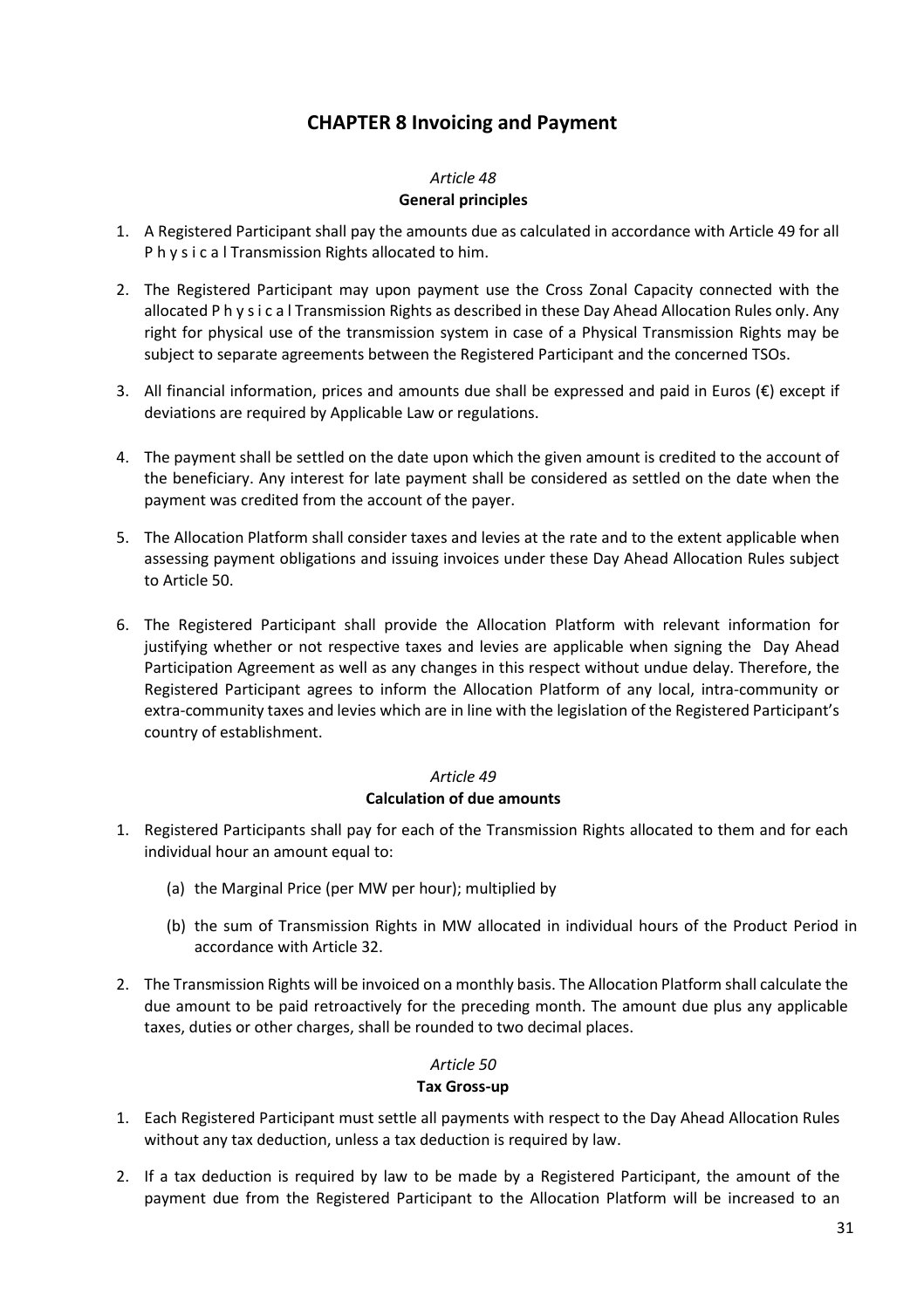amount which (after making the tax deduction) leaves an amount equal to the payment which would have been due if no tax deduction had been required.

3. Paragraph 2 of this Article does not apply with respect to any tax assessed on the Allocation Platform on any payment received in connection with the Day Ahead Allocation Rules under the national laws of the jurisdiction in which the Allocation Platform is incorporated or, if different, the jurisdiction (or jurisdictions) in which the Allocation Platform is treated as resident for tax purposes or has or is deemed for tax purposes to have a permanent establishment or a fixed place of business to which any payment under the Day Ahead Allocation Rules is attributable. Paragraph 2 of this Article does not apply to value added tax as provided for under Applicable Law and/or any other applicable national legislation as amended from time to time and any other tax of a similar nature.

#### *Article 51*

#### **Invoicing and payment conditions**

- <span id="page-31-0"></span>1. The payment will be settled at the next fixed invoice date.
- 2. The Allocation Platform shall issue invoices for payments for all Transmission Rights on a monthly basis and no later than the tenth (10th) Working Day of each month.
- 3. The invoices shall be issued for the amount due set forth in Article 48.
- 4. The Allocation Platform shall send the invoice via electronic means as specified by the Allocation Platform on its website to the Registered Participant at the e- mail address of the financial contact person submitted in accordance with Article 8(h) or it should make it available to the Registered Participant via the Auction Tool. The date of issuance of the invoice shall be the date on which the invoice is sent by electronic means as specified by the Allocation Platform on its website or the date when the invoice is made available via the Auction Tool if this is done during Working Hours or the next Working Day if sent after Working Hours.
- 5. In the cases of curtailment of Transmission Rights, the invoices shall take into account any payments to be credited to the Registered Participant. The payments to be credited to the Registered Participants shall:
	- (a) be settled through self-billing mechanism which shall allow the Allocation Platform to issue invoices in the name and on behalf of the Registered Participant; and
	- (b) be notified through the same invoice as the one used for the payments of the Registered Participant as set forth in paragraph 4 of this Article.
- 6. The payments due shall be netted by the Allocation Platform taking into account the amount as set forth in paragraph 2 and 5 of this Article.
- 7. If the balance of the payments as set forth in paragraph 3 and 5 of this Article results in a net payment from the Registered Participant to the Allocation Platform, the Registered Participant shall settle this balance within five (5) Working Days after the date of issuance of the invoice.
- 8. Payments by the Registered Participant as set forth in paragraph 7 of this Article shall be collected as follows:
	- (a) based on the standard procedure, the Allocation Platform shall collect the payment automatically from the dedicated Business Account of the Registered Participant on the respective due date of the invoice; or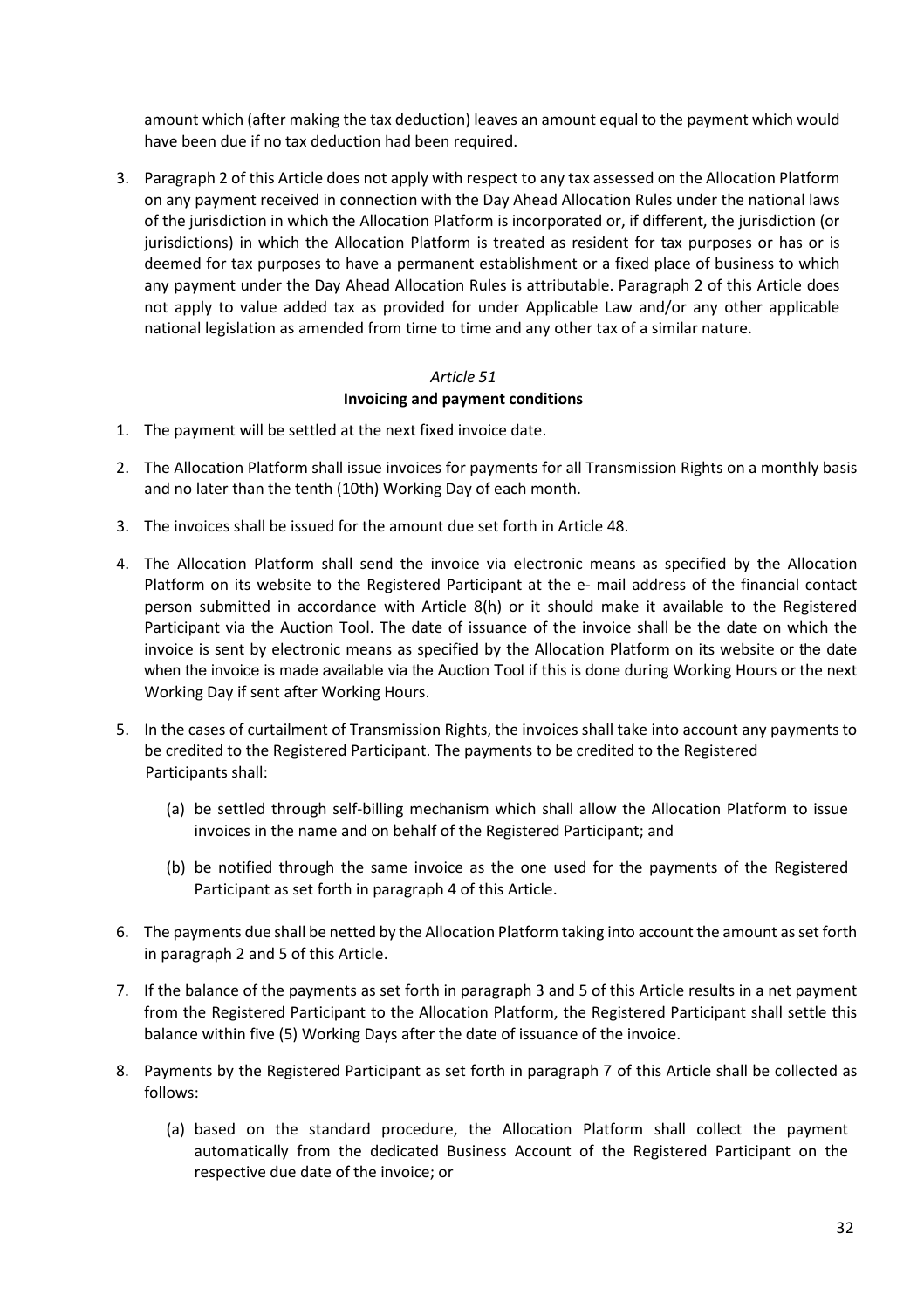- (b) alternatively, the Registered Participant shall ensure payment through a non-automated transaction to the account of the Allocation Platform specified on the invoice by indicating the invoice reference.
- 9. The alternative procedure may be used upon request of the Registered Participant and with the consent of the Allocation Platform. The Registered Participant shall notify the Allocation Platform by

electronic means as specified by the Allocation Platform on its website the request to use the alternative procedure at least two (2) Working Days before the date of issuing of the next invoice as set forth in paragraph 2 of this Article. Once the alternative procedure is agreed, it shall be deemed to be valid until otherwise agreed between the Registered Participant and the Allocation Platform.

- 10. If the balance of the payments as set forth in paragraph 2 and 5. of this Article results in a net payment from the Allocation Platform to the Registered Participant, the Allocation Platform shall pay this balance within seven (7) Working Days after the date of issuance of the invoice to the bank account as announced during the accession process in accordance with Article 8 paragraph 1(g) by the Registered Participant who is entitled to the payments at the due date.
- 11. In case of an erroneous invoice resulting in an additional payment of the Allocation Platform or the Registered Participant the Allocation Platform shall correct the invoice and any due amount shall be settled as soon as they have been notified to Registered Participant.
- 12. Bank fees of the payer's bank shall be covered by the payer. Bank fees of the receiving bank shall be covered by the beneficiary. Bank fees of any intermediary bank, shall be covered by the Registered Participant.
- 13. The Registered Participant shall not be entitled to offset any amount, or withhold any debts arising in connection with obligations resulting from a Day Ahead Auction, against any claims towards the Allocation Platform, whether or not arising out of a Day Ahead Auction. Nevertheless, the right to offset and the right to withhold are not excluded in case the Registered Participant's claim against Allocation Platform is established by a legally binding judgement or is uncontested.

#### *Article 52*

#### **Payment disputes**

- <span id="page-32-0"></span>1. A Registered Participant may dispute the amount of an invoice including any amounts to be credited to the Registered Participant. In this case, the Registered Participant shall notify the nature of the dispute and the amount in dispute to the Allocation Platform as soon as practicable and in any event within fifteen (15) Working Days after the date of issuance of the invoice or credit note by registered mail and electronic means as specified by the Allocation Platform on its website. Beyond this period, the invoice shall be deemed to have been accepted by the Registered Participant.
- 2. If the Registered Participant and the Allocation Platform are unable to resolve the difference within ten (10) Working days after the notification, the procedure for the dispute resolution in accordance with Article 56 shall apply.
- 3. A dispute shall in no way relieve the Party from the obligation to pay the amounts due as set forth in Article 51.
- 4. If it is agreed or determined based upon the dispute resolution procedure as set forth in Article 56 that an amount paid or received by the Registered Participant was not properly payable, the following process shall apply: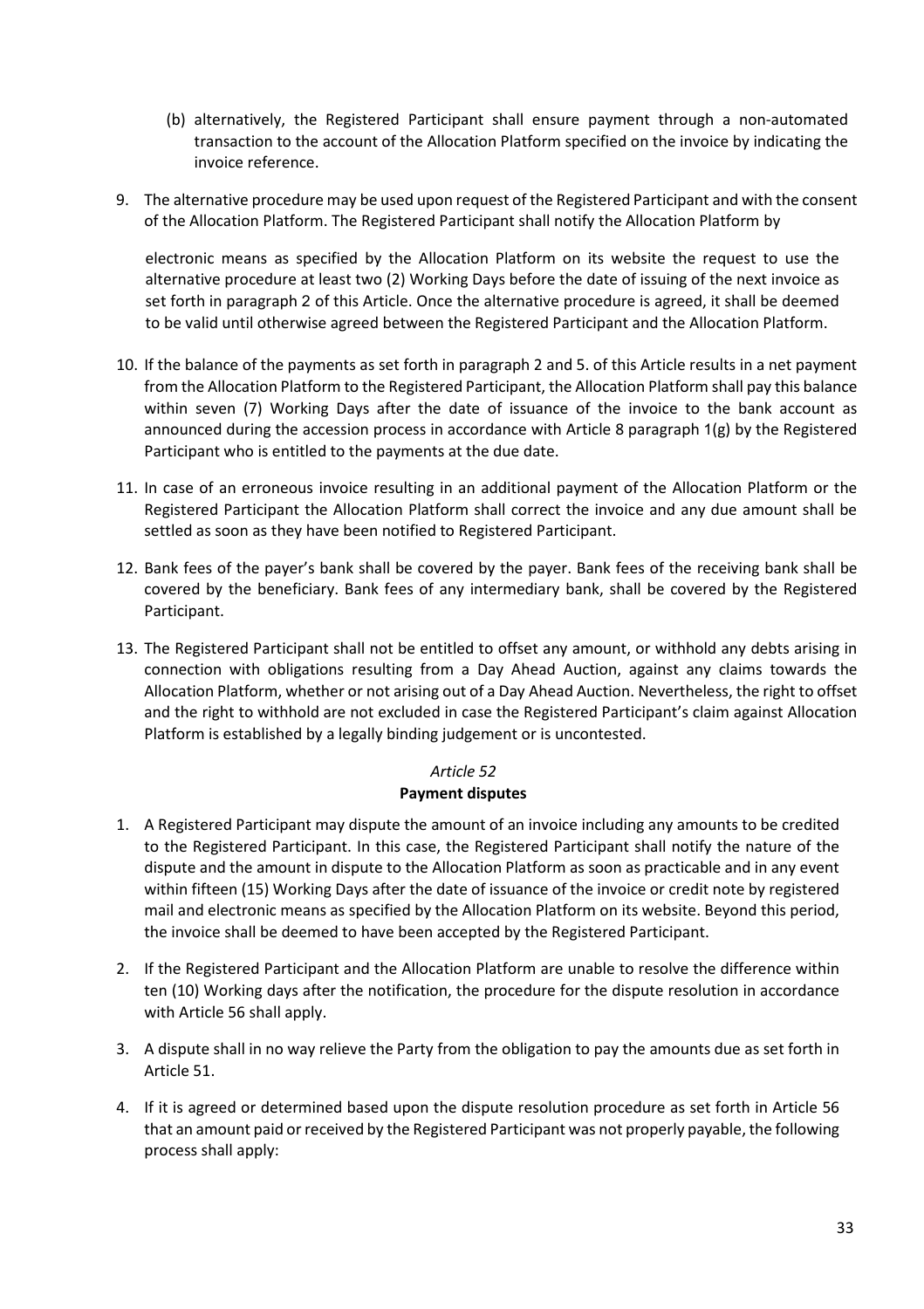- (a) the Allocation Platform shall refund any amount including interest to be calculated according to Article 49 the Registered Participant in case that the amount paid by the Registered Participant as set forth in Article 51 was higher or the amount paid by the Allocation Platform was lower than the due amount. The Allocation Platform shall make the payment to the bank account indicated by the Registered Participant for this reimbursement in accordance with Article 8.
- (b) the Registered Participant shall pay any amount including interest to be calculated according to Article 49 to the Allocation Platform in case that the amount paid by the Registered Party as set forth in Article 51 was lower than the due amount. The Registered Participant shall make the payment in accordance with the procedure set forth in Article 51.
- 5. The interest paid in case of a payment in accordance with paragraph 4 of this Article shall be applied from the first (1st) day following the date on which the payment was due up to the date on which the disputed amount was refunded and it shall apply also to all taxes and levies required by law.

# **Late payment and payment incident**

- <span id="page-33-0"></span>1. In case the Registered Participant has not fully paid an invoice by the due date specified on the invoice, the Allocation Platform shall notify the Registered Participant that a payment incident will be registered if the amount including applicable interest due is not received within three (3) Working Days upon sending of the notification. In case of no payment within the deadline, the Allocation Platform shall notify the Registered Participant that the payment incident was registered.
- 2. The Allocation Platform may suspend or terminate the Day Ahead Participation Agreement immediately after registration of t h e payment incident as referenced above (in accordance with Articles 57 and 58) and/or the Allocation Platform may call on the Registered Participant's collaterals in accordance with Article 24.
- 3. In case of late payment or refund, the Parties shall pay interest on the amount due from the date of the payment until the date on which the payment is done. The interest shall be equal to the highest amount of:
	- a. a flat rate of 100 €; or
	- b. eight (8) percentage points per annum above the reference interest rate as officially published by the national authorities of the country in which the Allocation Platform is located and round up to the nearest half percentage point.

# **CHAPTER 9 Miscellaneous**

#### *Article 54* **Duration and amendment of Day Ahead Allocation Rules**

<span id="page-33-2"></span><span id="page-33-1"></span>1. The Day Ahead Allocation Rules are of indefinite duration and are subject to amendment in accordance with this Article. These Day Ahead Allocation Rules and any amendments thereof shall be consulted upon and enter into force in accordance with the National Regulatory Authorities. The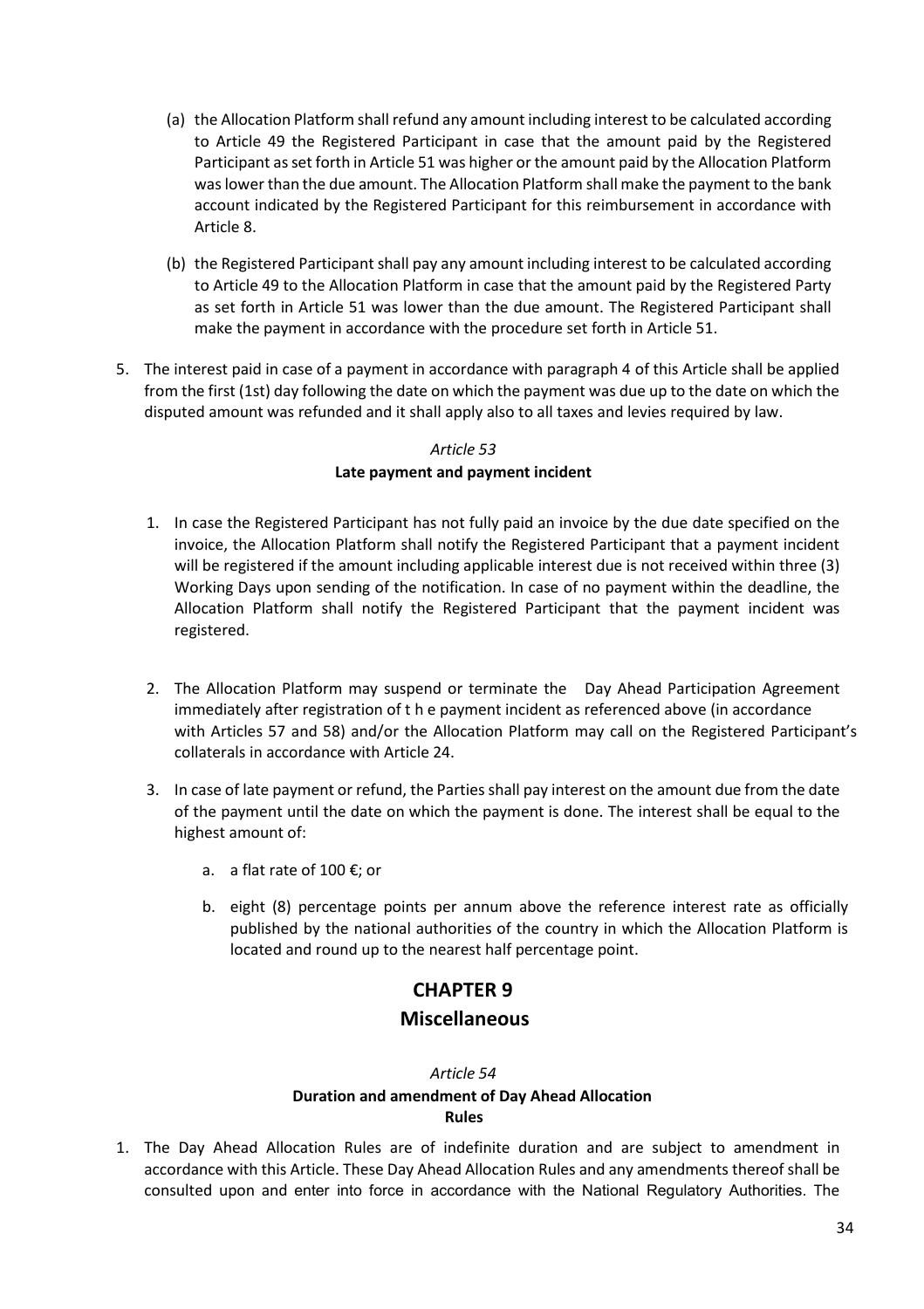Allocation Platform shall publish the amended Day Ahead Allocation Rules and send an amendment notice to Registered Participants.

- 2. Subject to Article 4 (3), an amendment shall enter into force at the date and time specified in the amendment notice but no less than twenty eight (28) calendar days after the amendment notice is sent to Registered Participants by the Allocation Platform.
- 3. Each amendment shall apply to all aspects of these Day Ahead Allocation Rules, including but not limited to all Day Ahead Auctions conducted after the date on which the amendment takes effect.
- 4. Any amendment of these Day Ahead Allocation Rules shall apply automatically to the Day Ahead Participation Agreement in force between the Allocation Platform and the Registered Participant, without the need for the Registered Participant to sign a new Day Ahead Participation Agreement but without prejudice to the Registered Participant's right to request the termination of its Day Ahead Participation Agreement in accordance with Article 58. By participating in the Day Ahead Auction after the Registered Participant was informed about the changes and/or adaptations of the Day Ahead Allocation Rules and after these changes and/or adaptations of the Day Ahead Allocation Rules entered into force, it is deemed that the Registered Participant has accepted the changes, i.e. the valid and effective version of the Day Ahead Allocation Rules.
- 5. The Day Ahead Allocation Rules shall be periodically reviewed by the Allocation Platform at least every two years involving the Registered Participants. This biennial review is without prejudice of the competence of National Regulatory Authorities to request at any time amendments of the Day Ahead Allocation Rules and the annexes included thereto in accordance with the existing legislation.
- 6. These Allocation Rules are subject to the legislation prevailing at the time at which they take effect. In the event that there is a change in legislation or any action by competent authorities at national level which have an effect on these Allocation Rules then, notwithstanding any other provision of these Allocation Rules, the Allocation Rules shall be amended accordingly and pursuant to this Article.
- 7. Registered Participants may request in writing amendments to these Access Rules and the Allocation Platform shall consider such requested amendments as appropriate. In this event the Allocation Platform shall, within 5 Business Days, confirm receipt of the proposed amendment and provide timescales for consideration of the proposal.

#### *Article 55* **Liability**

- <span id="page-34-0"></span>1. The Allocation Platform and the Registered Participants are solely responsible for the fulfilment of any obligation they undertake or are subject to and which arises from or is in connection with the Day Ahead Allocation Rules and the Day Ahead Participation Agreement.
- 2. Subject to any other provisions of these Day Ahead Allocation Rules the Allocation Platform shall only be liable for damages caused by:
	- (a) fraud, gross negligence or wilful misconduct.
	- (b) death or personal injury arising from its negligence or that of its employees, agents or subcontractors.
- 3. A Registered Participant shall indemnify and keep indemnified the Allocation Platform and its officers, employees and agents from and against any and all loss or liability (including legal costs) related to a damage that it has caused, which any of them may suffer or incur by reason of any claim by any third party on account of any and all loss (whether direct or indirect) suffered by the claimant or any of the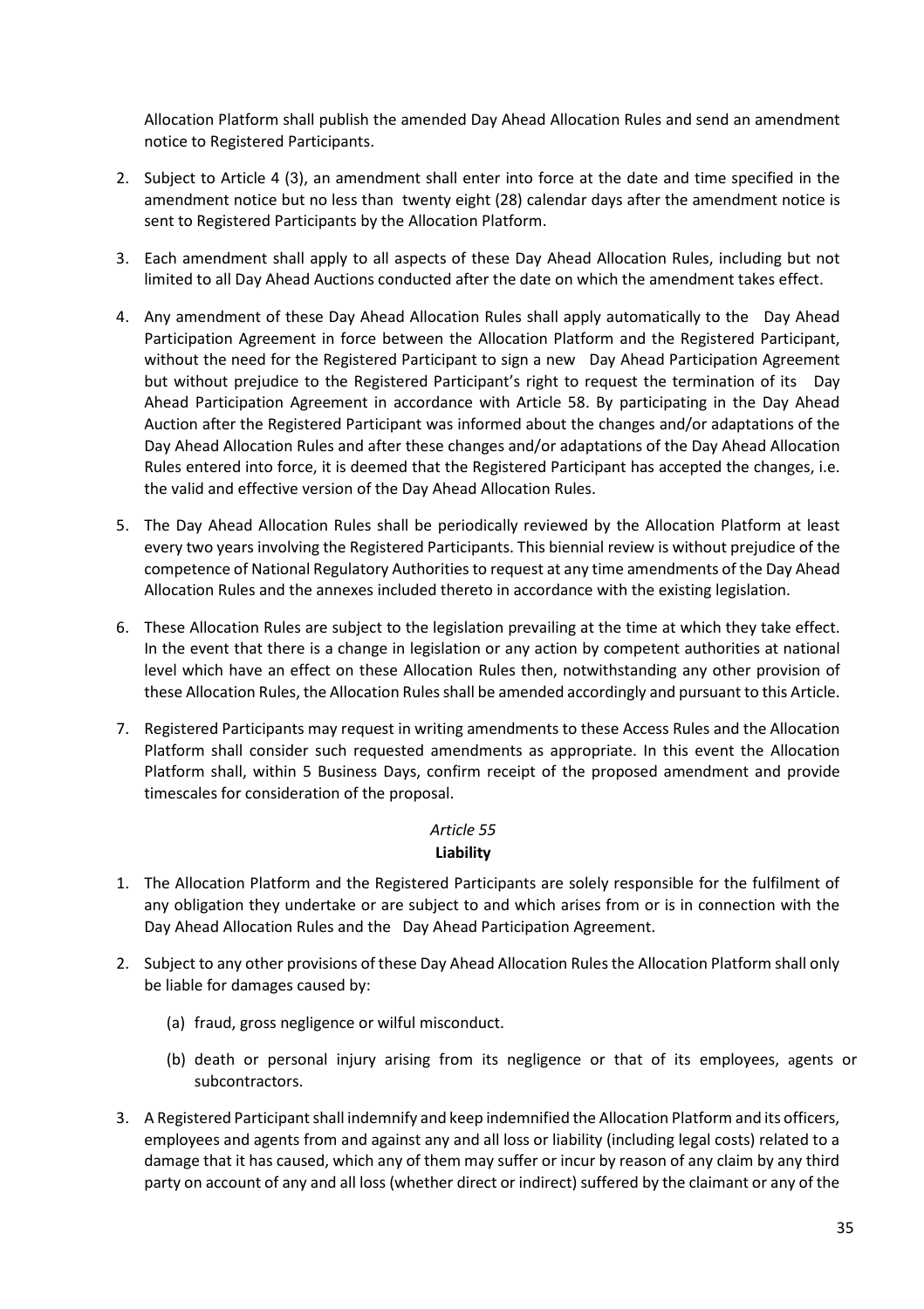claimant's officers, agents, subcontractors or employees in connection with these Day Ahead Allocation Rules.

- 4. The Allocation Platform and each Registered Participant acknowledges and agrees that it holds the benefit of paragraph 3 of this Article for itself and as trustee and agent for its officers, employees and agents.
- 5. The Registered Participant shall be solely responsible for its participation in Day Ahead Auctions including but not limited to the following cases:
	- (a) the timely arrival of Bids by the Registered Participant;
	- (b) technical failure of the information system on the side of the Registered Participant preventing the communication via the channels foreseen in accordance with these Day Ahead Allocation Rules.
- 6. The Registered Participant shall be liable with respect to any sanctions, penalties, or charges that may be imposed by financial authorities on the Allocation Platform for incorrect tax treatment due to wrong or incomplete information provided by the Registered Participant.
- 7. This Article survives the termination of the Registered Participant's Day Ahead Participation Agreement.

# *Article 56*

#### **Dispute resolution**

- <span id="page-35-0"></span>1. Without prejudice to paragraphs 6 and 8 of this Article, where there is a dispute the Allocation Platform and the Registered Participant shall first seek amicable settlement through mutual consultation pursuant to paragraph 2. For this purpose, the Party raising the dispute shall send a notification to the other party indicating:
	- (a) the existence of a Day Ahead Participation Agreement between the Parties;
	- (b) the reason for the dispute; and
	- (c) a proposal for a future meeting, physical or not, with a view to settle the dispute amicably.
- 2. The Parties shall meet within twenty (20) Working Days after the matter has been referred to them and seek to resolve the dispute. If no agreement is reached or no response received within a period of thirty (30) Working Days from the date of the aforementioned notification, either Party may refer the matter to the senior management of the Parties to resolve the dispute pursuant to paragraph 3.
- 3. The senior representative of each of the Allocation Platform and the Registered Participant with authority to resolve the dispute shall meet within twenty (20) Working Days of a request to meet and seek to resolve the dispute. If the representatives are unable to resolve the dispute within twenty (20) Working Days of the meeting or such longer time as may be agreed then the dispute shall be determined by arbitration in accordance with paragraph 4.
- 4. Where a dispute is to be referred to arbitration under paragraph 3, either the Allocation Platform or the Registered Participant may give notice to the other stating the nature of the dispute and referring the dispute to arbitration. Arbitration shall be conducted in accordance with the Rules of Arbitration of the Chamber of Commerce (ICC). The arbitration shall be conducted before one (1) arbitrator to be nominated upon agreement of the Parties unless a Party requests the appointment of three (3)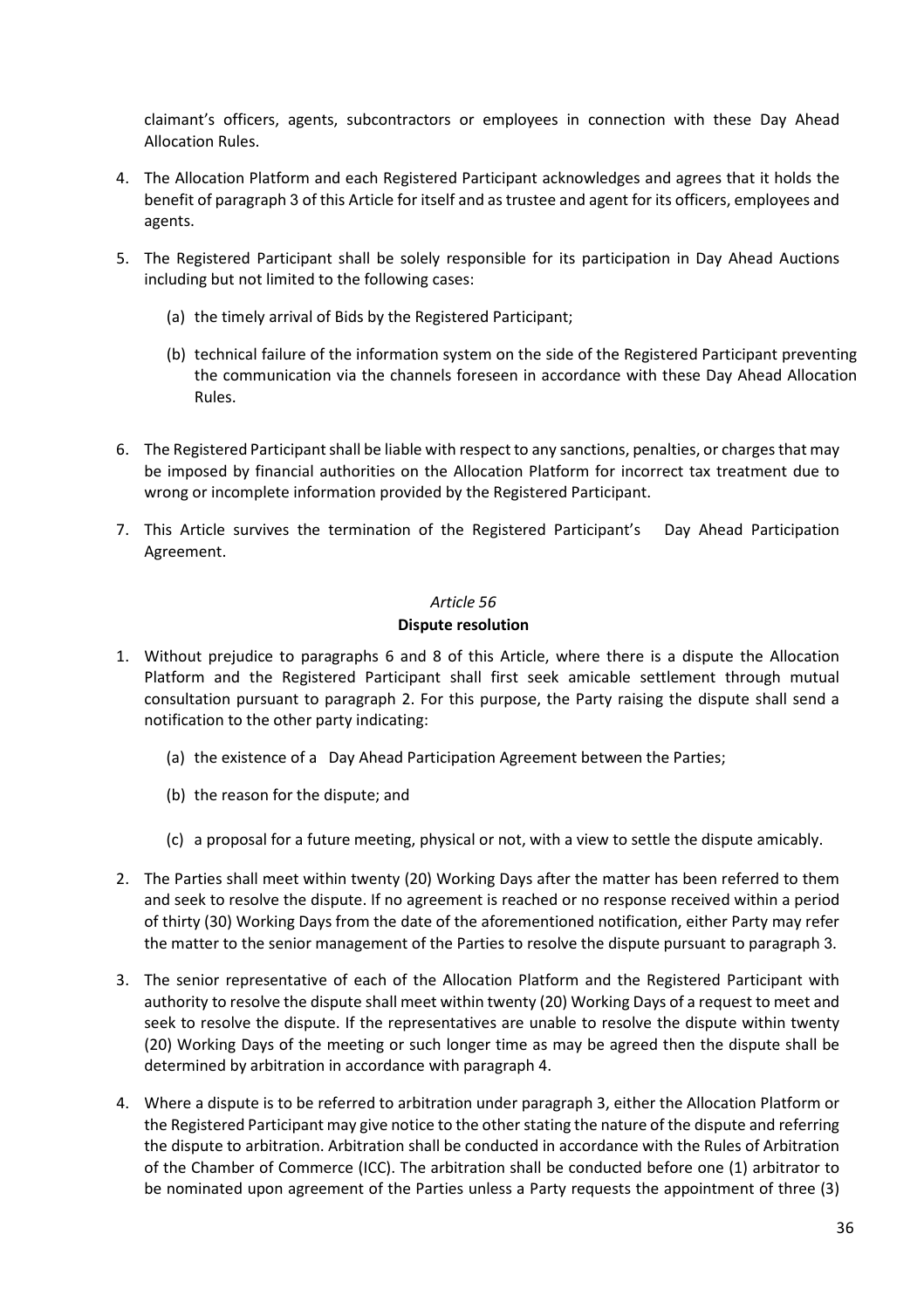arbitrators. In case of one (1) arbitrator, the Parties shall agree on the nomination of the arbitrator within two (2) months after the notice was given by the Party referring the dispute to arbitration. If no agreement can be found, the arbitrator shall be appointed by the ICC Court. In case of three (3) arbitrators, the claimant shall nominate one (1) arbitrator and the respondent shall nominate one (1) arbitrator. The arbitrators nominated by each Party shall then nominate the chairman of the arbitral tribunal within three (3) Working Days from the confirmation of the appointment of the second arbitrator by the respondent. If the arbitrators nominated by each party cannot agree on the appointment of the chairman, the chairman shall be appointed by the ICC Court. The arbitration shall take place in the location of the Allocation Platform unless otherwise defined in the Day Ahead Participation Agreement and in accordance with the governing law of these Day Ahead Allocation Rules while the language of the arbitration proceedings shall be English. The emergency arbitrator provisions according to the Rules of Arbitration of the Chamber of Commerce shall not apply but the interim or injunctive relief measures under the governing law shall apply.

- 5. Arbitration awards shall be final and binding on the Allocation Platform and the relevant Registered Participant as from the date that they are made. The Allocation Platform and the Registered Participant shall carry out any award of an arbitrator relating to any dispute without delay and each waive their right to any form of appeal or recourse to a court of law or other judicial authority, in so far as such waiver may validly be made.
- 6. Notwithstanding paragraphs 3 and 4 of this Article, the Parties may jointly agree to apply court proceedings instead of arbitration to settle a dispute arisen in connection with these Day Ahead Allocation Rules.
- 7. In cases of late payment and notwithstanding Article 53and paragraphs 1 to 4 of this Article, a Party may bring court proceedings against the other Party for any amount due under or in connection with these Day Ahead Allocation Rules and unpaid for more than twenty (20) Working Days after the date the amounts were due.
- 8. The Parties agree that proceedings referred to in paragraph 6 or paragraph 7 may be brought in any competent court to hear such claim. The Registered Participant irrevocably waives any objection which it may have now or hereafter regarding the venue of such proceedings in any competent court

and any claim that any such proceedings have been brought in an inconvenient forum.

- 9. Notwithstanding any reference to amicable settlement, expert resolution or arbitration under this Article, the Allocation Platform and the Registered Participant shall continue to perform their respective obligations under these Day Ahead Allocation Rules and the Registered Participant's Day Ahead Participation Agreement.
- 10. This Article survives the termination of the Registered Participant's Day Ahead Participation Agreement.

#### *Article 57*

#### **Suspension of the Day Ahead Participation Agreement**

- <span id="page-36-0"></span>1. The Allocation Platform may by notice to the Registered Participant suspend temporarily the Registered Participant's rights in connection with these Day Ahead Allocation Rules with immediate effect if the Registered Participant commits a major breach of an obligation in connection with these Allocation Rules which may have a significant impact to the Allocation Platform as follows:
	- (a) if a Registered Participant fails to pay any amount properly due and owing to the Allocation Platform pursuant to Article 53;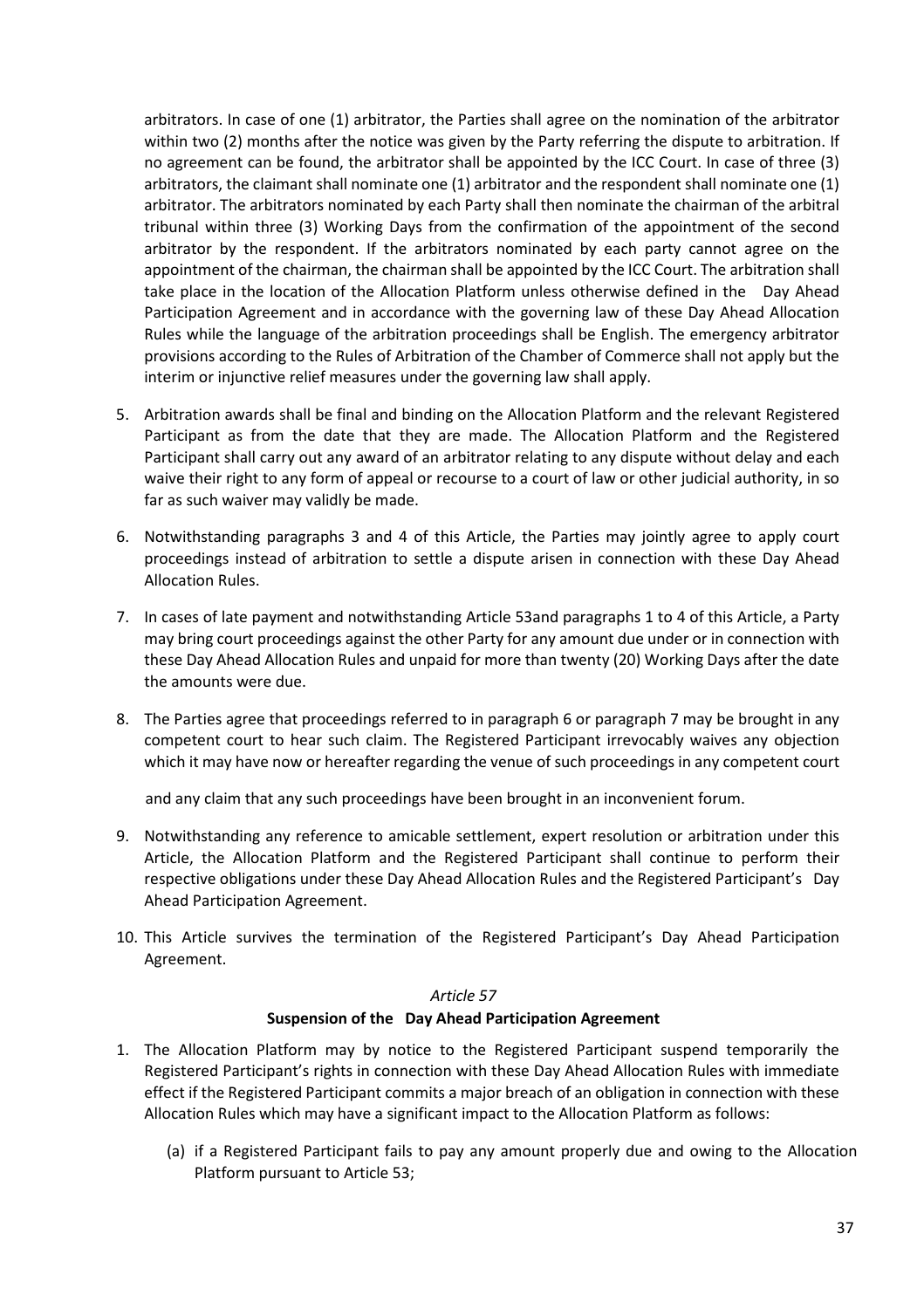- (b) any breach which may have a significant financial impact to the Allocation Platform and if a Registered Participant fails to provide and maintain collaterals in accordance with Article 23;
- (c) the Allocation Platform has reasonable grounds that the Registered Participant no longer satisfies one or more of any other conditions to participate in Day Ahead Auctions according to these Day Ahead Allocation Rules unless termination applies according to Article 58; and
- (d) if the Registered Participant is under economic and trade sanctions which may have a significant impact to the Allocation Platform.
- 2. In any case of a minor breach in relation to these Day Ahead Allocation Rules such as but not limited to the failure of the Registered Participant to notify a change in the submitted information in accordance with Article 8, the Allocation Platform may by notice to the Registered Participant inform the Registered Participant's that its rights in connection with these Day Ahead Allocation Rules may be suspended unless the Registered Participant remedies the suspension event in the time period specified in the notice. The suspension shall take effect when the period specified for remedy has elapsed without that such remedy has taken place. After the suspension takes effect in accordance with paragraphs 1 and 2 of this Article, the suspended Registered Participant may no longer participate in Day Ahead Auction and, unless the payment of the Transmission Right is fully settled or fully secured by collaterals by the suspended Registered Participant, the suspended Registered Participant shall not be entitled to use Transmission Rights according to CHAPTER 4.
- 3. The Allocation Platform may withdraw a notice under paragraphs 1 or 2 of this Article at any time. Having given a notice under paragraphs 1 or 2 of this Article, the Allocation Platform may give a further or other notice at any time in respect of the same or a different suspension event.
- 4. Once the Registered Participant has fulfilled or remedied the suspension event as notified to it in the notice sent by the Allocation Platform, the Allocation Platform shall reinstate as soon as reasonably practicable the Registered Participant's rights in relation to use of its allocated Transmission Rights and its ability to participate in Day Ahead Auctions by written notice to the Registered Participant. As from the date of effect of the reinstatement, the Transmission Rights allocated prior to the suspension and which remain unused may be nominated and the Registered Participant may participate in Day Ahead Auctions.
- 5. If the Allocation Platform gives a notice to a Registered Participant under paragraph 1 or 2 of this Article, such notice of suspension does not relieve the Registered Participant from its payment obligations under CHAPTER 7, including its payment obligations in relation to the Transmission Rights for which the Registered Participant loses the right of use pursuant to paragraph 2.

#### **Termination of the Day Ahead Participation Agreement**

- <span id="page-37-0"></span>1. A Registered Participant may at any time request the Allocation Platform to terminate the Day Ahead Participation Agreement to which the Registered Participant is a Party. The termination shall take effect after thirty (30) Working Days upon receipt of the termination request by the Allocation Platform and all outstanding payment obligations are settled.
- 2. A Registered Participant may terminate the Day Ahead Participation Agreement to which the Registered Participant is a Party for good cause when the Allocation Platform has committed a major breach of an obligation connected with these Day Ahead Allocation Rules or the Day Ahead Participation Agreement in the following cases:
	- (a) where the Allocation Platform repeatedly fails to pay any amount properly due and owing to the Registered Participant with a significant financial impact;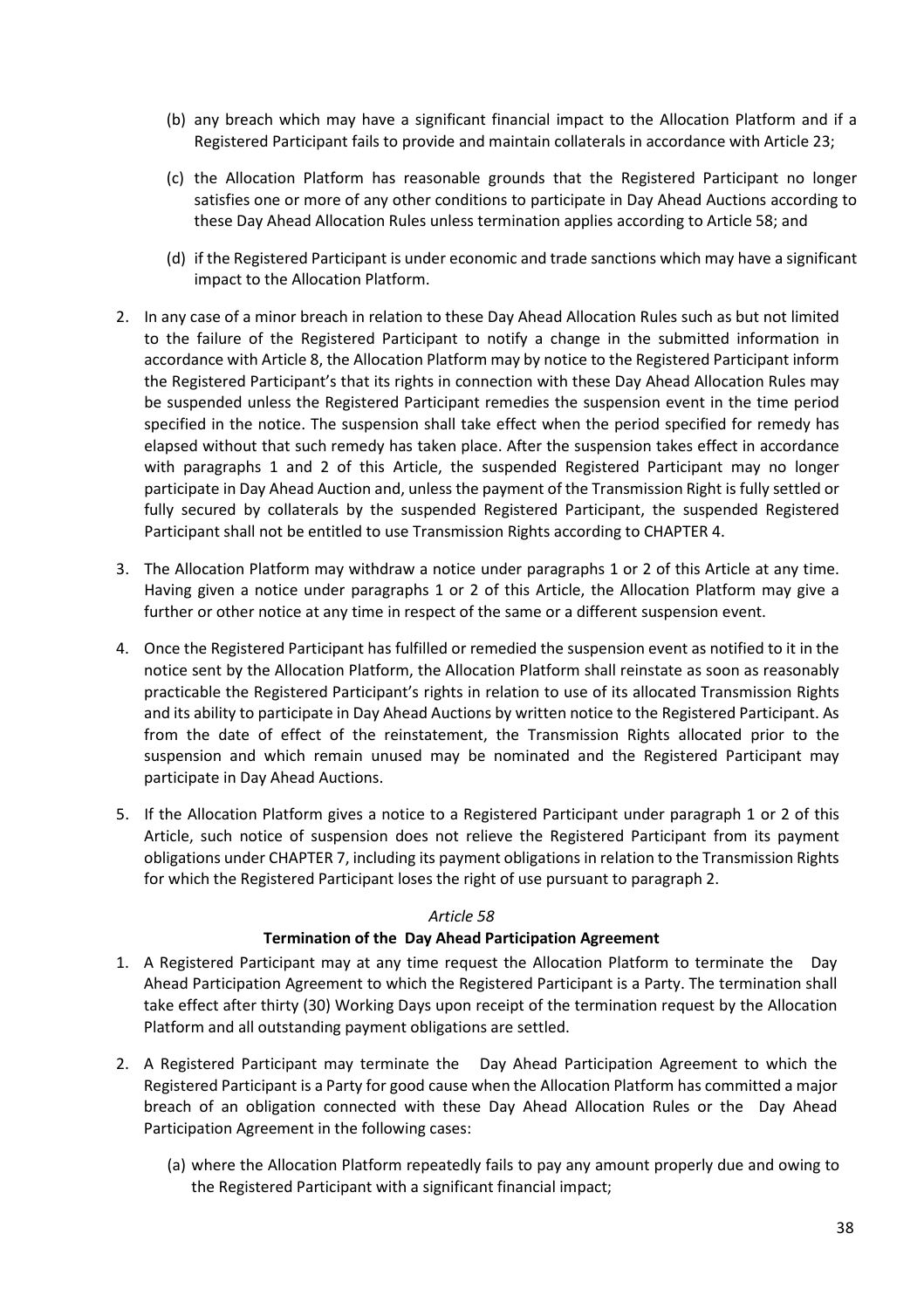(b) where there is a significant breach of the confidentiality obligations in accordance with Article 9

The Registered Participant shall send a notice to the Allocation Platform stating the reason for termination and giving the Allocation Platform twenty (20) Working Days to remedy the breach. Unless the Allocation Platform remedies the breach within the abovementioned deadline, the termination shall take effect immediately upon expiration of such deadline. A holder of Transmission Rights whose Day Ahead Participation Agreement is terminated under this paragraph is under no obligation to pay remaining instalments for the Transmission Rights' and is entitled to a refund to the extent that any instalment includes an amount in respect of use after the date of termination, to be calculated pro-rata from the date termination takes effect.

- 3. If any of the termination events in paragraph 4 occurs in relation to a Registered Participant, the Allocation Platform may by notice to the Registered Participant terminate the Day Ahead Participation Agreement, including the Registered Participant's rights connected with these Day Ahead Allocation Rules. A termination under this paragraph takes effect from the time of the notice or any later time specified in it. The Registered Participant may not at a later stage enter into the Day Ahead Participation Agreement with the Allocation Platform until the circumstances of termination continue to exist or it is not sufficiently guaranteed that the breach may not occur again.
- 4. The termination events referred to in paragraph 3 shall be the following:
	- (a) if the rights of the Registered Participant are suspended for longer than thirty (30) Working Days;
	- (b) if a Registered Participant does not qualify for the participation in the Day Ahead Auction as set forth in Article 13;
	- (c) if a Registered Participant repeatedly breaches these Day Ahead Allocation Rules or a Day Ahead Participation Agreement, whether or not the breach is capable of remedy;
	- (d) if a competent authority (i) determines that the Registered Participant has committed a misuse or fraudulent act and (ii) requests the Allocation Platform to terminate the Day Ahead Participation Agreement to which such Registered Participant is a Party or (iii) agrees that the Allocation Platform has reasonable grounds to believe that the Registered Participant has committed a misuse or fraudulent act in participating in Day Ahead Auctions; or if the Registered Participant has taken any action which may lead to the damaging or reduction in effectiveness of the Auction Tool (it being understood that such an action is deemed to happen in case of any behavior that can be assimilated to an attack on the information system such as, but not limited to, deny of service, spam, virus, brute forcing, Trojan horse attack).
- 5. After the termination takes effect in accordance with paragraphs 1 to 3 of this Article and from that time, the Registered Participant may no longer participate in a Day Ahead Auction. CHAPTER 4 shall not apply to such acquired Transmission Rights. For the avoidance of doubt, the Transmission Rights, which the Registered Participant is prohibited from using as a result of termination, may be offered by the Allocation Platform in subsequent Auctions.
- 6. Termination of a Day Ahead Participation Agreement does not affect any rights and obligations under or in connection with the Day Ahead Participation Agreement and these Day Ahead Allocation Rules which arose prior to that termination unless otherwise specified in this Article. Accordingly, any Registered Participant whose Day Ahead Participation Agreement is terminated will remain liable, subject to and in accordance with the Day Ahead Allocation Rules, in respect of all such rights and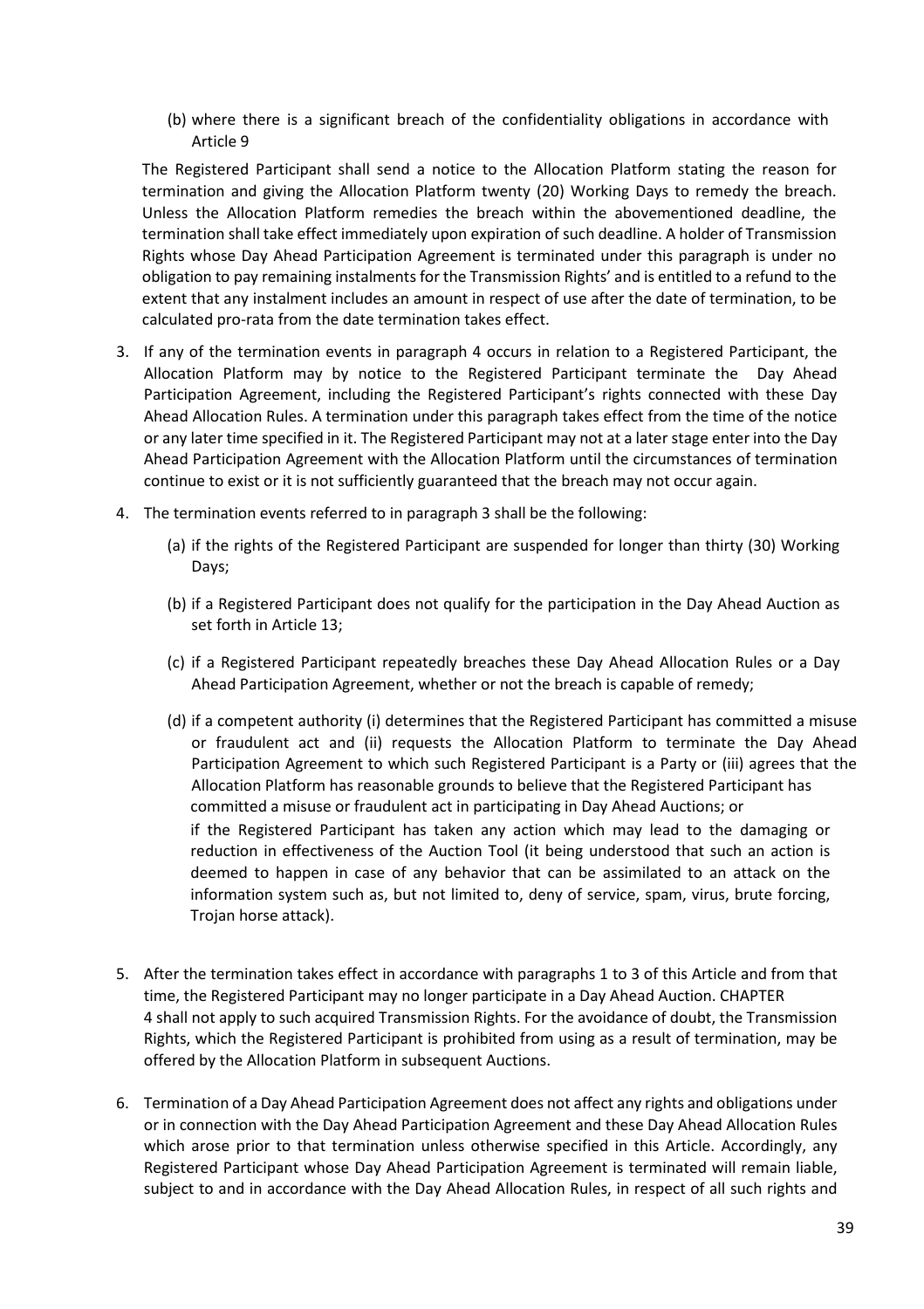liabilities. This paragraph shall apply without prejudice to other remedies available to the Allocation Platform under these Day Ahead Allocation Rules.

#### *Article 59*

#### **Force Majeure**

- <span id="page-39-0"></span>1. The Allocation Platform or a Registered Participant, which invokes Force Majeure, shall promptly send to the other Party a notification describing the nature of Force Majeure and its probable duration and shall continue to furnish reports with respect thereto with reasonable frequency during the period of Force Majeure. The Party invoking the Force Majeure shall make every possible effort to limit the consequences of the Force Majeure.
- 2. The affected obligations, duties and rights of a Party subject to Force Majeure shall be suspended from the beginning of Force Majeure, with the exception of the confidentiality provisions in accordance with Article 61.
- 3. Suspension under paragraph 2 is subject to the following:
	- (a) suspension will be of no greater scope and of no longer duration than is required by the Force Majeure;
	- (b) the suspension applies only for so long as the Party invoking to Force Majeure is using reasonable efforts to remedy their inability to perform.
- 4. The consequences of a Force Majeure event, which is not subject to any discussion or litigation between the Allocation Platform and the Registered Participant, are:
	- (a) the Party invoking Force Majeure cannot be held responsible to pay compensation for any damage suffered, due to the non-performance or partial performance of all or any of its obligations during the Force Majeure and when such non-performance or partial performance is due directly to Force Majeure;
	- (b) the acquired Transmission Rights which have been entirely paid and become subject to Force Majeure are reimbursed for the duration of the Force Majeure in accordance with any applicable legislation and these Day Ahead Allocation Rules; and
	- (c) where the Transmission Rights' holder is the party claiming the Force Majeure event, the Allocation Platform may, for its own benefit, reallocate the holder's Transmission Rights to the subsequent Auctions and for the duration of the Force Majeure event.
- 5. If the Force Majeure continues for a period longer than six (6) months, the Allocation Platform or each Registered Participant may, by notice to the other given at any time while the Force Majeure continues beyond that period, unilaterally terminate the Day Ahead Participation Agreement. The termination shall take effect ten (10) Working Days after the notice is given or any later date specified in the notice. A holder of Transmission Rights whose Day Ahead Participation Agreement is terminated under this paragraph is under no obligation to pay the due amount for the Transmission Rights' and is entitled to a refund to the extent that any payment includes an amount in respect of use after the date of termination, to be calculated pro-rata from the date termination takes effect.

# *Article 60*

#### **Notices**

<span id="page-39-1"></span>1. Any notice or other communication to be given under or in connection with these Day Ahead Allocation Rules shall be in English.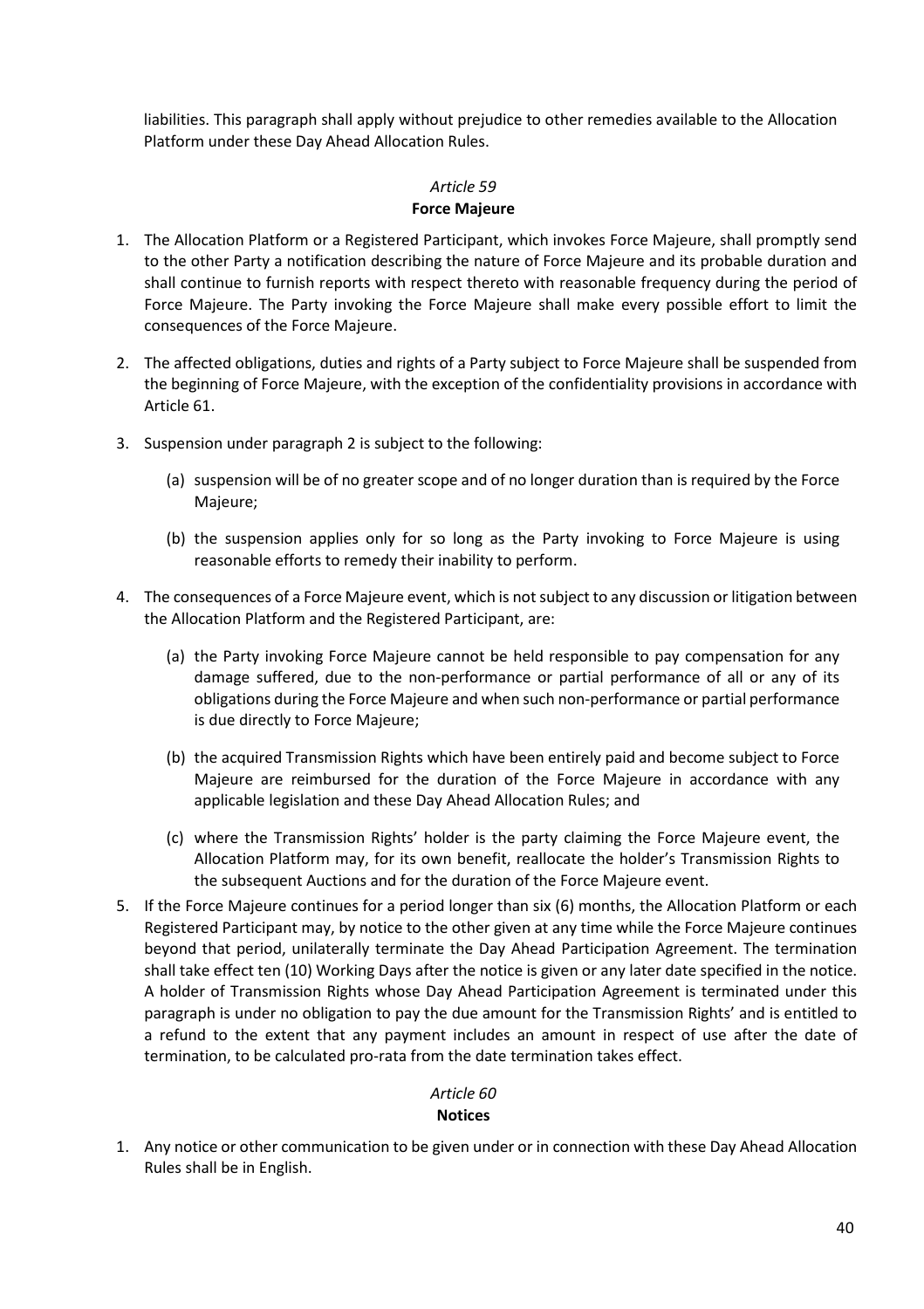- 2. Unless otherwise expressly provided in these Day Ahead Allocation Rules, all notices or other communications shall be in writing and shall be sent by electronic means as specified by the Allocation Platform on its website and marked for the attention of the other Party's representative as set out in the Day Ahead Participation Agreement or as notified by the Registered Participant from time to time in accordance with Article 8.
- 3. All notices or other communications shall be given by letter delivered by hand against receipt or sent by registered mail or courier in the following cases:
	- (a) the conclusion of the Day Ahead Participation Agreement in accordance with Article 6; and
	- (b) the suspension and termination according to Article 57 and Article 58.
- 4. All notices or other communications shall be deemed to have been received:
	- (a) in the case of delivery by hand, when delivered against receipt; or
	- (b) in the case of recorded delivery prepaid post, on the day following the recorded day of delivery; or
	- (c) the submission of the Bank Guarantee, in the event the Bank Guarantee includes handwritten signature(s), in accordance with Article 19; or
	- (d) in the case of notice being sent by electronic means as specified by the Allocation Platform on its website, when delivered to the other party but only if an acknowledgement of receipt is requested and obtained by the Party sending the electronic means as specified by the Allocation Platform on its website.
- 5. If a notice or other communication has been received outside normal Working Hours on a Working Day), it is deemed to have been received at the opening of business on the next Working Day.

#### **Confidentiality**

- <span id="page-40-0"></span>1. The Day Ahead Participation Agreement and any other information exchanged relating to its preparation and the application of a market participant shall be considered as confidential.
- 2. Subject to paragraph 3 of this Article, the Allocation Platform and each Registered Participant who is a recipient of confidential information in relation to these Day Ahead Allocation Rules shall preserve the confidentiality of such information and shall not directly or indirectly reveal, report, publish, disclose, transfer or use any item of the confidential information otherwise than for the purpose for which it was disclosed.
- 3. Notwithstanding paragraph 2 of this Article, the Allocation Platform or a Registered Participant may disclose confidential information of a disclosing Party to a third party with the other Party's prior consent expressed in writing and subject to the condition that the receiving Party has given

assurance that such third party is bound by equivalent confidentiality obligations as set out in these Allocation Rules directly enforceable by the other Party.

- 4. Notwithstanding paragraph 2 of this Article the Allocation Platform or a Registered Participant may disclose confidential information of a disclosing Party:
	- (a) to the extent expressly permitted or contemplated by the Day Ahead Allocation Rules;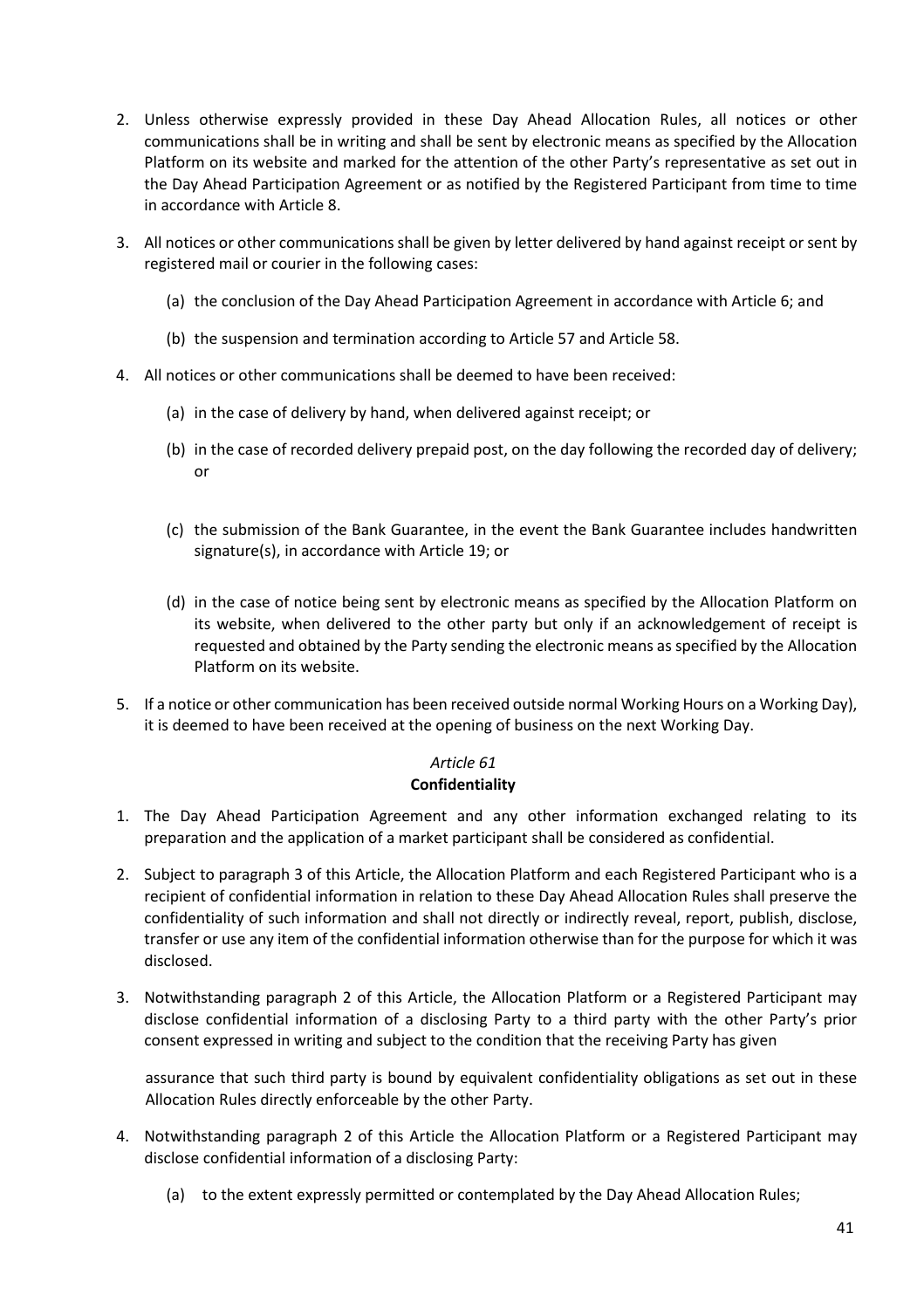- (b) to any person who is one of the directors, officers, employees, agents, advisers or insurers of the recipient and who needs to know the confidential information in connection with these Day Ahead Allocation Rules; as far as required in order to comply with applicable national or EU legislation or any other relevant domestic administrative acts such as grid codes;
- (c) as far as required in order to comply with applicable national legislation or any other relevant domestic administrative acts such as grid codes;
- (d) as far as required by a court, arbitrator or administrative tribunal or an expert in the course of proceedings before it to which the recipient is a Party;
- (e) as may be required by the relevant TSOs for the proper fulfilment of their mission and their obligations in accordance with Applicable Laws and these Day Ahead Allocation Rules by themselves or through agents or advisers; or
- (f) as far as required in order to obtain clearances or consents from a competent authority.
- 5. Moreover, the obligations arising from this Article shall not apply:
	- (a) if the Party which receives the information can prove that at the time of disclosure, such information was already publicly available;
	- (b) if the receiving Party provides proof that, since the time of disclosure, the said information has been legally received from a third party or has become publicly available;
	- (c) to confidential information communicated, in accordance with the legal and regulatory provisions, in an incorporated form from which no item of information specific to a market participant can be deduced;
	- (d) to information whose publication is explicitly provided for by the present Day Ahead Allocation Rules.
- 6. The obligations of confidentiality in this Article shall remain valid for a period of five (5) years after termination of the Registered Participant's Day Ahead Participation Agreement.
- 7. The signature of a Day Ahead Participation Agreement and the exchange of confidential information do not confer any rights to patents, knowledge or any other form of intellectual property concerning information or tools made available or sent by one Party to the other under the terms of these Day Ahead Allocation Rules.

#### **Assignment and subcontracting**

- <span id="page-41-0"></span>1. The Allocation Platform may assign, novate or otherwise transfer any of its rights or obligations under a Day Ahead Participation Agreement or these Allocation Rules to another Allocation Platform. The Allocation Platform shall notify the Registered Participants of the change sent by electronic means as specified by the Allocation Platform on its website with acknowledgment of receipt as soon as possible and in any event at least ten (10) Working Days before the date on which the change takes effect.
- 2. A Registered Participant may not assign, novate or otherwise transfer any of its rights or obligations under its Ahead Participation Agreement or these Day Ahead Allocation Rules without the prior written consent of the Allocation Platform.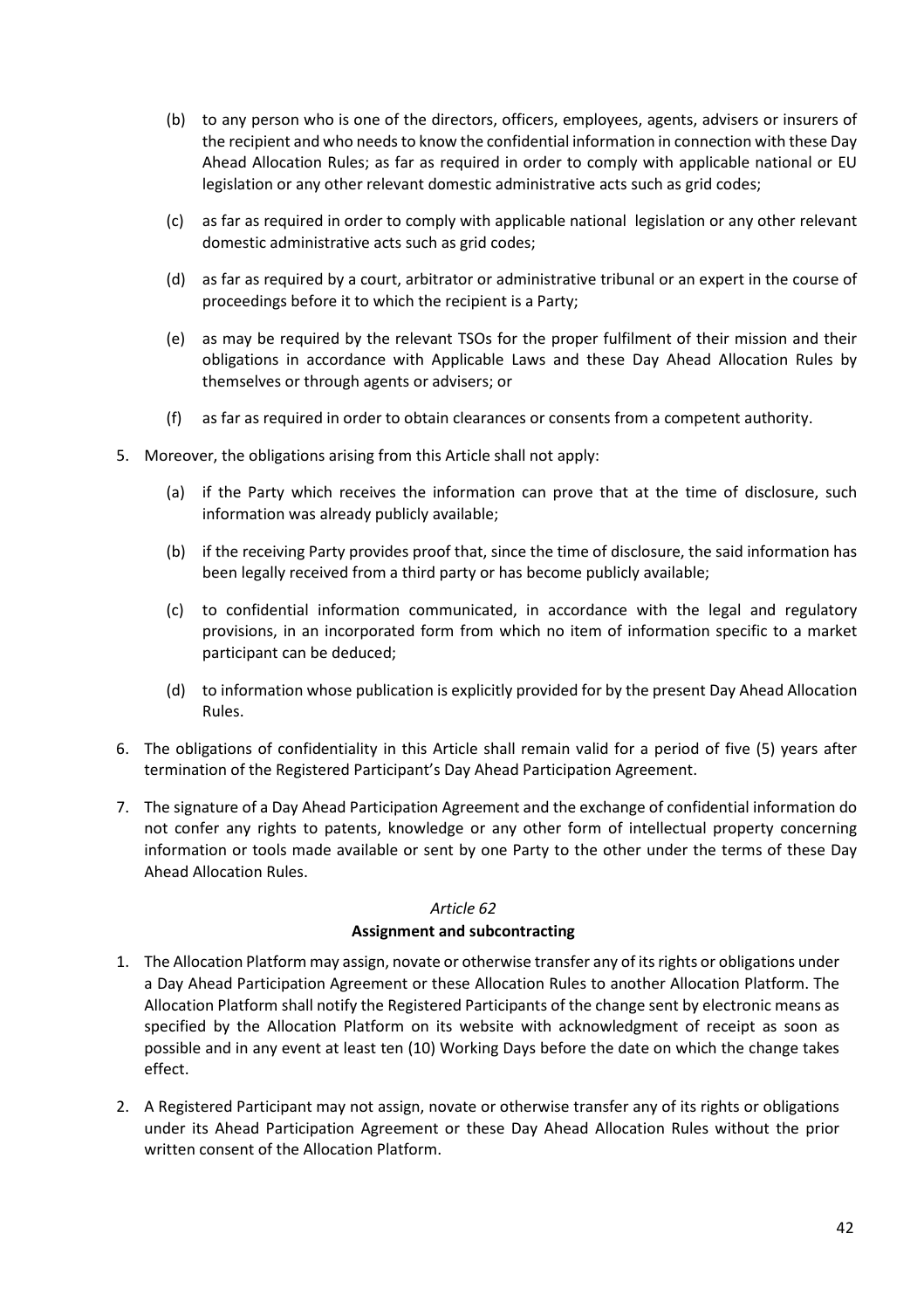3. Nothing in this Article shall prevent an Allocation Platform or Registered Participant from entering into a subcontracting agreement in relation to this Day Ahead Allocation Rules. Entry into a subcontracting agreement by a Registered Participant does not relieve the Registered Participant of any obligation or liability under its Day Ahead Participation Agreement or these Day Ahead Allocation Rules.

#### *Article 63*

#### **Governing law**

<span id="page-42-0"></span>These Day Ahead Allocation Rules shall be governed by and construed in all respects in accordance with the law of the location of the registered office of the Allocation Platform unless otherwise specified in the Day Ahead Participation Agreement.

#### *Article 64*

#### **Language**

<span id="page-42-1"></span>The applicable language for these Day Ahead Allocation Rules shall be English. For the avoidance of doubt, where TSOs need to translate these Day Ahead Allocation Rules into their national language, in the event of inconsistencies between the English version published by the Allocation Platform and any version in another language, the English version published by the Allocation Platform shall prevail.

#### *Article 65*

#### **Intellectual property**

<span id="page-42-2"></span>No Party shall acquire any right, title, license or interest in or to any intellectual property rights of the other Party in connection with these Day Ahead Allocation Rules.

#### *Article 66*

#### **Relationship of the Parties**

- <span id="page-42-3"></span>1. The relationship of the Allocation Platform and the Registered Participant is that of service provider and service user respectively. Except as expressly provided in these Allocation Rules, nothing contained or implied in these Day Ahead Allocation Rules constitutes or is deemed to constitute the Allocation Platform or a Registered Participant, the partner, agent or legal representative of the other for any purpose whatsoever including create or be deemed to create any partnership, agency, trust between the Parties.
- 2. The Registered Participant acknowledges that neither the Allocation Platform nor any person acting on behalf of or associated with the Allocation Platform makes any representation, gives any advice or gives any warranty or undertaking of any kind in respect of these Day Ahead Allocation Rules, the Day Ahead Participation Agreement or the disclosed information or otherwise in relation to or in connection with these Day Ahead Allocation Rules, the Day Ahead Participation Agreements and the disclosed information or any transaction or arrangement contemplated by these Day Ahead Allocation Rules, the Day Ahead Participation Agreements and the disclosed Information except as specifically provided in these Day Ahead Allocation Rules or the Day Ahead Participation Agreement.

# *Article 67*

#### **No third party rights**

<span id="page-42-4"></span>The Allocation Platform and each Registered Participant acknowledge and agree that a person who is not a party to the Day Ahead Participation Agreement between them, including any other market participant, has no rights to enforce these Day Ahead Allocation Rules or the Day Ahead Participation Agreement as between the Allocation Platform and that Registered Participant.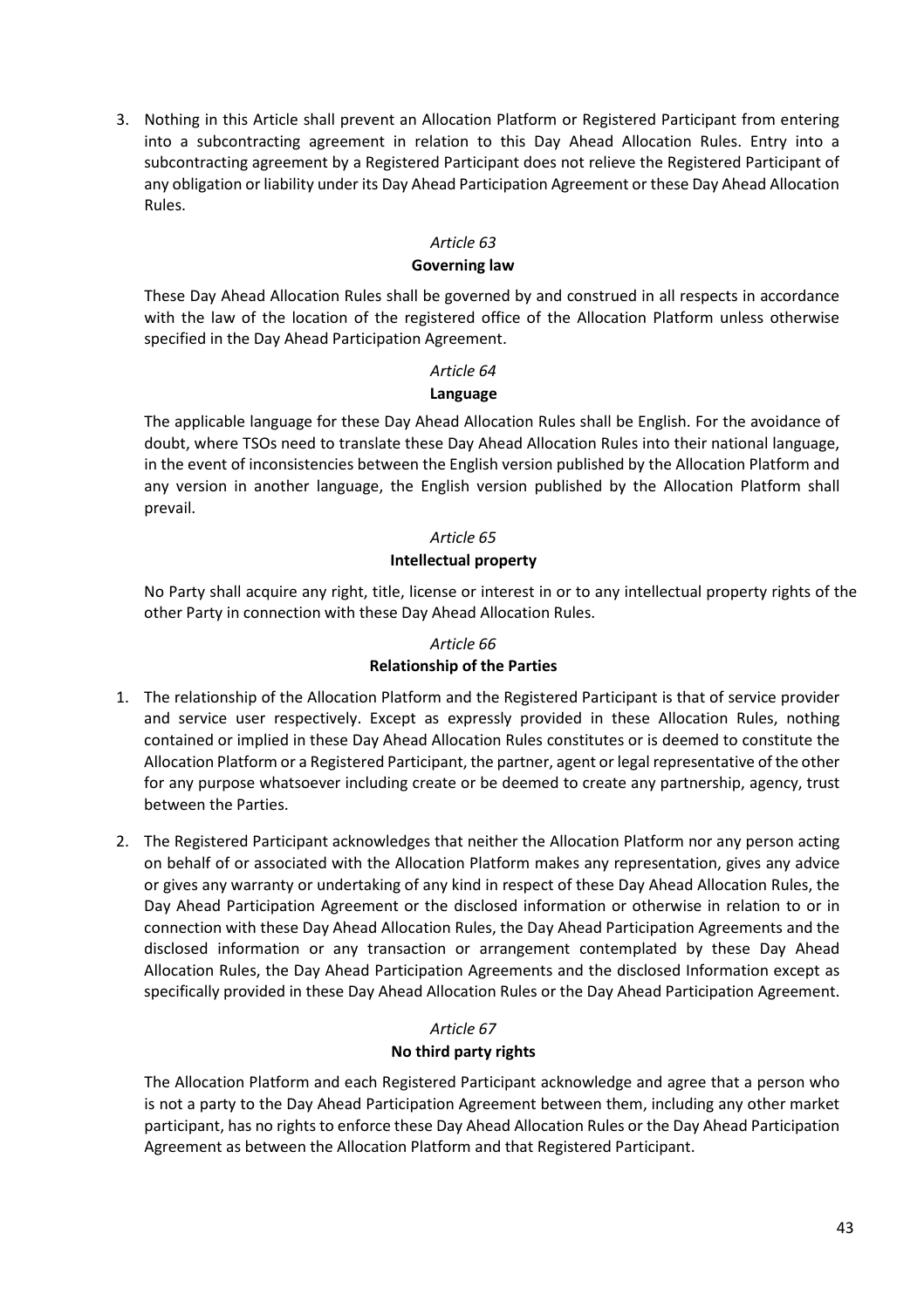#### *Article 68* **Waiver**

- <span id="page-43-0"></span>1. No omission to exercise or delay in exercising any right, power or remedy provided by law or under these Day Ahead Rules shall impair or constitute a waiver of such or any other right, power or remedy. No single or partial exercise of any such right, power or remedy precludes or impairs any other or further exercise thereof or the exercise of any other right, power or remedy provided by law or under these Day Ahead Allocation Rules.
- 2. Any waiver of any right, power or remedy under these Day Ahead Allocation Rules must be in writing and may be given subject to any conditions thought fit by the grantor. Unless otherwise expressly stated, any waiver is effective only in the instance and only for the purpose for which it is given.

#### *Article 69*

#### **Entire agreement**

<span id="page-43-1"></span>These Day Ahead Allocation Rules and the Day Ahead Participation Agreement contain or expressly refer to the entire agreement between the Allocation Platform and each Registered Participant with respect to the subject matter hereof and expressly exclude any warranty, condition or other undertaking implied at law or by custom and supersedes all previous agreements and understandings between the Allocation Platform and each Registered Participant with respect thereto. The Allocation Platform and each Registered Participant acknowledge and confirm that none of them accede to these Day Ahead Allocation Rules or the Day Ahead Participation Agreement in reliance on any representation, warranty or other undertaking (other than where made fraudulently) not fully reflected in the terms of these Day Ahead Allocation Rules or the Day Ahead Participation Agreement.

#### *Article 70*

#### **Remedies exclusive**

<span id="page-43-2"></span>The rights and remedies provided by these Day Ahead Allocation Rules and the Day Ahead Participation Agreement to the Allocation Platform and each Registered Participant are exclusive and not cumulative and, to the extent permissible by law, shall exclude and be in place of all substantive (but not procedural) rights or remedies expressed or implied and provided by law or statute in respect of the subject matter of these Allocation Rules and the Day Ahead Participation Agreement. Accordingly, the Allocation Platform and each Registered Participant hereby waives to the fullest extent possible all such rights and remedies provided by law or statute, and releases each other of them if it is liable to any other of them, its officers, employees and agents to the same extent from all duties, liabilities, responsibilities or obligations provided by law or statute in respect of the matters dealt with in these Day Ahead Allocation Rules and the Day Ahead Participation Agreement and undertakes not to enforce any of the same except as expressly provided herein.

#### *Article 71* **Severability**

<span id="page-43-3"></span>If any provision of these Day Ahead Allocation Rules or a Day Ahead Participation Agreement is declared invalid, unenforceable or illegal by the courts of any jurisdiction to which it is subject or pursuant to arbitration or by order of any competent authority, such invalidity, unenforceability or illegality shall not prejudice or affect the remaining provisions of these Day 46